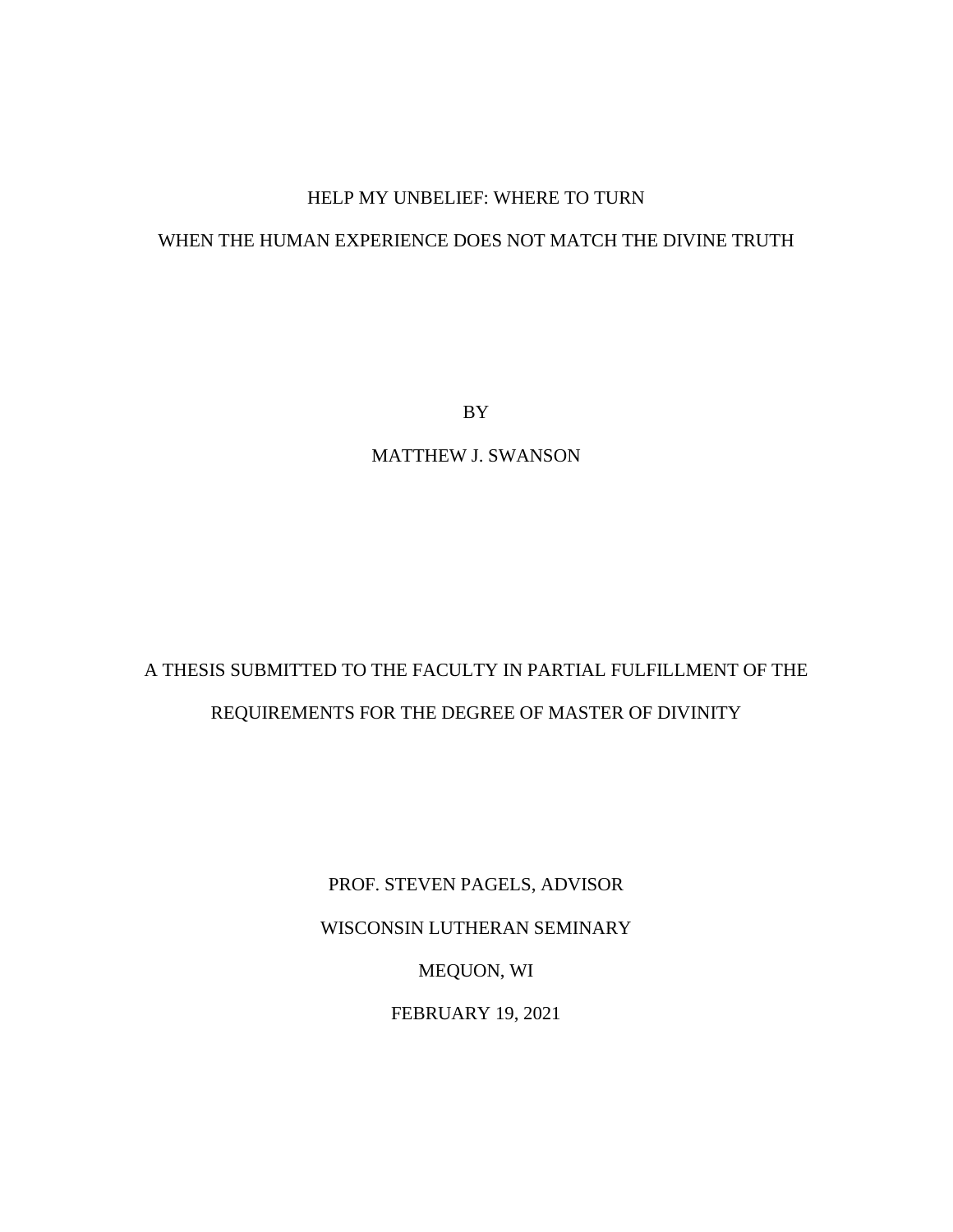# ABSTRACT

At the heart of biblical and Lutheran doctrine, we see justification by faith. Through the work of his son, God has taken away the sins of the world (John 1:29 NIV). Through faith, the benefits of that work are received (John 3:16). But what happens when a Christian is tempted to think that those benefits are not for them? The purpose of this study is to answer the following question: What does a Christian need when faced with the temptation to not appropriate the promises of the gospel? The opening portion of the study will identify the existence of a particular affliction—often called *Anfechtung*—where one is led by Satan to doubt the sincerity of God's promise of forgiveness. This section will lean heavily on the writings by and about Martin Luther, along with a variety of practical and pastoral sources. The second portion of the study will turn to those very promises of God, examining the scriptural truths that provide Christians with a deeper understanding of the objective truths which can combat this particular affliction. This section will primarily focus on the work of Lutheran dogmaticians, including Adolf Hoenecke, Johann Gerhard, and Francis Pieper. The third portion of the study will identify and recommend practices that can help Christians face this particular affliction. This section will make use of many of the same practical and pastoral writings as the first section.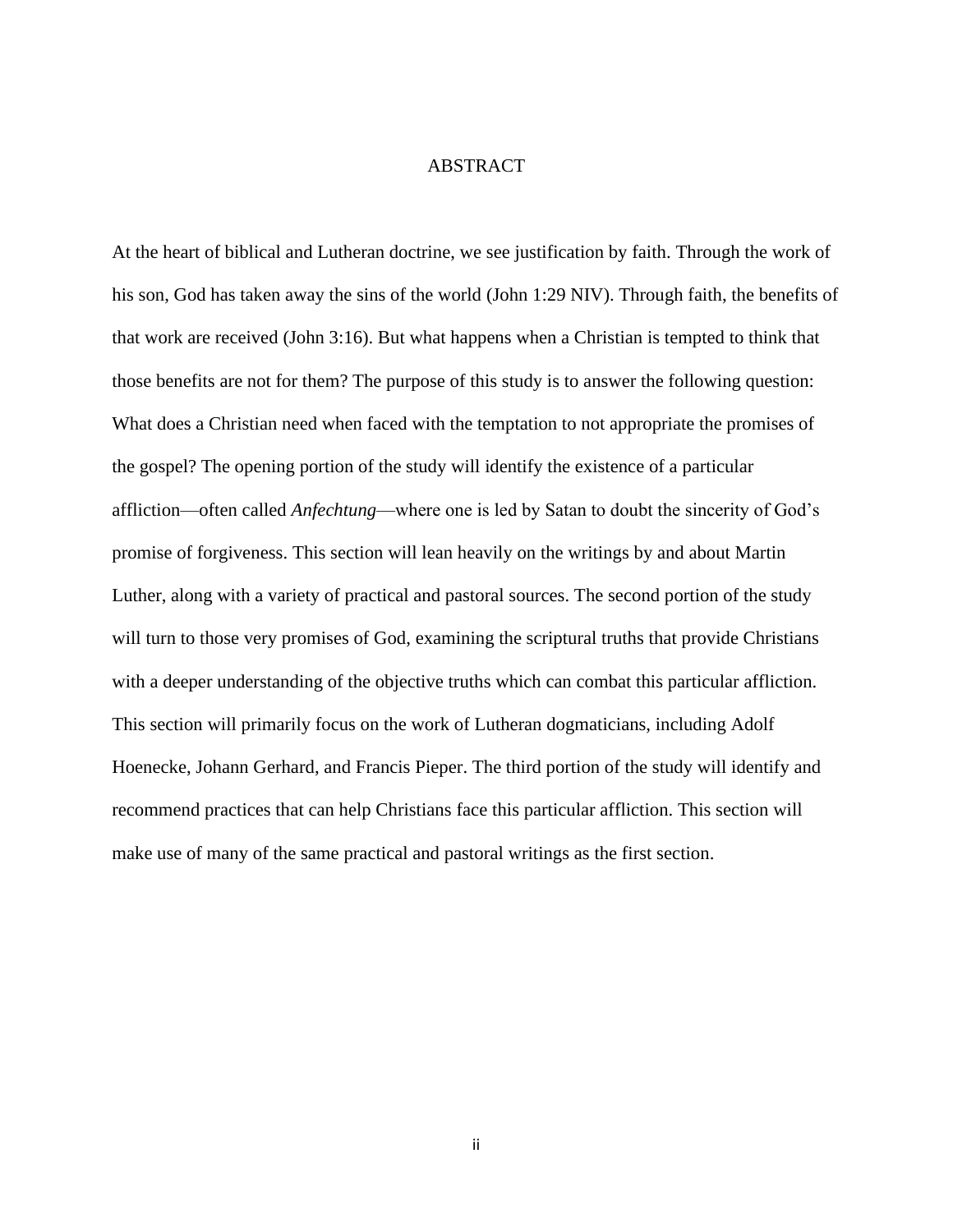# **CONTENTS**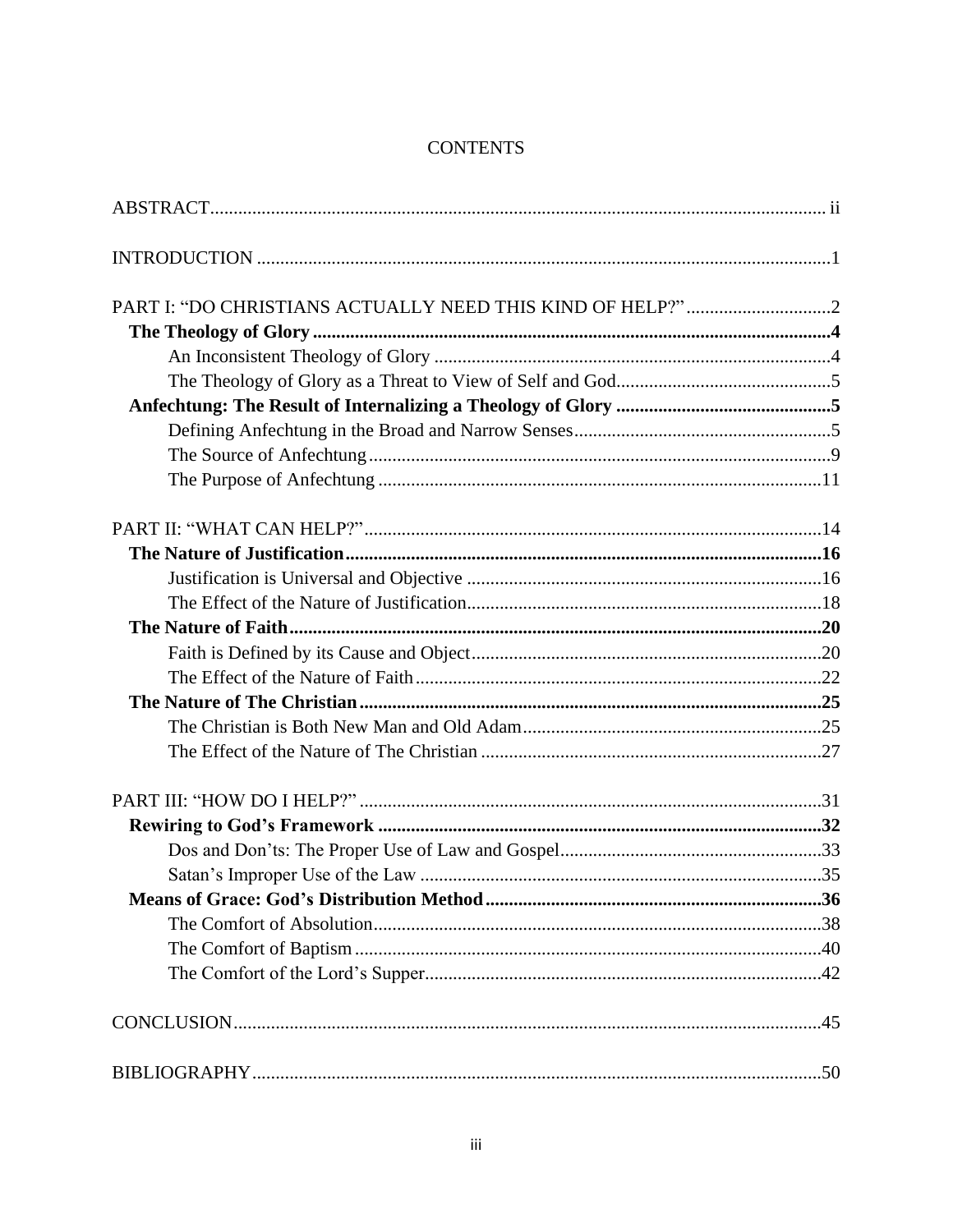#### INTRODUCTION

"I do believe; help me overcome my unbelief" (Mark 9:24 NIV). These are the words of a man who had run out of options. If one was looking to replicate the terse nature of this man's statement in Greek, it might be better to render his words in the following way: "I believe! Help my unbelief!" The man claims two seemingly exclusive realities: he has both belief and unbelief. Such a statement seems like an utter paradox, but when the rest of the account is examined—and when the rest of Scripture is examined—there is no reason to reject this man's self-assessment.

In a way, this thesis is written for people who can see themselves standing in this man's sandals. It addresses the seemingly paradoxical: the Christian who is tempted to not appropriate the promises of the gospel. Or to use the words of Mark 9, this thesis addresses the one who believes and struggles against unbelief.

While Mark 9 will not be the primary focus of this paper, the account will serve as its framework. The paper will explore the need, the source, and the application of the kind of help that can be given to those plagued by the temptation to doubt the promises of the gospel. In doing so, the paper will be divided into three parts. The first portion will demonstrate and define what it means to need this sort of help. The second portion will explore the objective truths of Scripture and how they provide this help. And finally, the third portion will propose a variety of methods for personalizing and applying this help. Overall, this paper suggests that the Christian who struggles to appropriate the promises of the gospel can be helped by the frequent and caring application of the means of grace, that is, the gospel in Word and sacrament.

1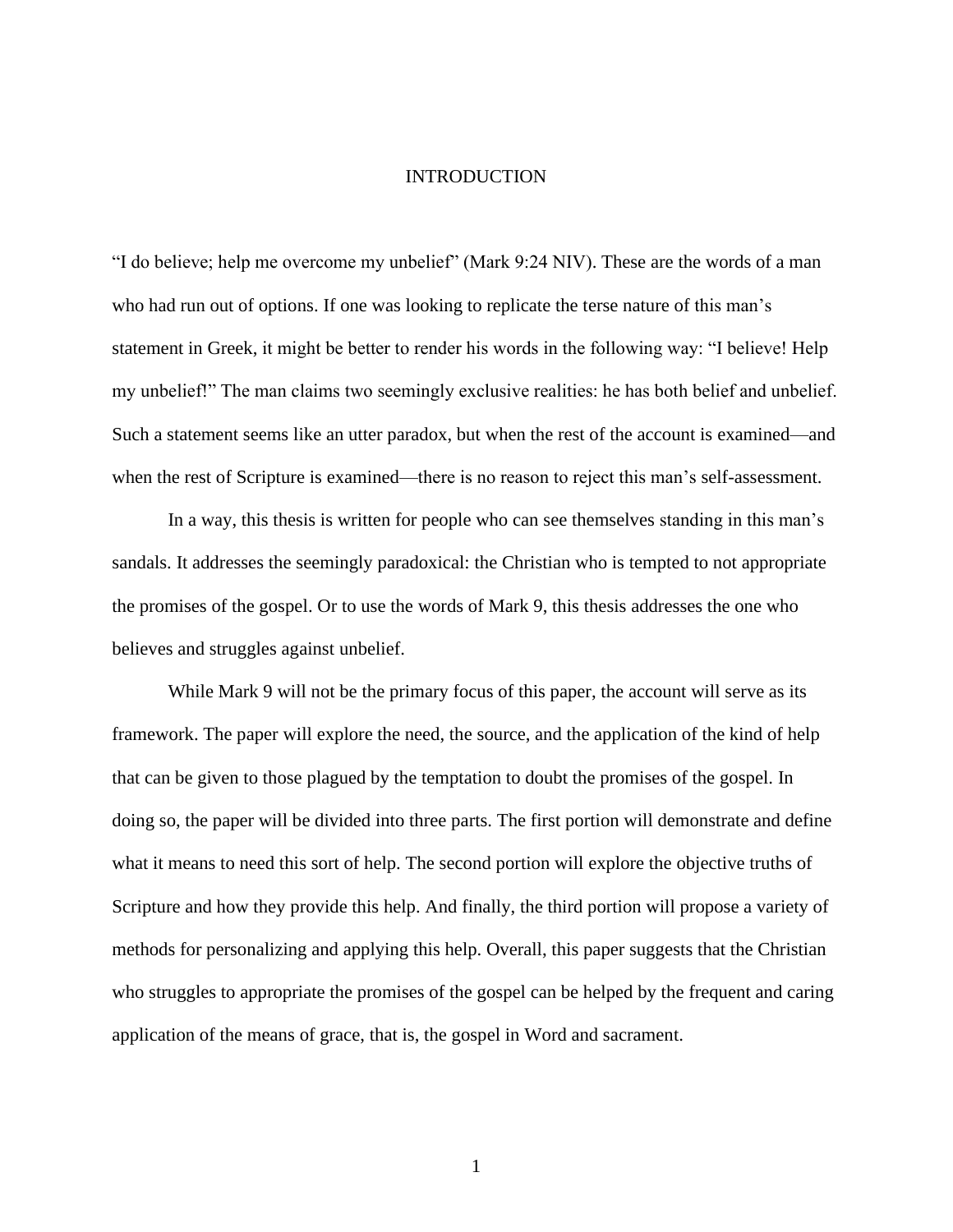# PART I: "DO CHRISTIANS ACTUALLY NEED THIS KIND OF HELP?"

The man was facing the kind of situation that keeps young parents up at night; his son was suffering greatly under the possession of an evil spirit (Mark 9:17ff). At his wit's end, the man had gathered with a large crowd, hoping to get a glimpse of a notable teacher named Jesus, or at least one of his followers. "Maybe they can help," he must have thought. However, before he even made it to Jesus, the man's hope for his son suffered a setback; the disciples of Jesus could not drive out the evil spirit. But having made it this far, the man would not stop by only asking the disciples. He would ask the teacher himself, Jesus, to help. Following a dramatic back and forth which featured Jesus rebuking an "unbelieving generation" (Mark 9:19) and the boy shaking violently (Mark 9:20), the man made this heartfelt confession and stunning admission: "I do believe; help me overcome my unbelief!" (Mark 9:24)

The quote from Mark 9:24 is a noteworthy one. It's noteworthy because the man's words are unique. There is no place in Scripture where a person so clearly identifies the presence of both belief and unbelief in their heart. And yet, there is so much behind his words that is *not*  unique—not for the people of Scripture nor the people of the  $21<sup>st</sup>$  century.

Whether it's the rich young ruler in Luke 18, or the man born blind in John 9, or Job in just about the entire book which bears his name, the Bible is filled with people whose lives reveal an underlying false assumption—an assumption not taught in Scripture. If you have a good life, it's because you have pleased God. But if you suffer or deal with hardship, it's because you (or someone close to you) must have sinned and angered God. This false assumption leaves no room for the possibility that divine truth and personal experience could differ.

2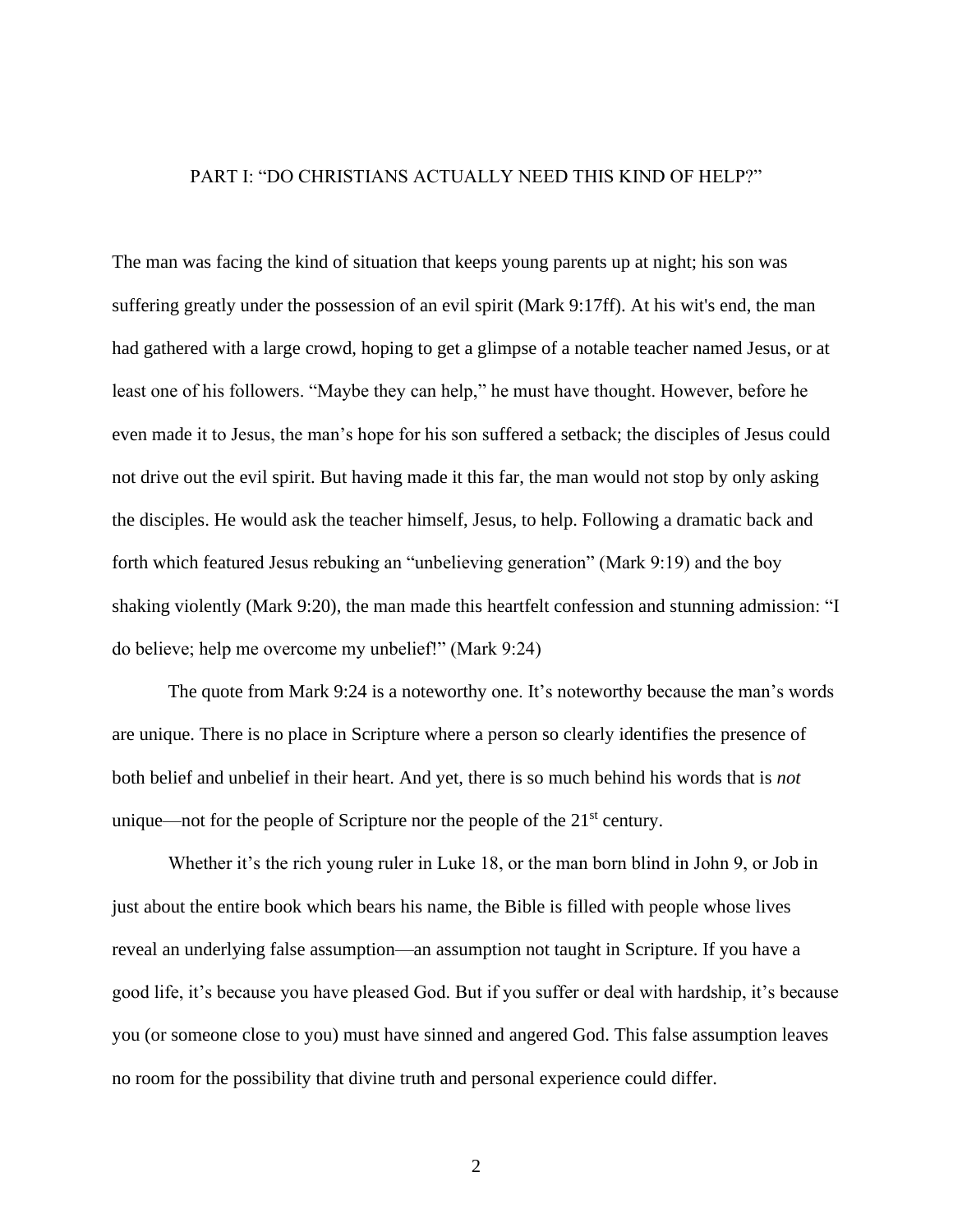With that in mind, you can imagine how this man in Mark 9:24 could have struggled under the weight of that false assumption. His life was filled with the sort of hardships that could have intuitively led him to conclude that God was simply not on his side. This worldview is often referred to as a theology of glory. Dr. Richard Marrs, a counselor-turned-seminary-professor at Concordia-St. Louis, defines such theology in this way: "[Martin Luther] asserts that we humans, including Christians, are constantly tempted to a theology of glory, which means to trust in the appearances of good in ourselves and the world. This leads us to see suffering as reprimand from God, as a removal of his blessings and love."<sup>1</sup> This definition is an important one, as Christians in America remain susceptible to that sort of false teaching.<sup>2</sup> In a March 2020 survey called *The State of Theology,* only 49% of Americans who attended church at least once a month disagreed with the following statement: "God will always reward true faith with material blessings."<sup>3</sup> The implication is that people—even Christians—struggle against temptations to pursue and hold to a theology of glory.

<sup>1.</sup> Rick W. Marrs, *Making Christian Counseling More Christ Centered*, (Bloomington: WestBow, 2019), 44.

<sup>2.</sup> Marrs, *Making Christian Counseling More Christ Centered*, 52–53.

<sup>3.</sup> Ligonier Ministries, "The State of Theology," *The State of Theology*, March 2020, https://thestateoftheology.com.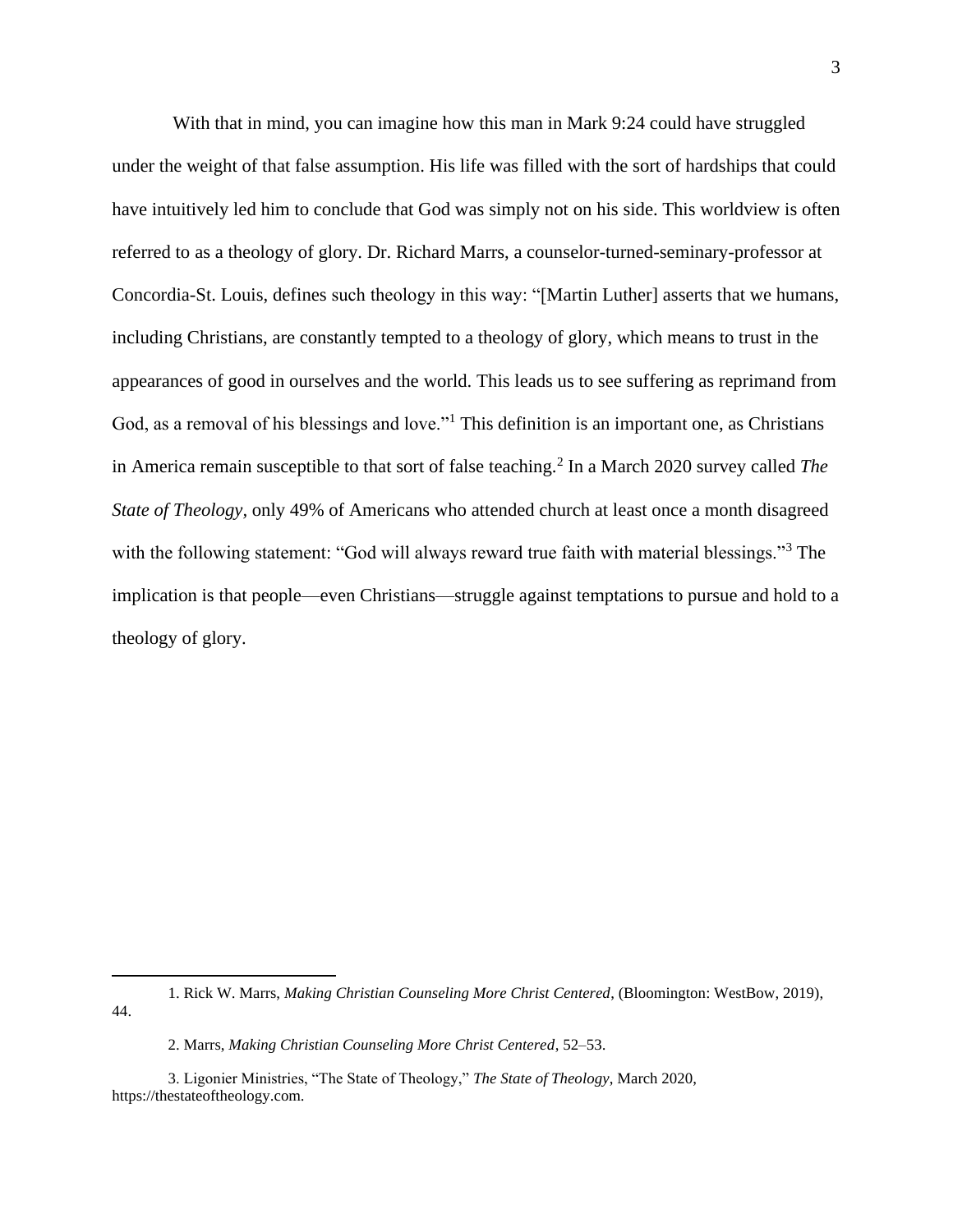# **The Theology of Glory**

# An Inconsistent Theology of Glory

The Christian as a paradox was central to Martin Luther's theology. Luther called Christians simul justus et peccator, meaning they are both "righteous and a sinner at the same time."<sup>4</sup> "The old creature [that is, the Old Adam] clings to them," and leaves them in constant struggle.<sup>5</sup> Therefore, it would make all the more sense that Christians would struggle not only with sinful actions that don't line up with the New Man, but that Christians would also struggle with sinful theology that doesn't line up with the New Man. Even those who disagree with the statement posed by the survey mentioned above could struggle with that inconsistency. While they reject the theology of glory, they are tempted to live according to it. In moments of weakness—despite their confession that states otherwise—they might look to their circumstances, their experiences, or their emotions for evidence of God's acceptance or rejection—his blessing or curse. This inconsistency can seem harmless when all is going well. However, as Luther stated in his theses at Heidelberg, "A theologian of glory calls evil good and good evil."<sup>6</sup> So, when evil or hardships enter a Christian's life, then the theology of glory does its most significant damage.

<sup>4.</sup> Martin Luther, Luther's Works, American Edition, vols. 1–30, ed. Jaroslav Pelikan (St. Louis: Concordia, 1955–76); vols. 31–55, ed. Helmut Lehmann (Philadelphia/Minneapolis: Muhlenberg/Fortress, 1957– 86); vols. 56– 82, ed. Christopher Boyd Brown and Benjamin T. G. Mayes (St. Louis: Concordia, 2009), 26:232. Hereafter AE.

<sup>5.</sup> FC SD VI:18 in Robert Kolb and Timothy J. Wengert, eds., The Book of Concord: The Confessions of the Evangelical Lutheran Church (Minneapolis: Fortress Press, 2000).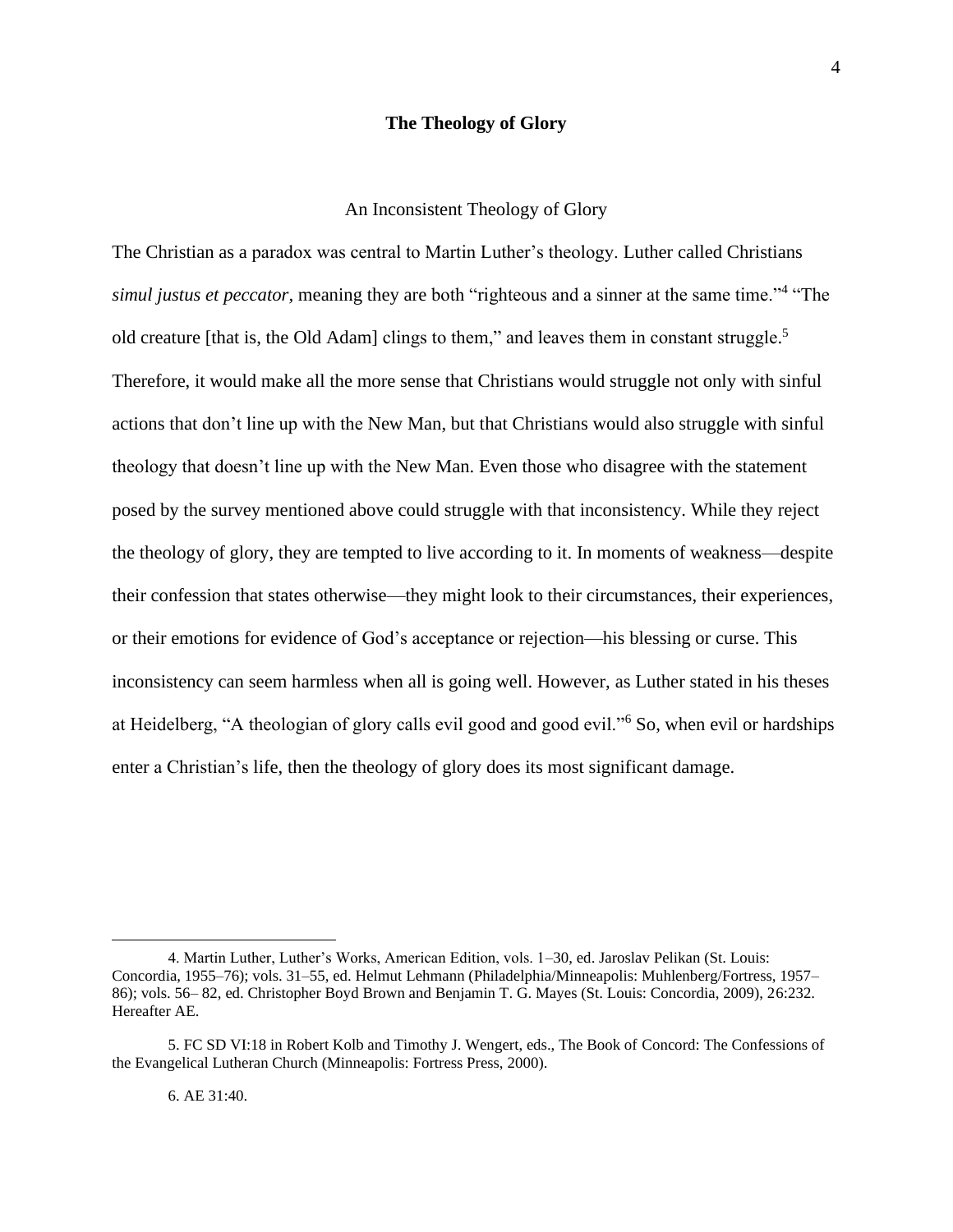#### The Theology of Glory as a Threat to View of Self and God

5

The theology of glory is an admittedly broad concept. It can touch a wide variety of aspects of a person's worldview, whether it be their perspective on possessions, physical health, career aspirations, and more. However, the greater danger of such a theology is not how it changes one's view of these things, but how it changes one's view of God, self, and how they relate to one another. When it comes to this theology of glory, this paper will not focus directly on the external scenarios of a theology of glory, such as possessions, physical health, and the like, but instead on the internal struggle that results when the theology of glory leads to a false view of both God and the self.

#### *Anfechtung***: The Result of Internalizing the Flaw of a Theology of Glory**

#### Defining *Anfechtung* in the Broad and Narrow Senses

Martin Luther had a pair of theological terms that he found particularly impactful in describing this internal struggle: the German word, *Anfechtung,* and its Latin counterpart, *Tentatio*. <sup>7</sup> Luther would use Latin in his threefold method for studying theology: *Oratio* (prayer in response to reading God's Word)*, Meditatio* (meditation on God's Word)*,* and *Tentatio.*<sup>8</sup> In his article, *Ein Kleines Theologisches Wörterbuch,* Professor Daniel Deutschlander provides a colorful and thorough definition of *Anfechtung.*

Objectively [*Anfechtung*] refers to tests which God sends to strengthen our faith, or to the temptations which come from Satan for the destruction of faith. Subjectively it is "Angst" in a profoundly religious sense; Luther uses it often this way; it is the torment of a guilty conscience which drives the soul to despair of God's grace and to imagine its own guilt

<sup>7.</sup> David P. Scaer, "The Concept of Anfechtung in Luther's Thought," *Concordia Theological Quarterly*  47.1 (1983): 15.

<sup>8.</sup> AE 34:285.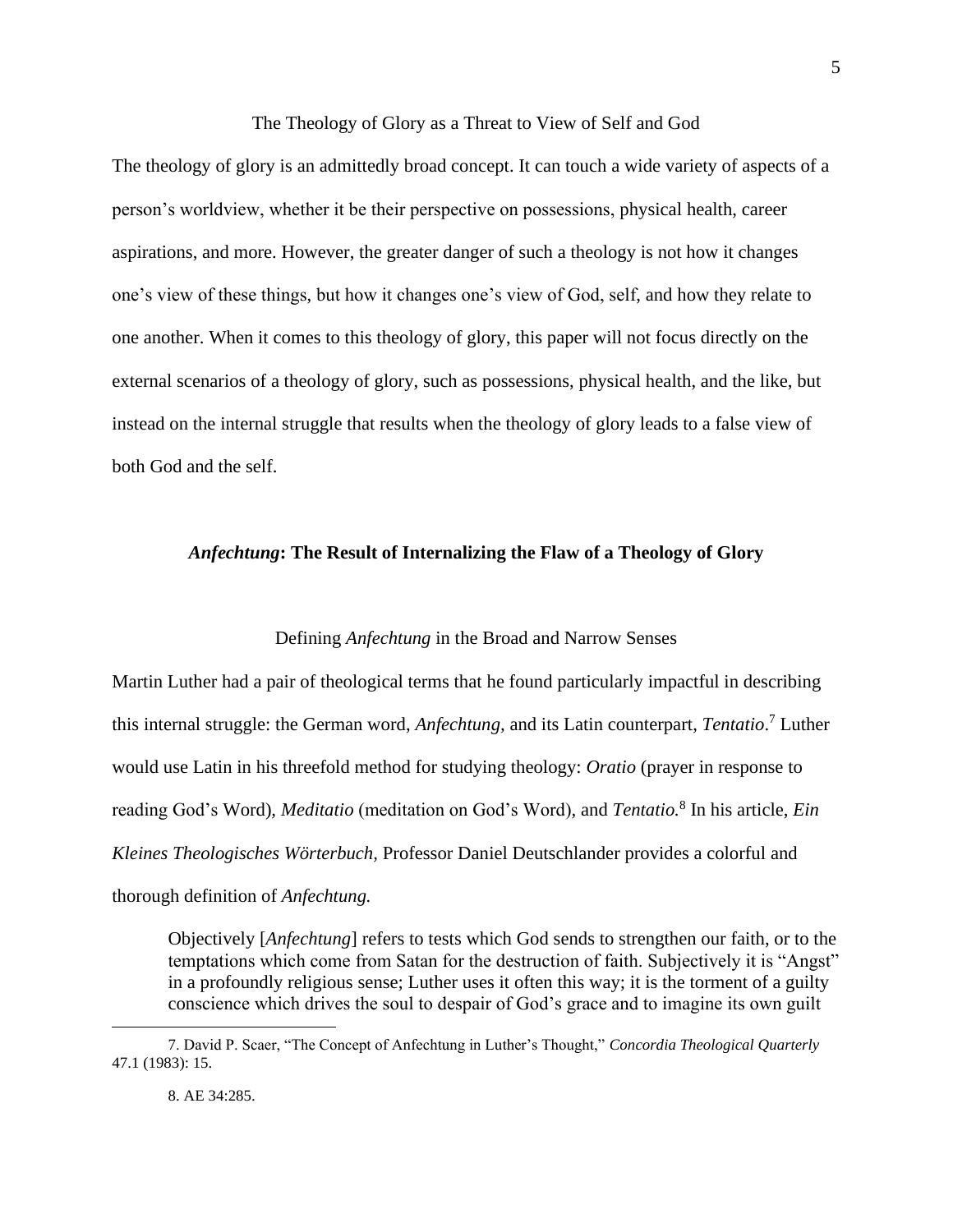as greater than God's desire to forgive. Anfechtung smells the smoke of hell's fire and feels its flame in the face of temptations from the devil which the soul has been unable to overcome. Anfechtung is the cry of Peter, "Depart from me, O Lord, for I am a sinful man!" and the anguish of Paul, "O wretched man that I am!" It is the dread of the New Man locked in mortal combat with the Old Man with the soul in dread that the Old Man has all but won. It is the dread of the one who wakes up in the middle of the night and hears the voice of accusing conscience say, "And you too, miserable man, must die!"<sup>9</sup>

*Anfechtung* and *Tentatio* have been translated as temptation, affliction, trial, tribulation, among many similar words. <sup>10</sup> For that reason, these terms can be spoken of in both a broad *and* a narrow sense. In the broad sense, *Anfechtungen* are those things that God uses to refine faith.<sup>11</sup> It is "temptation in the sense of trial or tribulation."<sup>12</sup> In the broad sense, they can refer to a wide range of difficulties in a believer's life. Take David, for example. David faced several notable temptations recorded in Scripture, such as the temptation to kill King Saul (1 Sam 24:9) or the temptation to kill Uriah and take Bathsheba as his wife (2 Sam 11). David undoubtedly faced many temptations that are not recorded in the Bible. As temptations to outward sin, any of these would rightly bear the name *Anfechtung* in the broad sense of the term. However, David not only faced temptation. He also faced trials—challenges that are much more the product of a sinful world than the specific draw of David's sinful nature. Luther identified David's psalms regarding these trials to be real *Anfechtung.* <sup>13</sup> Psalm 35 is typical of that struggle, as David prayed for the Lord to protect him in the trials of life. He prays for the Lord to "fight against those who fight

13. AE 34:287

<sup>9.</sup> Daniel M. Deutschlander, "Ein Kleines Theologisches Worterbuch" (WLS Essay File, 1994), 11.

<sup>10.</sup> Scaer, "The Concept of Anfechtung in Luther's Thought," 15.

<sup>11.</sup> While no two words are perfect synonyms, *Anfechtung* and *Tentatio* are similar enough to function interchangeably in most cases. For this paper, *Anfechtung* will be the primary term to refer to their shared concept. *Tentatio* will be used only when it would be inappropriate to use *Anfechtung* in the immediate context. Example: in Luther's Latin list of theological disciplines, *Oratio, Mediatio,* and *Tentatio.*

<sup>12.</sup> Steven A. Hein, "Tentatio," *Logia* 10.2 (2001): 33.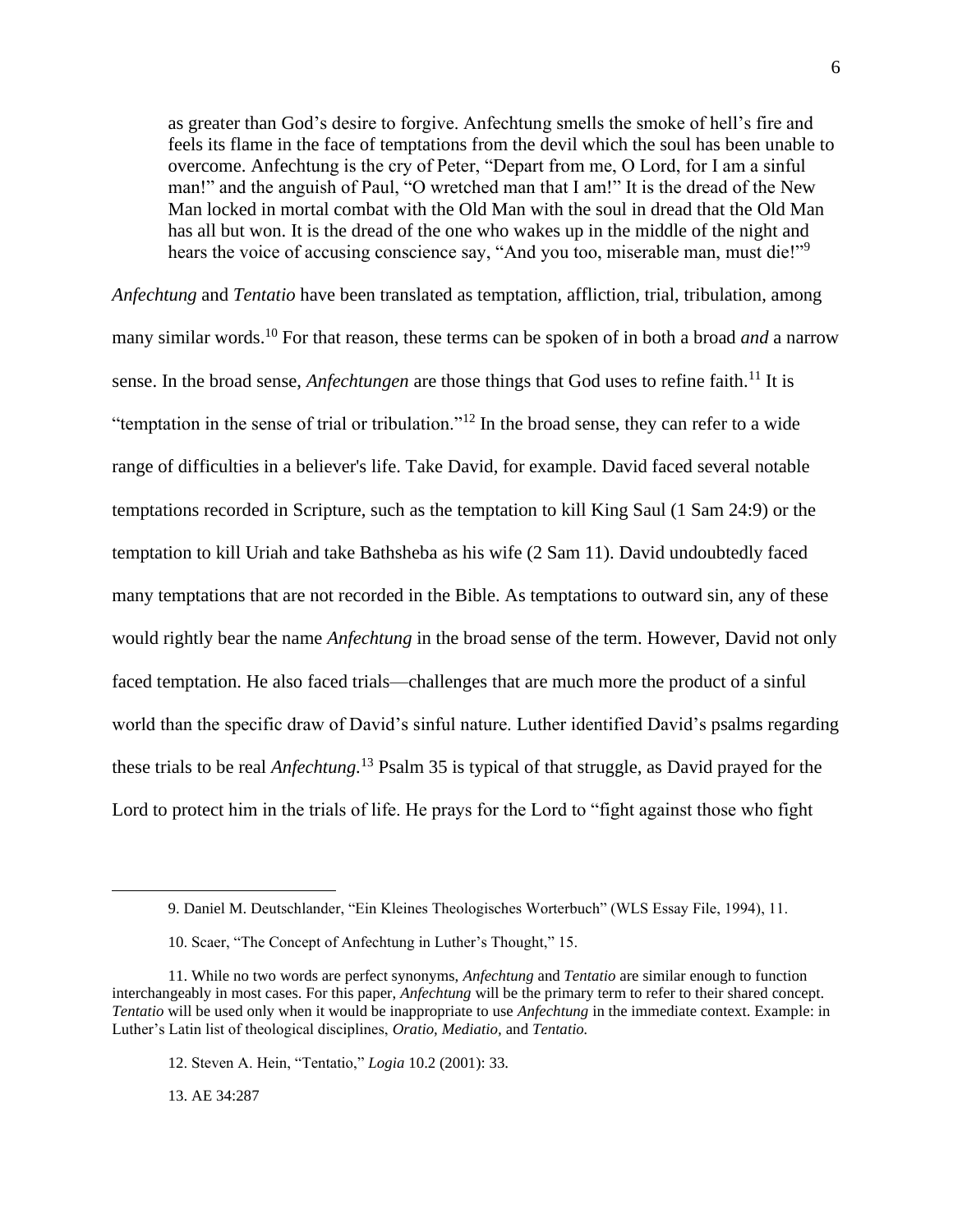against [him]," (Ps 35:1) and to "rescue [him] from their ravages," (Ps 35:17) among other prayers for deliverance. Persecution—no matter from whom or where it comes—this, too, is *Anfechtung* in the broad sense.

*Anfechtung* in the narrow sense, however, is different. Professor John Kleinig defines Luther's *Anfechtung* in the narrow or proper sense: "in this case, [Luther] does not refer to the enticement by the devil to sin, nor even to his condemnation of the sinner. The use of the German word 'Anfechtung' indicates that it involves some kind of attack upon the person."<sup>14</sup> Professor Kleinig's point is that Luther uses the word primarily in the narrow sense—not as a reference to *any* temptation, but to a particular type of affliction. Within this narrow sense, Allister McGrath makes a further "inseparable" distinction: there is both "the *objective* assault of spiritual forces upon the believer, and the *subjective* anxiety and doubt which arise within him as a consequence of these assaults."<sup>15</sup>

Returning to the life of David, the best illustration of this narrow sense of *Anfechtung* would be in connection with the words of Ps 22, where he famously prays, "My God, My God, why have you forsaken me?" (Ps 22:1) These words of David are often viewed with focus on the fact that Jesus repeated them on the cross—and rightly so—but before the cross, they also applied to David. If one reads through Ps 22, David's pain is plain to see. The feeling of being forsaken by God was genuine to him. Yet Scripture makes it clear that while David was afflicted, he was *not* forsaken. God promises his believers that "he will never leave [them] nor forsake [them]" (Josh 1:5; Heb 13:5) and the words "my God" spoken in prayer by King David are the

<sup>14.</sup> John W Kleinig, "Oratio, Meditatio, Tentatio: What Makes a Theologian?" *Concordia Theological Quarterly* 66.3 (2002): 264.

<sup>15.</sup> Alister E. McGrath, *Luther's Theology of the Cross: Martin Luther's Theological Breakthrough* (Oxford; New York, NY: B. Blackwell, 1985), 170.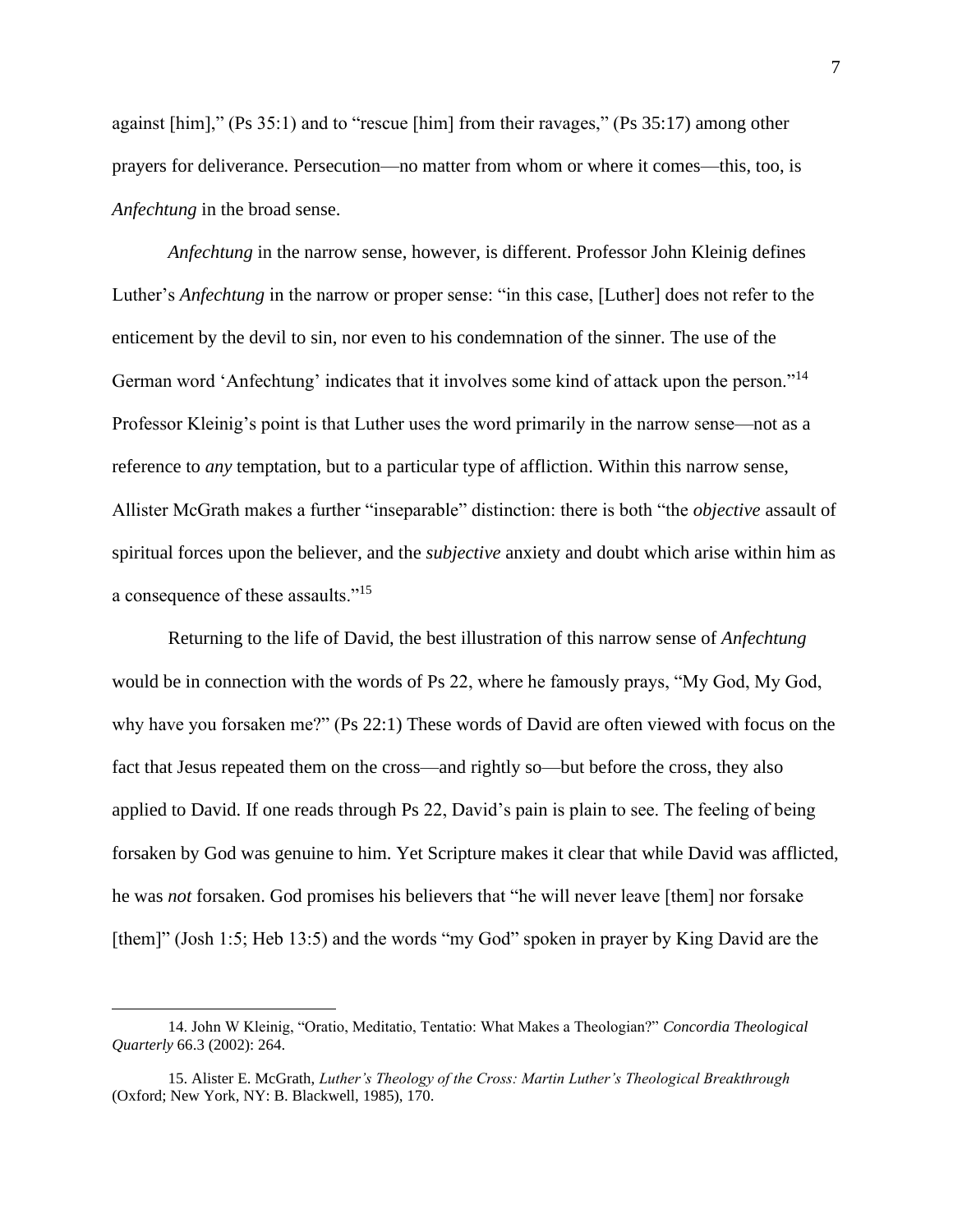words of a believer.<sup>16</sup> For this reason, the experience described by David in Ps 22 is the type of experience that can accompany *Anfechtung* in the narrow sense. It is an affliction that comes from Satan and results in spiritual anguish. Even though, in David's case, it was not "the torment of a guilty conscience," his experience matches what is described in Deutschlander's depiction of *Anfechtung.* <sup>17</sup> For this reason, David is a particularly helpful example for demonstrating that this experience is not only practical, but scriptural.

When it comes to a more modern description of *Anfechtung,* Martin Luther himself serves as an archetype. While his experience lacks the benefit of being recorded via inspiration like David, the words he used were often pointedly focused on *Anfechtung*. It was a subject which was "quite familiar to him."<sup>18</sup> Luther's life was filled with oppression at the hands of all sorts of enemies of the gospel. For that reason, his writing and life are useful to provide color to the discussion of *Anfechtung* in the life of the modern Christian.

The narrow definition of *Anfechtung* calls to mind the theology of glory. "*Anfechtungen* deal … with the personal attitude of the Christian, who reflects upon the divine revelation and his own experiences in life, and is tempted to resolve the conflict on the basis of his experience."<sup>19</sup> It is to see a lack of glory in one's experience and be tempted to see it as a sign of God's disfavor. It is the experience of David and Luther. It is, to differing extents, "the common lot of all believers."<sup>20</sup> Throughout this paper, unless otherwise stated, *Anfechtung* will be used in

<sup>16.</sup> John F. Brug, *A Commentary on Psalms* (Milwaukee: Northwestern, 2005), 275.

<sup>17.</sup> Deutschlander, "Ein Kleines Theologisches Worterbuch," 11.

<sup>18.</sup> AE 42:179.

<sup>19.</sup> Scaer, "The Concept of Anfechtung in Luther's Thought," 27.

<sup>20.</sup> Hein, "Tentatio," 34.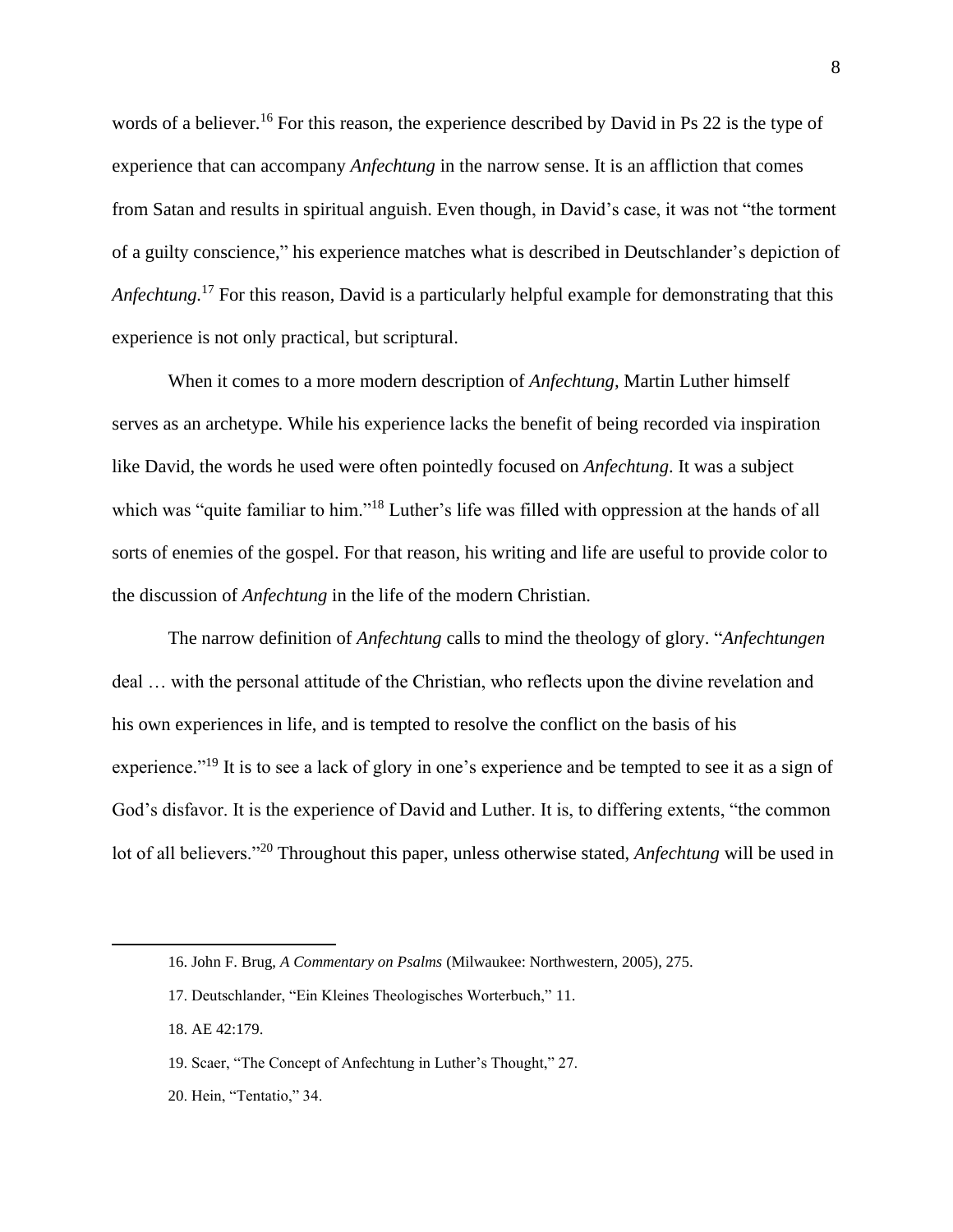the narrow sense and as a theological shorthand for the temptation to not appropriate God's gospel promises.

#### The Source of *Anfechtung*

"Every experience that leads a person to unbelief, denial, and doubt comes from Satan and not from God."<sup>21</sup> Because *Anfechtung* in the broad sense is synonymous with temptation, it would be blasphemous to label God as the source of it. "When tempted, no one should say, 'God is tempting me.' For God cannot be tempted by evil, nor does he tempt anyone." (Jas 1:13) This same reasoning applies to *Anfechtung* in the narrow sense. Because *Anfechtung* can lead a person to doubt God's promises, it must *not* originate in God. John Meyer, in his *Studies in the Augsburg Confession, comments on the 19<sup>th</sup> article, "The devil invented sin. The lie is his own.* He tempted man and still continues to tempt men. … The will of the devil is the primary cause of sin."<sup>22</sup> Because *Anfechtung* can bring about doubt and sin, it is right to speak of Satan as the primary cause and source of *Anfechtung.* While the devil has "willing allies" in the world and the sinful flesh, they serve as secondary sources of sin in general and *Anfechtung* in particular.<sup>23</sup>

Satan's approach in producing *Anfechtung* is revealed in the way that Scripture speaks about him. He is given two primary names: *the devil* and *Satan.* Devil, or διάβολος is used to

<sup>21.</sup> Scaer, "The Concept of Anfechtung in Luther's Thought," 16.

<sup>22.</sup> John P. Meyer, *Studies in the Augsburg Confession* (Milwaukee: Northwestern, 1995), 252.

<sup>23.</sup> Lyle W. Lange, *God so Loved the World: A Study of Christian Doctrine* (Milwaukee: Northwestern, 2005), 184–186.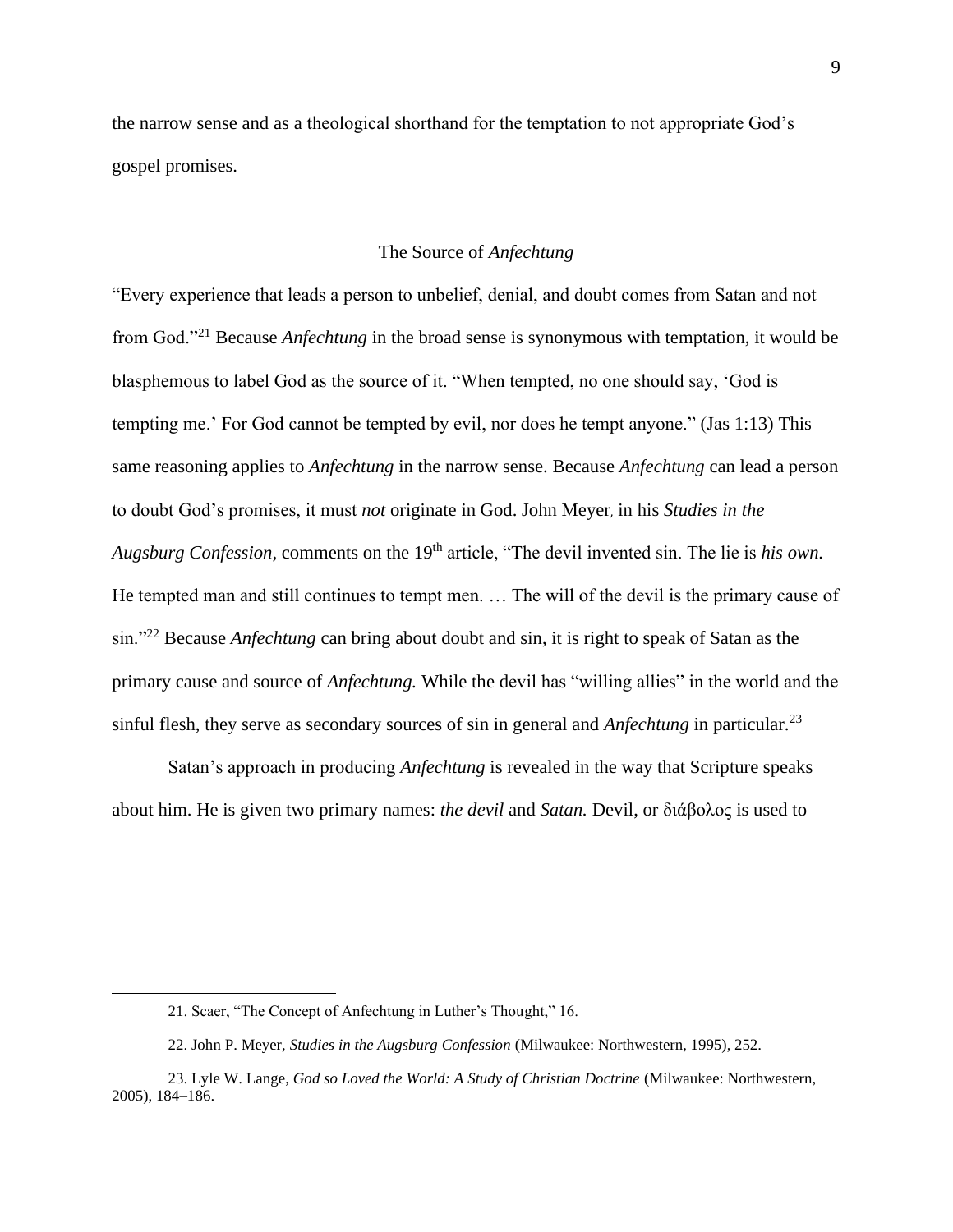refer to a slanderer.<sup>24</sup> Satan, or  $\psi$ <sup>*i*</sup>, refers to an adversary.<sup>25</sup> These names give a proper picture of Satan. He is the adversary of God; where God desires what is good, Satan desires only evil. He is the one who slanders God's people; he "accuses [Christians] before our God, day and night." (Rev 12:10) These roles as adversary and accuser—along with his status as the source of temptation—show how Satan sets the stage for *Anfechtung.* 

Satan is mighty and does not lack options in doing his work. Scripture credits him both with authority in this world (John 12:31; Eph 2:2) and with wisdom to wield it (Gen 3:1). While Satan is not omnipresent, there are a great number of fallen angels.<sup>26</sup> Satan makes thorough use of his fellow fallen angels to aid in his assault on the world. "Satan has at his disposal everything within creation."<sup>27</sup> Satan makes great use of his ability to influence the sinful flesh—both in afflicting the one suffering *Anfechtung* and in tempting others to become a source of *Anfechtung*. Jesus speaks of the devil's primary weapon for this influence in John 8:44: "He was a murderer from the beginning, not holding to the truth, for there is no truth in him. When he lies, he speaks his native language, for he is a liar and the father of lies." Satan's primary weapon is the lie, which he uses to convince the Christian that God is not loving. Such was his method in the Garden of Eden. There he convinced Eve that God's benevolent command to not eat of the tree was a conniving attempt to keep knowledge all to himself (Gen 3). In the words of Professor Deutschlander, Satan used the lie to "minimize sin" and to convince people that sin is "trivial

<sup>24.</sup> W. Arndt, F. W. Danker, and W. Bauer, A Greek-English lexicon of the New Testament and other early Christian literature (3rd ed) (Chicago: University of Chicago Press, 2000), 266.

<sup>25.</sup> Francis Brown, S. R. Driver, Charles A. Briggs, *A Hebrew and English Lexicon of the Old Testament*, (Oxford: Clarendon Press, 1979), 966.1.

<sup>26.</sup> Francis Pieper, *Christian Dogmatics*, trans. Walter Albrecht, 4 vols. (Milwaukee: Northwestern, 1950– 1953), 1:503–504.

<sup>27.</sup> Scaer, "The Concept of Anfechtung in Luther's Thought," 20.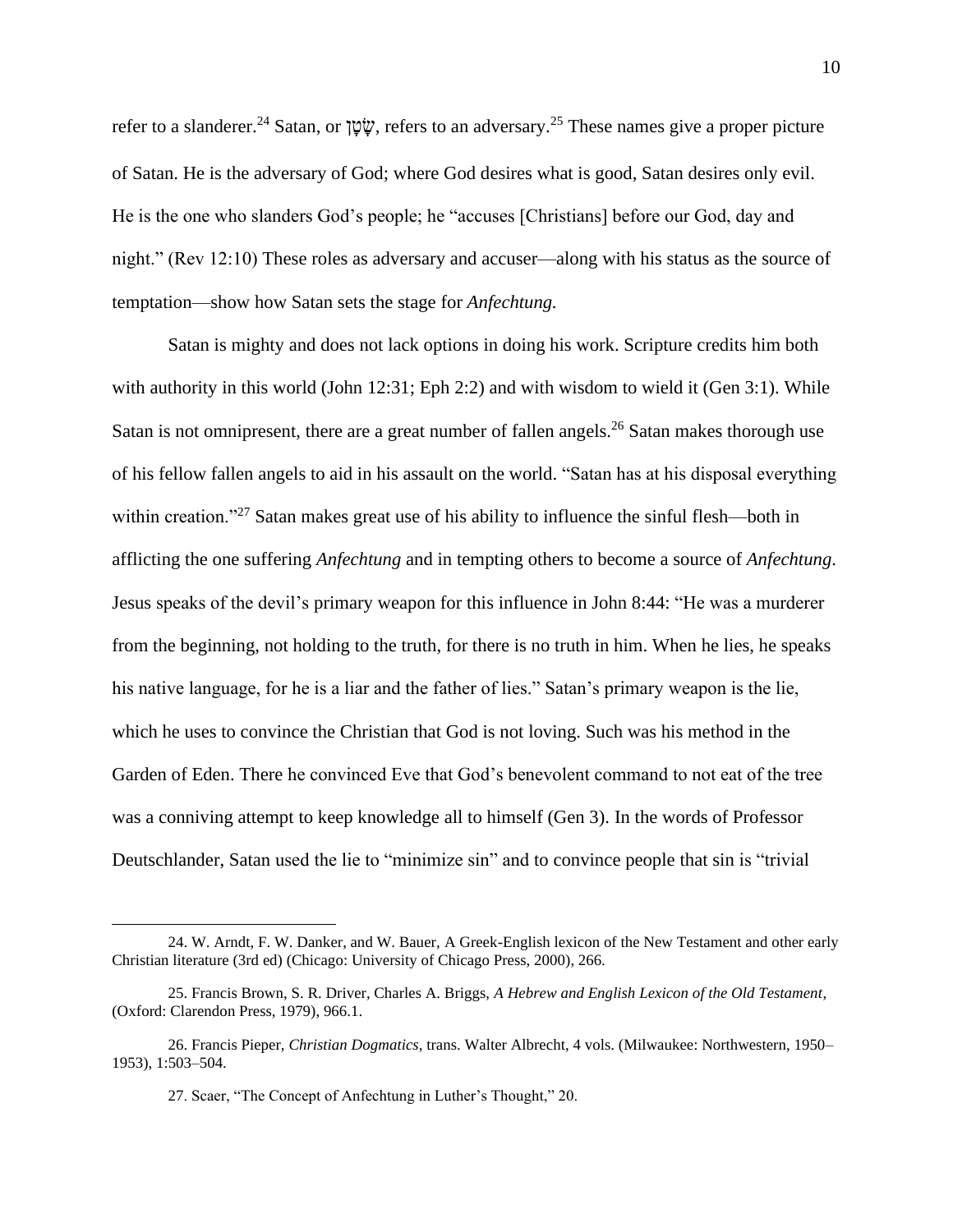and nothing to be concerned about."<sup>28</sup> This remains Satan's primary tactic in leading human beings into sin.

Yet Satan does not leave the lies behind when dealing with a penitent Christian. Professor John Schuetze, in *Doctor of Souls,* notes how Satan switches from lying to tempt and moves to lying to accuse:

Once the person has repented of his or her sin, Satan changes his strategy. He moves from his tempter role to accuser role. If he can't tempt a person to sin, he will try to make him or her feel guilty of his or her sin, long after the person has heard the comforting gospel message of forgiveness…Satan will tell the person, "Yes, you are forgiven – except for this sin."<sup>29</sup>

Satan does not give up when a Christian has been absolved of their sin. Where he had previously sought to lie and minimize sin, he now lies and "maximizes guilt."<sup>30</sup> When a person has turned from their sin, Satan no longer desires bold defiance before God's commands, but instead, he desires timid distraction from God's grace. He wants the guilt to remain.

#### The Purpose of *Anfechtung*

Satan certainly makes frequent use of guilt in his efforts to make *Anfechtung* drive a Christian to not appropriate the gospel promises of God. This is supported by the frequency with which Christian authors and counselors address the issue. In his book on pastoral theology, *The Counseling Shepherd,* Professor Armin Schuetze makes a note of how common it is for

<sup>28.</sup> Daniel M. Deutschlander, *Grace Abounds: The Splendor of Christian Doctrine* (Milwaukee: Northwestern, 2015), 211.

<sup>29.</sup> John D. Schuetze, *Doctor of Souls: The Art of Pastoral Theology* (Milwaukee: Northwestern, 2017), 290.

<sup>30.</sup> Deutschlander, *Grace Abounds*, 211.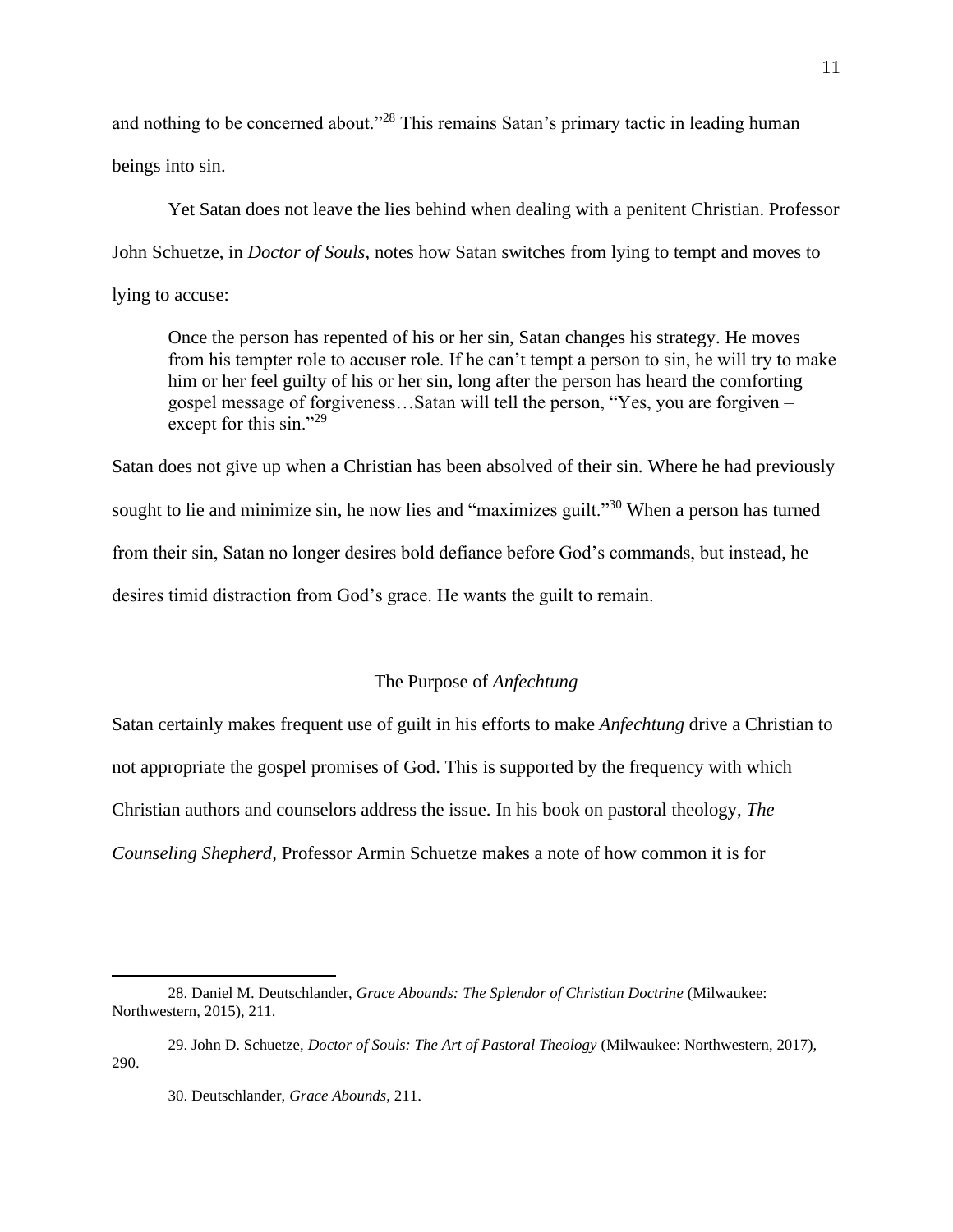Christians to struggle with feelings of guilt.<sup>31</sup> Dr. Richard Marrs, speaks about how Christians can get trapped in an endless cycle of guilt.<sup>32</sup> Famous Christian theologians, such as C.S. Lewis and Soren Kierkegaard, have written much about the topic and its theological cousin, despair. The regularity of the struggle is reason enough for both pastors, in particular, and Christians, in general, to be aware of the struggle that guilt can bring to a Christian's soul.

Satan often uses other things to compound the guilt with which a Christian struggles. "Like God, Satan is invisible, but works through visible means. … In the *Anfechtungen* the contradictions become visible. Through the world, the flesh, and whatever afflicts the Christian, Satan becomes 'incarnate' and wreaks havoc."<sup>33</sup> The false theology of glory, then, plays right into Satan's hands. Satan can use false expectations to convince Christians that God has turned against them. Luther illustrated the devil's line of faulty logic when earthly glory and comfort is lacking: "You are poor, cast off, and thoroughly afflicted. God is hard and unmerciful, He has forgotten you, He is your enemy and adversary."<sup>34</sup>

With that in mind, there is an important difference between Satan's goal in *Anfechtung* and God's goal. Satan and his "organized kingdom" of demons have a singular will: "to slander God's glory and to hinder his good will."<sup>35</sup> Because God's will is the salvation of humans (1 Tim 2:3–4), Satan's goal is to use everything at his disposal to prevent their salvation. Satan "prowls around like a roaring lion looking for someone to devour." (1 Pet 5:7) *Anfechtung*, then, is a tool

<sup>31.</sup> Armin W. Schuetze and Frederick A. Matzke, *The Counseling Shepherd* (Milwaukee: Northwestern, 1988), 194.

<sup>32.</sup> Marrs, *Making Christian Counseling More Christ Centered*, 137.

<sup>33.</sup> Scaer, "The Concept of Anfechtung in Luther's Thought," 17.

<sup>34.</sup> AE 16: 214.

<sup>35.</sup> Adolf Hoenecke, *Evangelical Lutheran* Dogmatics, trans. James Langebartels et al., 4 vols. (Milwaukee: Northwestern, 1999–2009), 2:290.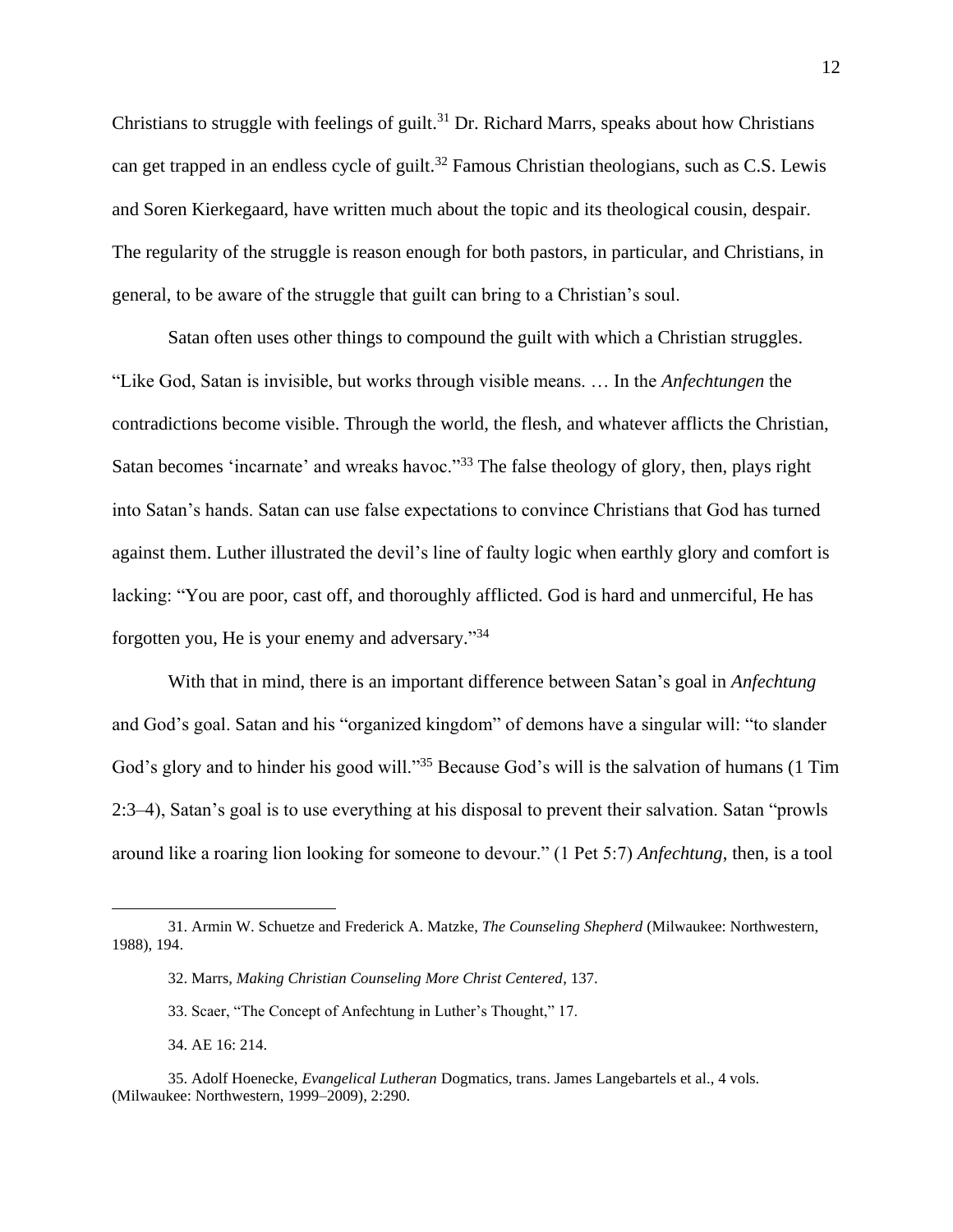that Satan uses to "lead us away from where our confidence lies (Christ and His gifts) and turn us toward ourselves or something or someone else for hope."<sup>36</sup> At the end of all his lies, tempting, and accusing, Satan wishes to drive the Christian to despair and drive trust in God's gospel promise of forgiveness right out of the Christian's heart.

On the other hand, God's purpose in *Anfechtung* is quite different. While it would be wrong to charge God with responsibility for the evils of *Anfechtung*, it would also be wrong to say that they happen outside of God's control. In fact, not only would it be wrong, but it would strip away a great deal of comfort. Adolf Hoenecke explains how evil—which would include *Anfechtung*—is also used for his purpose: "if God permits evil action…then he does not desire the evil action as such but as a link in the chain of his providence, which … above all, aims at the good and his eternal glory."<sup>37</sup> Everything that happens in this world, evil included, happens with nothing but God's good purposes in mind (cf. Rom 8:28ff). In general, that good purpose is the salvation of humankind (1 Tim 2:3-4). In particular, that good purpose is the salvation of the individual. Such is God's purpose in *Anfechtung* as well. "[*Anfechtung*] is the touchstone which teaches you not only to know and understand, but also to experience how right, how true, how sweet, how lovely, how mighty, how comforting God's Word is, wisdom beyond all wisdom."<sup>38</sup> Understanding the difference in how God and Satan use *Anfechtung* is vital for providing comfort amid the Christian's struggle. Explaining this difference, especially concerning *Anfechtung* regarding God's law, will be revisited as a method to comfort the struggling Christian.

38. AE 34:287.

<sup>36.</sup> Todd A. Peperkorn and LCMS World Relief and Human Care, *I Trust When Dark My Road: A Lutheran View of Depression* (St. Louis: LCMS World Relief and Human Care, 2009), 43.

<sup>37.</sup> Hoenecke, *Evangelical Lutheran Dogmatics*, 2:144.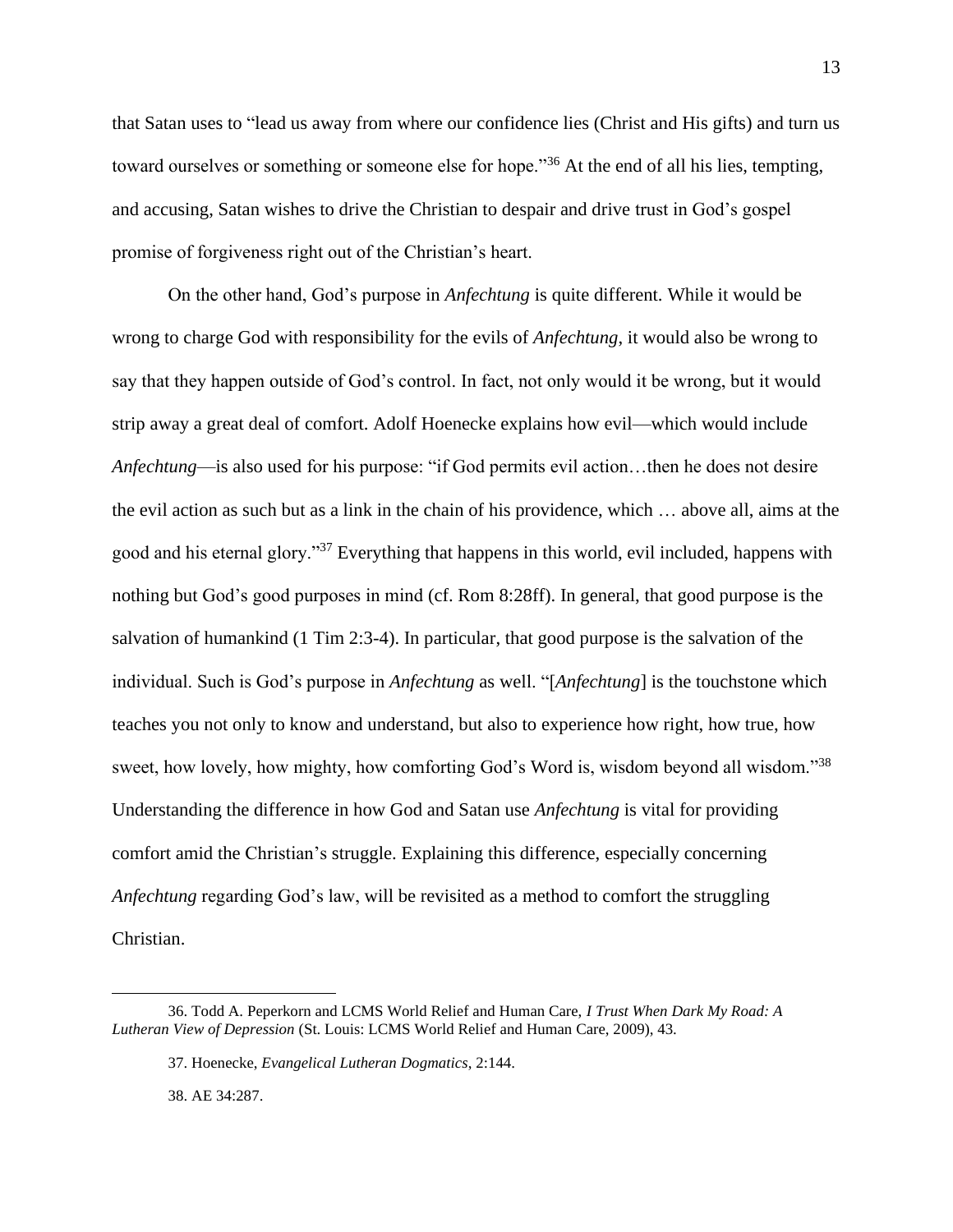# PART II: "WHAT CAN HELP?"

How many remedies had he tried before this? The man in Mark 9, whose belief struggled against unbelief, was a father. A father who had seen his son "from childhood" nearly burned alive and almost drowned to death (Mark 9:21–22). All along, the man could do nothing to help him. His heart broke for his son. For that reason, he had, without a doubt, sought a variety of cures. Had he reached out to the religious leaders of the area? Had he sought doctors? How his hopes must have risen and fallen, over and over, as each new attempt to relieve his son's suffering failed! Finally, another seemingly improbable solution came along: Jesus and his disciples. Jesus had a proven track-record of providing healing and miracles. His disciples did, too (Mark 6:7–13). Would they succeed where so many others had failed? As the man spoke with Jesus, his nagging uncertainty pushed against his faith: "if you can do anything, take pity on us and help us" (Mark 9:22). Jesus rebuked the man's conditional response: "if you can? … Everything is possible for one who believes" (Mark 9:23). Would this be another instance where the man's request and his son's relief remained out of reach?

This account in Mark 9 had a happy ending. Jesus *was* able to provide the exact help that the situation demanded. The afflicted boy was in desperate need of someone who could rid him of that evil spirit. The afflicted man was in desperate need of someone who could rid him of his doubts. Jesus filled both needs with one powerful statement. He commanded the evil spirit to leave the boy, and it did (Mark 9:25–26). In doing so, the boy was freed from the physical torment. At the same time, the man, who struggled with doubts about whether Jesus *could* heal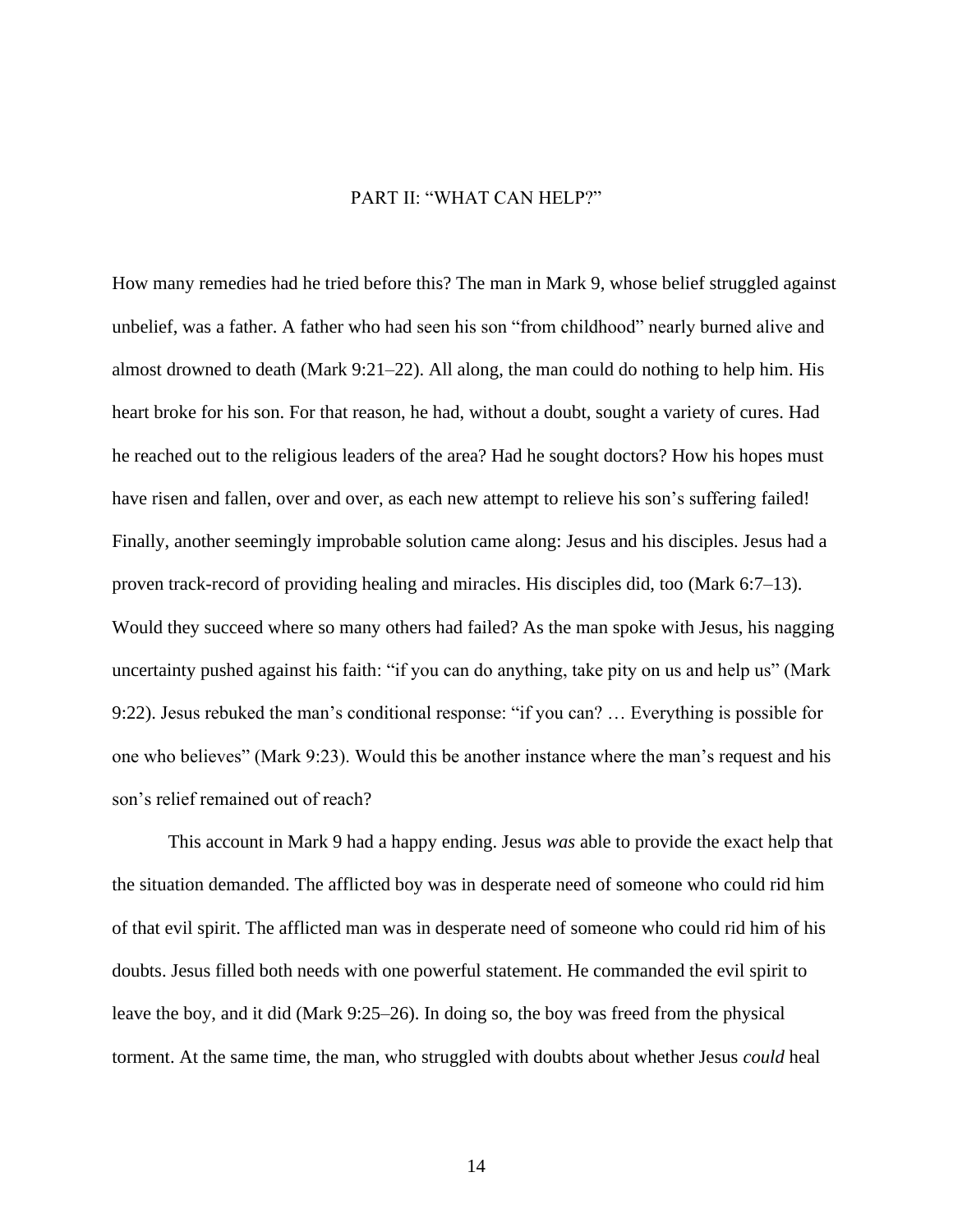his son, was given undeniable proof; Jesus *did* heal his son. Jesus gave both the man and his son *precisely* what they needed.

When he met that need, Jesus illustrated a truth that is not unique to spiritual problems it finds its parallel in medical practice. When he has diagnosed a disorder, the work of the doctor is not finished. As C.F.W. Walther puts it, in his analogy between the Pastor and Doctor: "A physician may know all sorts of healing, but by ignorantly mixing them in the wrong way he may neutralize their virtue and, instead of curing the physical ailment of his patient, hasten on his death."<sup>39</sup> A doctor must know both medical science and how to apply it at that moment. Such is the case for the Christian who struggles to appropriate God's gospel promises. God's Word has many different truths to apply to those who struggle through *Anfechtung.* But knowing the most appropriate truths—and knowing them well—is key, too. It is not enough for the Christian to hear sound Christian doctrine in *Anfechtung.* They must hear the *right* doctrines*.*

This author asserts that three scriptural doctrines are central in the struggle with *Anfechtung*: the nature of justification, of faith, and of the Christian. When a Christian knows these doctrines and applies them, it disarms Satan in *Anfechtung.* Out of the three doctrines, two of them—justification and faith—should be considered primary and one—the Christian—should be considered secondary. The reason for the Christian's nature as secondary will be given attention under the appropriate section.

<sup>39.</sup> C.F.W Walther, *The Proper Distinction between Law and Gospel*, (St. Louis: Concordia, 1986), 343.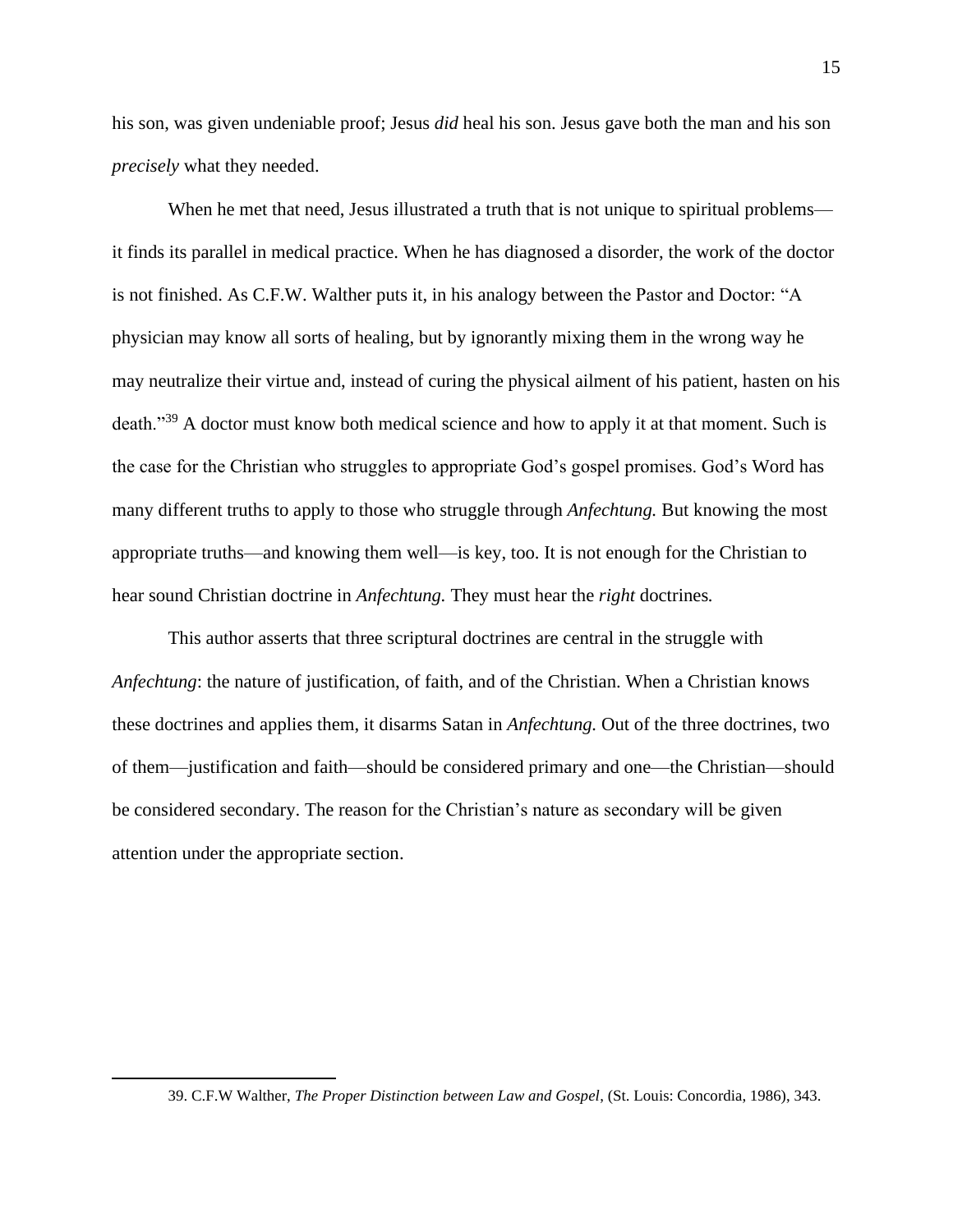# **The Nature of Justification**

# Justification is Universal and Objective

The first important doctrine that comforts a Christian through *Anfechtung* is the scriptural truth regarding justification. Johann Gerhard provides a thorough definition as follows:

Justification is the act of God the Father, Son, and Holy Spirit by which he forgives the sins of the sinner who truly believes in Christ, apart from any works or merits of his own, out of pure grace and mercy for the sake of the obedience and satisfaction of Christ the Mediator and Redeemer; imputes righteousness to him; receives him to eternal life—and all this for the glory of His name and the salvation of man.<sup>40</sup>

Justification refers to the declaration pronounced by God that sins are forgiven. This declaration is based on the work of Christ, with the result being the glory of God and the salvation of people. However, this justification also rightly has a dual nature to it. Adolf Hoenecke notes that "justification is an action of God that occurs in time and especially to each sinner", while also noting another justification, "which happened to all people in time, specifically in Christ's suffering and resurrection…"<sup>41</sup> The justification that Hoenecke notes first is often called *subjective* justification. It will be examined later in connection with the nature of faith. In this section, the focus will be placed on that justification which Hoenecke notes second—often called *objective* or *universal* justification. The two terms are often treated as interchangeable, despite different emphases. <sup>42</sup> The term *objective* stands in contrast to the subjective justification which

<sup>40.</sup> Johann Gerhard, tr. Richard J Dinda, and Benjamin T. G Mayes, *Theological Commonplaces: On Justification Through Faith* (St. Louis: Concordia, 2006), 461.

<sup>41.</sup> Hoenecke, *Evangelical Lutheran Dogmatics*, 4:337–38.

<sup>42.</sup> Lange, *God so Loved the World*, 343.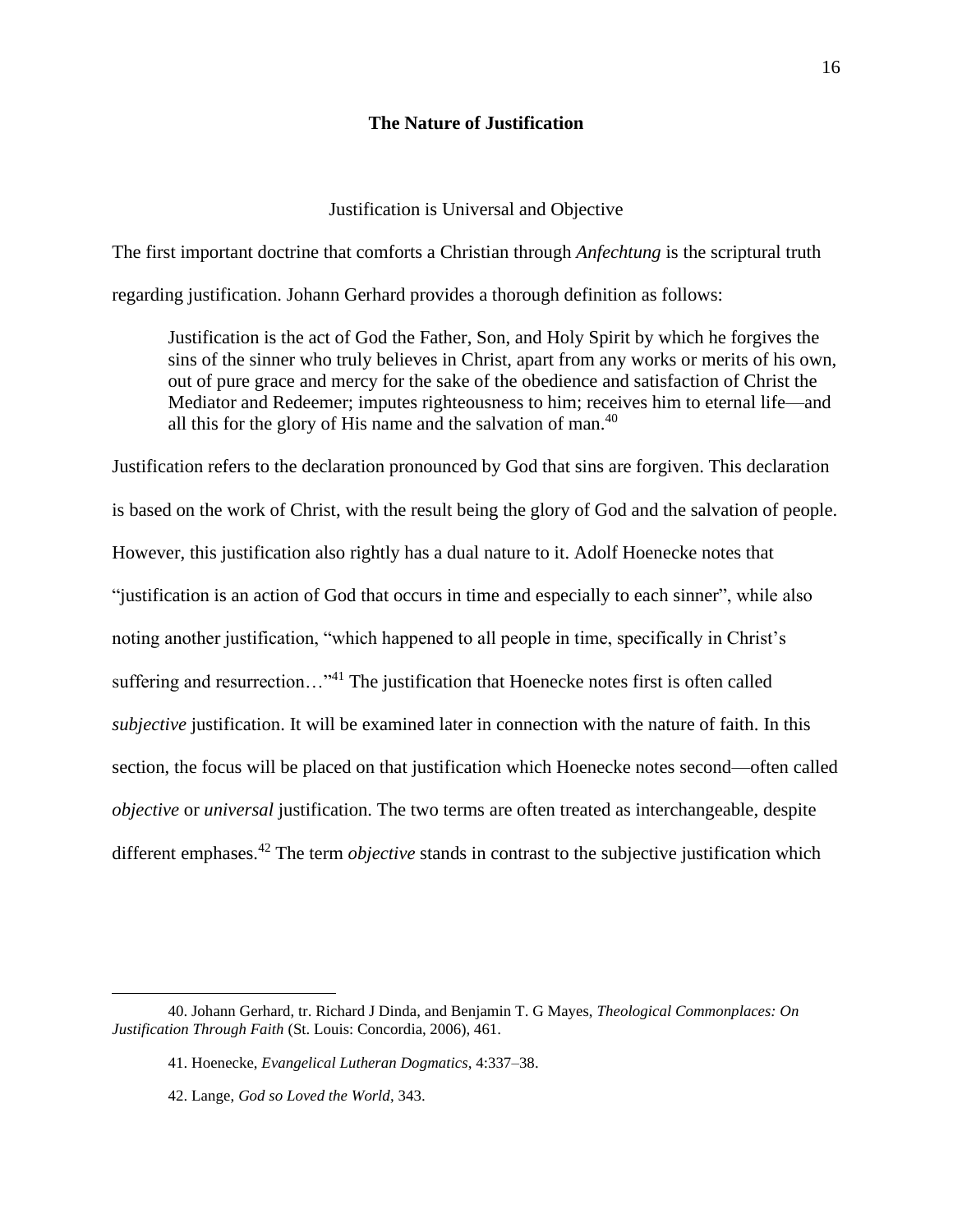happens through faith, while the term *universal* pronounces the scope. For that reason, Professor Lyle Lange denotes the importance of distinguishing between the two adjectives.<sup>43</sup>

Justification is *objective,* as opposed to subjective. Dr. John Brug, in his article *Christ is the Savior of the All People,* defines objective justification as a "declaration [that] happened before I ever heard about it or believed it. It happened in God's courtroom when Jesus finished his work. It happened while I was 'still God's enemy."<sup>44</sup> This truth indicates the complete and utter dependency of justification on the work of Christ. It happened, whether a person knows it or not, entirely apart from their efforts or lack thereof. This means that the cause of justification must be outside of human beings. Johann Gerhard credits God's grace as the "principal efficient cause" and Christ's merit—his innocent death and perfect life on humanity's behalf—as the "meritorious cause."<sup>45</sup> This is further indicated by the way that Scripture speaks of justification: justification is a gift (Rom 3:24), apart from works (Rom 3:28), and a finished act (John 19:30). Closely connected to Brug's definition is the *forensic* nature of justification. Dr. Edward Koehler begins his definition of justification with those very words: "justification is that forensic act of God."<sup>46</sup> When speaking about justification, Hoenecke points out that the Greek and Hebrew behind the concept "does not mean *make righteous* but *declare righteous.*" <sup>47</sup> Therefore, justification is *not* an inward change in the essence or nature of a human being, but it is instead a foreign declaration of a change in how God views them.

<sup>43.</sup> Lange, *God so Loved the World*, 343.

<sup>44.</sup> John F. Brug, "Christ is the Savior of All People" (WLS Essay File, 2014), 3.

<sup>45.</sup> Gerhard, *Theological Commonplaces: On Justification Through Faith*, 31, 52.

<sup>46.</sup> Edward W. A. Koehler, *A Summary of Christian Doctrine: A Popular Presentation of the Teachings of the Bible*, 2nd rev. ed. (St. Louis: Concordia, 1952), 149.

<sup>47.</sup> Hoenecke, *Evangelical Lutheran Dogmatics*, 3:318.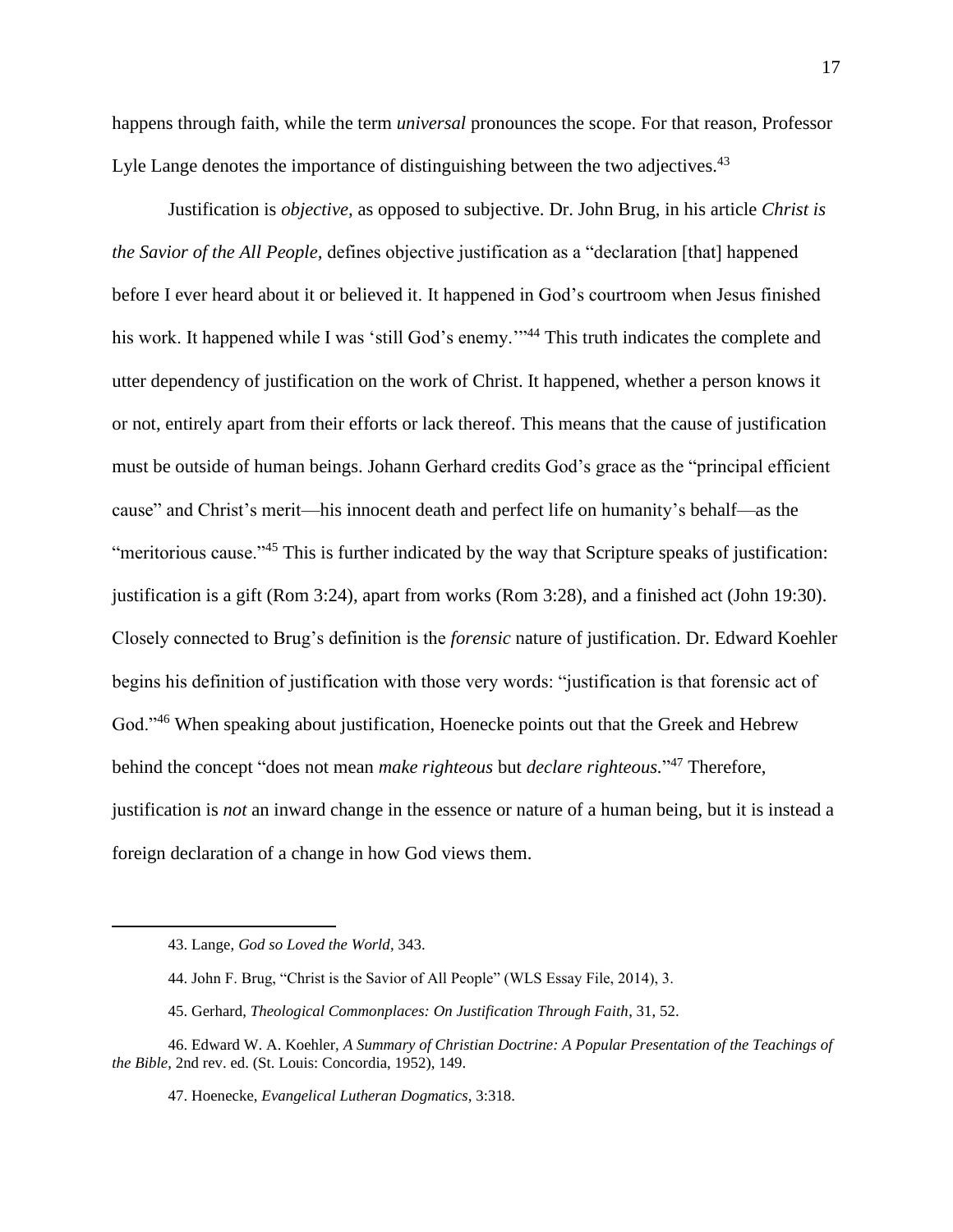Justification is also *universal,* as opposed to limited. This objective declaration was made with not only some but *all* people in mind. This can be demonstrated by looking at Gerhard's principal and meritorious causes in light of Scripture. First, the grace of God can rightly be said to extend to all people. God not only loves the whole world (John 3:16), but he also wants "all people to be saved and to come to the knowledge of the truth" (1 Tim 2:4). God's grace is not in any way limited. It "extends to all men."<sup>48</sup> Christ's merits, too, are not limited. He is "the Lamb of God, who takes away the sin of the world" (John 1:29) and it was in him that "God was reconciling the world to himself" (2 Cor 5:19). The merits of Christ are not in any sense too little. As Luther said: "We Christians should know that if God is not in the scale to give it weight, we, on our side, sink to the ground. I mean it this way: if it cannot be said that God died for us, but only a man, we are lost; but if God's death and a dead God lie in the balance, his side goes down and ours goes up like a light and empty scale."<sup>49</sup> Because Christ *is* God, the scales are not left wanting. Christ's merit is enough to cover the debt of every last sinner.

#### The Effect of the Nature of Justification

Francis Pieper states that "all soteriological teaching must be based upon the historical, accomplished fact of the objective reconciliation, or justification of all sinful mankind…"<sup>50</sup> With that in mind, this article is the chief source of comfort for the Christian who is wrestling with his salvation amid *Anfechtung.* The primary effect of this teaching, then, is certainty. Johann Gerhard notes that "free justification through and because of Christ must be assigned to the

<sup>48.</sup> Koehler, *A Summary of Christian Doctrine*, 80.

<sup>49.</sup> AE 41:103. Quoted in FC SD VIII:44.

<sup>50.</sup> Pieper, *Christian Dogmatics*, 2:398.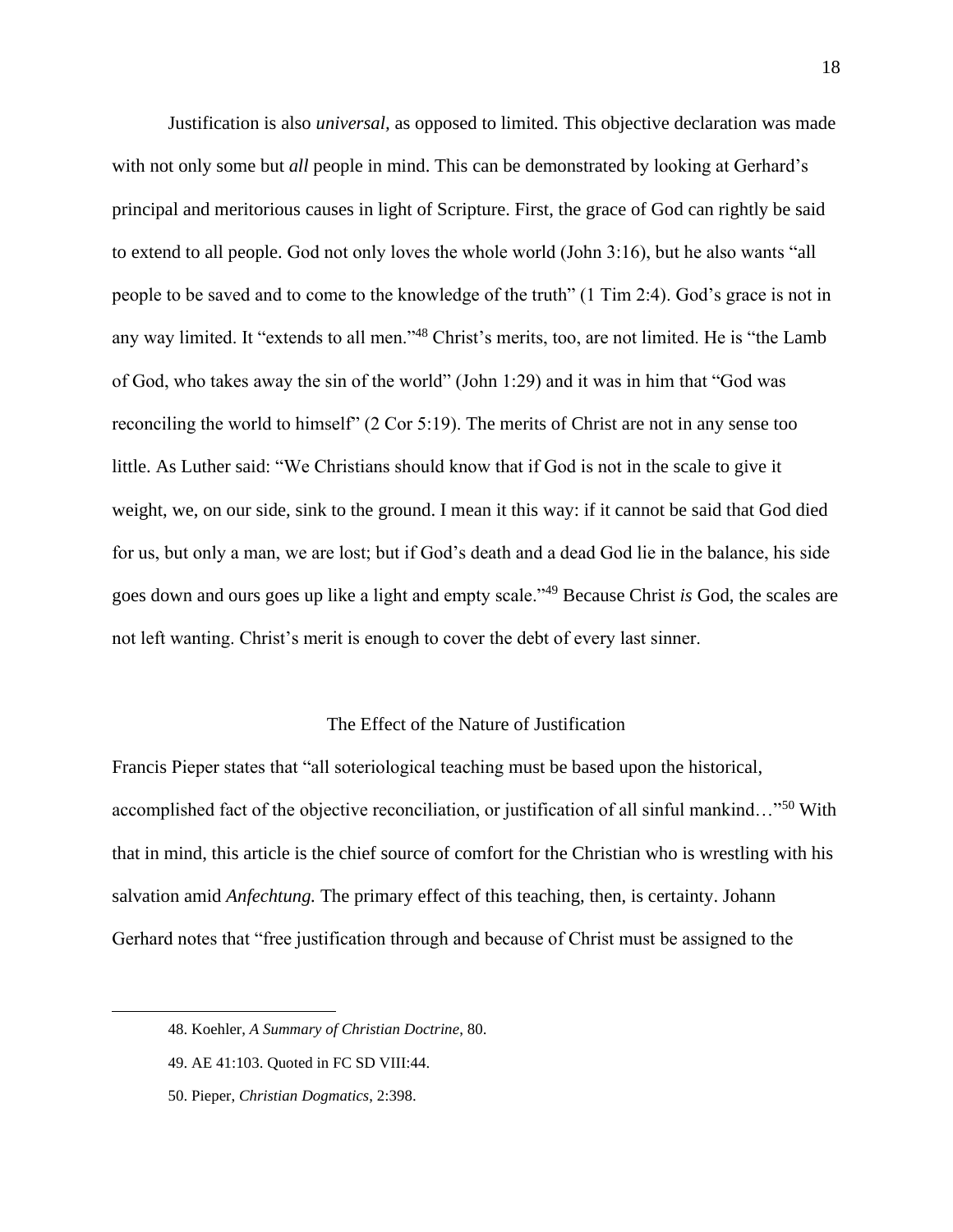following...to the sure comfort of the conscience, because nothing at all can encourage and comfort the soul weighed down by the burden of sin and terrified by the sense of God's wrath except the free promise of the Gospel about the forgiveness of sins for Christ's sake..."<sup>51</sup> Justification is not something that is merited by works (Rom 3:28), nor does it depends on feelings or experiences in the human heart (1 Cor 4:3–4). It is achieved completely outside of the Christian, firmly tied up in God's grace and Christ's merits.

Because justification is *objective,* the Christian can be certain that when Jesus said, "it is finished" (John 19:30), he meant it. The work necessary for justification had been completed and it was God's work alone— "without man's help or merit or will or request or works."<sup>52</sup> Because justification is *universal*, the Christian can be certain that God's love does not exclude him (John 3:16). His merit was enough to take away the sins of the world (John 1:29), so it was also enough to take away *this* sin and *that* sin. None are outside the scope of God's grace or Christ's merit. As Professor Lyle Lange said, "Since Jesus died for all, I know he died for me."<sup>53</sup> Finally, because justification is *forensic,* the Christian can have certainty despite the weakness of the sinful flesh. The Christian's status as one who has been justified is not caused nor based on a change within him, but rather based on God's unchanging declaration of "not guilty." This final truth will be further examined when discussing the nature of the Christian concerning the Old Adam. The nature of justification leaves the Christian with a security that is found outside of self. The Christian can cling to this doctrine when Satan assaults him with *Anfechtung.* 

<sup>51.</sup> Gerhard, *Theological Commonplaces: On Justification Through Faith*, 460.

<sup>52.</sup> Deutschlander, *Grace Abounds*, 351.

<sup>53.</sup> Lange, *God so Loved the World*, 347.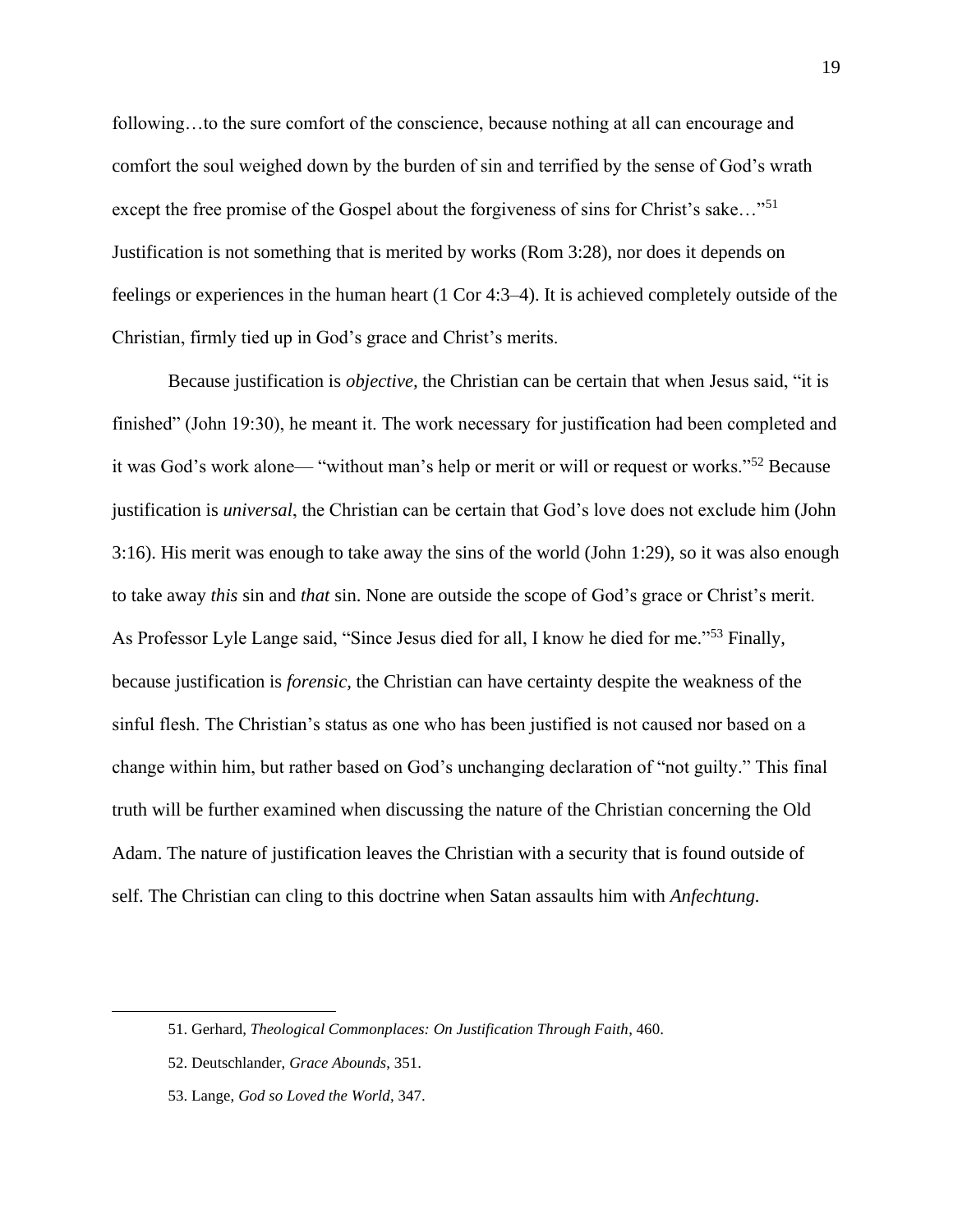#### **The Nature of Faith**

# Faith is Defined by its Cause and Object

The second important subject for a Christian to consider in *Anfechtung* is that of the nature of faith. Faith is often called the ὄργανον ληπτικόν, or the receiving organ. This term raises the question: what, then, is it that faith receives? Johann Gerhard answers that question by repeating a frequent definition of faith as "the beggar's hand which receives the gifts offered in the gospel."<sup>54</sup> Faith is at the center of *subjective* justification—the Christian's appropriation of the benefits of God declaring him not guilty. However, this depiction of faith would be shallow if there was no defined *cause* of faith and no defined *object* of faith. How could one be certain that their faith truly apprehends what the gospel offers? Therefore, the cause and object of faith must be explored. The object will be addressed first, as this is at the heart of faith.

It is worth noting that Scripture speaks of faith in multiple ways concerning its object. The term "faith" can be used to denote a faith in miracles (Matt 17:20), faith in the truth of a verifiable statement (1 Cor 11:18), or faith in the promise of salvation (Acts 16:31). For this reason, the object of faith is essential to whether faith is truly *saving* faith or not, and whether or not it is beneficial. Koehler illustrates the concept in this way: "to say that any kind of faith will help and save is as foolish as to say that anything a person eats will nourish him."<sup>55</sup> Faith requires the proper object as much as proper nutrition requires that one eats good and healthy food rather than junk food or, worse, poison. The proper object of saving faith is none other than

<sup>54.</sup> Gerhard, *Theological Commonplaces: On Justification Through Faith*, 111.

<sup>55.</sup> Koehler, *A Summary of Christian Doctrine*, 141.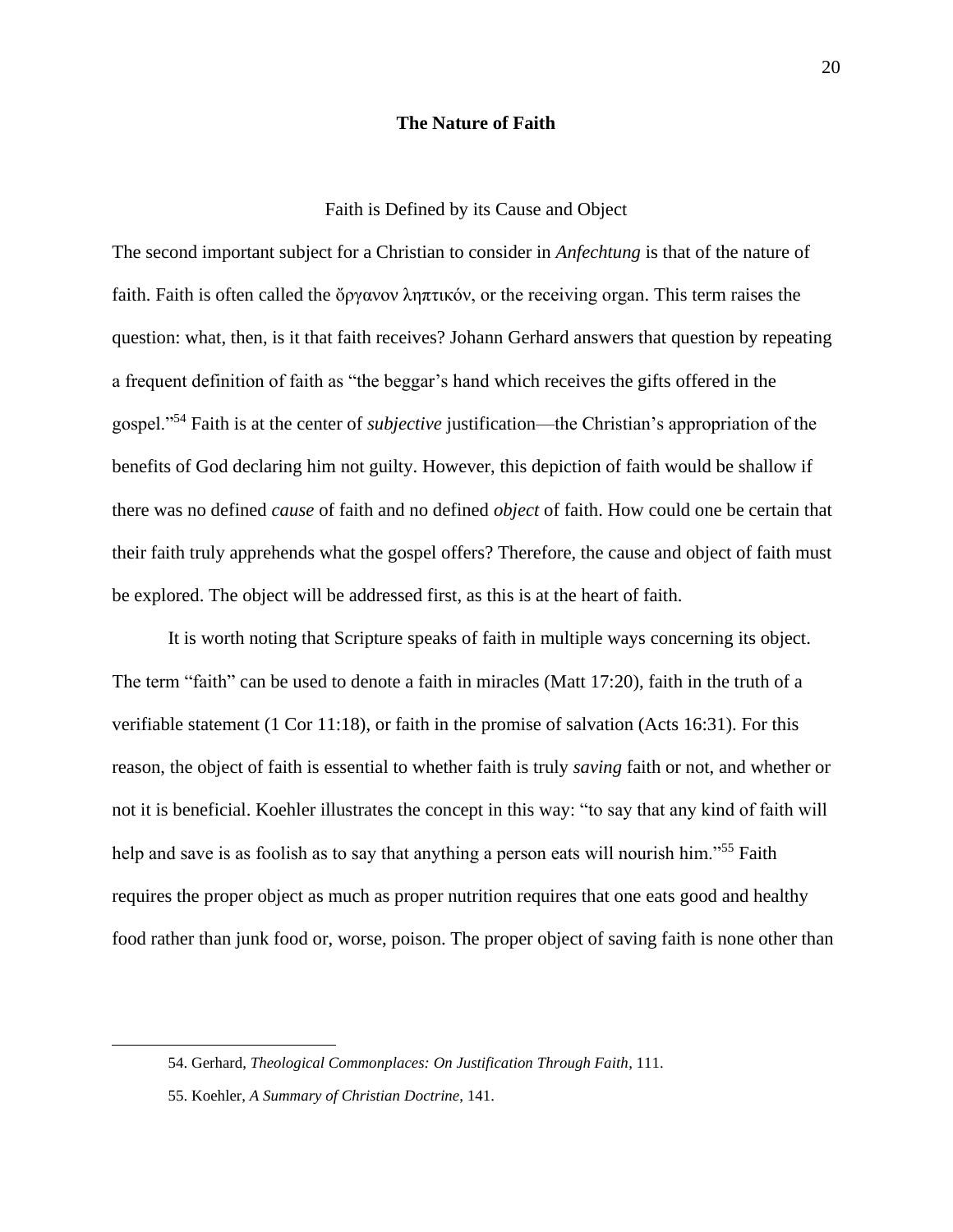"the gospel promises about Christ the mediator."<sup>56</sup> That is, the promise regarding freely given forgiveness, life, and salvation is the object of saving faith. To place faith in anything else is not beneficial. This includes even faith placed in the historicity of Scripture or in God's law. Hoenecke affirms that all of God's Word is the general object of faith. He also states that "since these [other] parts of Scripture are not dealing with faith but with doing … they also cannot be the sufficient object of justifying faith."<sup>57</sup> In other words, Scripture is a general object of saving faith because it is the very thing that reveals the promises and merits of Christ, not because faith is only able to save when it grasps the entirety of Scripture.

The *cause* of faith is of equal importance. Koehler once again proves helpful: "Faith is not a work of man in the sense that by his own powers he produces faith in his heart... [it is] the work of God in this sense that it is He, and He alone, who creates and sustains it in our hearts."<sup>58</sup> This is not to say that the Holy Spirit believes for a Christian.<sup>59</sup> The person is still the one who does the believing, but within the person, the Holy Spirit not only produces faith, but even testifies to his presence in the believer's heart. This means that faith is not something that a Christian draws out of himself, but rather it is a gift, granted by God (Eph 2:8–9). This gift is not given directly, but rather God works through means to grant faith. The specific means will be explored further in the final section of this paper. In brief, faith is granted through the gospel because the gospel is a preaching of good news (Mark 16:15) that also has the power to create faith that receives the benefits of that good news (Rom 10:17).

<sup>56.</sup> Gerhard, *Theological Commonplaces: On Justification Through Faith*, 244.

<sup>57.</sup> Hoenecke, *Evangelical Lutheran Dogmatics*, 3:306.

<sup>58.</sup> Koehler, *A Summary of Christian Doctrine*, 137.

<sup>59.</sup> Koehler, *A Summary of Christian Doctrine*, 137.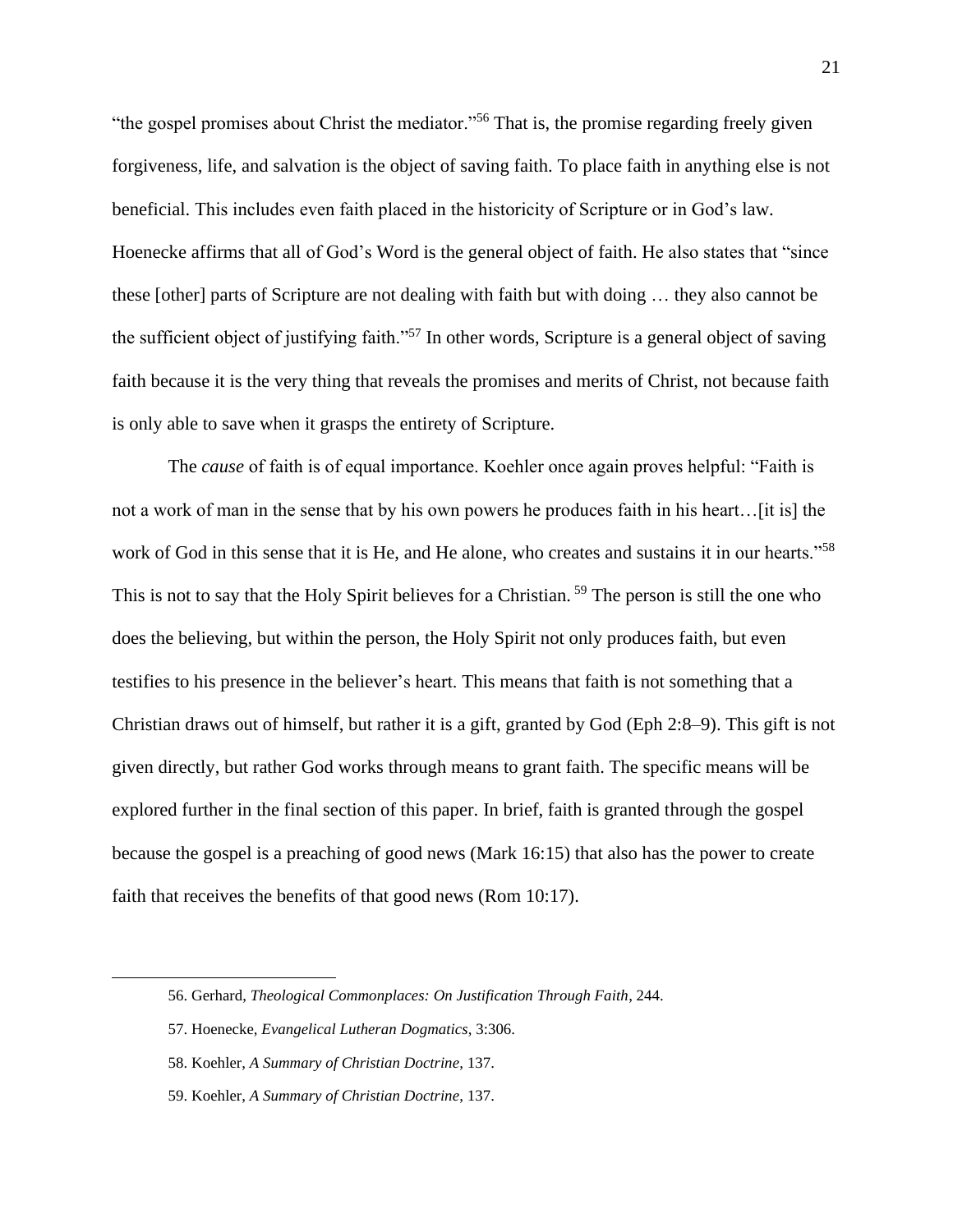Finally, to comfort a Christian, it is important to address one thing that faith is *not.* Faith is *not* a meritorious cause of justification. Christians are justified "through faith" (Eph 2:8), not "on account of... for the sake of... [or] in view of" faith.<sup>60</sup> That would contradict the explicit truths of Scripture regarding the nature of justification. Faith does not give "any intrinsic value towards saving sinners."<sup>61</sup> *The Lutheran Confessions* maintain the opposite: "For faith does not justify or save because it is a worthy work in and of itself, but only because it receives the promised mercy"<sup>62</sup> Faith is a gift which God bestows through his means of grace. Therefore, while it is proper to speak of faith in terms of strength and weakness—and strong faith is to be desired—this does not mean that one faith is somehow more justifying than another. That justification is received by the faith of both "the troubled father" in Mark 9:24, along with "Abraham, Paul, and others who have a resolute, strong faith."<sup>63</sup>

# The Effect of the Nature of Faith

Professor Armin Schuetze makes the following observation about the effect that the object of saving faith has on a Christian:

The Lord's forgiveness is effective because it is based on the purifying blood of Jesus Christ, the Lamb of God, who takes away the sin of the world. People's sins are no longer counted against them … [This fact] effectively removes guilt and frees from an accusing conscience. This is God's answer to the problem of guilt and is not only the best but also the only solution. $64$ 

63. FC SD VII:71.

<sup>60.</sup> Walther, *The Proper Distinction between Law and Gospel*, 268.

<sup>61.</sup> Pieper, *Christian Dogmatics*, 2:440.

<sup>62.</sup> Ap IV:56.

<sup>64.</sup> Schuetze and Matzke, *The Counseling Shepherd*, 195.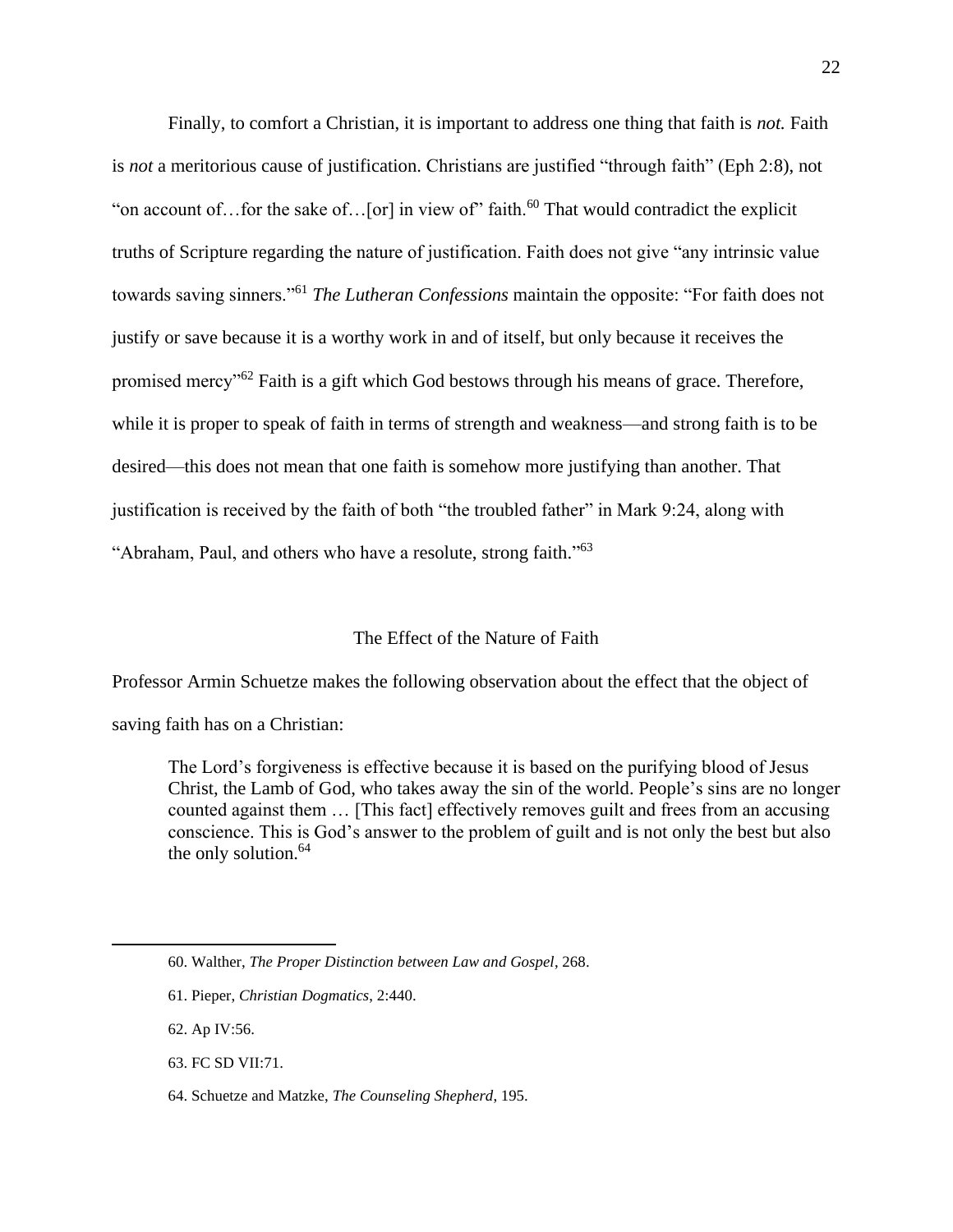The effect of the nature of faith on a Christian is the same as that of justification: assurance. The Christian is comforted by the fact that not only is the justification of the world based on the work of God, but his personal justification is also based on God's work. The valuable object of Christ is what faith rests its hopes on; Jesus is "the pioneer and perfecter of faith" (Heb 12:2) The object of faith also gives assurance by what it is *not*; it is not a standard of knowledge that can be proved by a test of pure doctrine. Knowledge is an essential part of faith, for no one can believe in what they do not know (Rom  $10:14$ ).<sup>65</sup> But saving faith is not based on knowing Old Testament history well enough, nor being able to recite Luther's Small Catechism perfectly. It is not based on holding membership in the right church or not erring in any doctrine.<sup>66</sup> Pieper speaks of the lack of assurance from making "the entire scripture" the object of faith: "Again and again, doubt will rise in one's mind, and indeed in the mind of the most learned theologian, as to whether his understanding of all Scripture, including the historical portions of it, is a correct one."<sup>67</sup> Instead of this doubt, Christians have the assurance that their faith is placed solely in the promise of forgiveness for Jesus's sake.

Faith's cause is also a source of great comfort. A Christian in *Anfechtung* knows how often and easily he can make mistakes; how fragile and weak he is. If salvation, even faith, the hand that receives free salvation, is something that the Christian must bring about in himself, then certainty would be lost. But faith is not man's doing. "The work of man contributes nothing to righteousness, does not remove sin or produce a good work, knows and understands nothing

<sup>65.</sup> Lutheran Dogmaticians like Pieper accept a three-fold way of looking at faith: as knowledge, as assent, and as trust; However, the knowledge is explicitly noted as referring to "knowledge of the gospel", not of the Bible as a whole. Cf. Pieper, *Christian Dogmatics,* 2:428–430.

<sup>66.</sup> Walther, *The Proper Distinction between Law and Gospel*, 334.

<sup>67.</sup> Pieper, *Christian Dogmatics*, 2:424.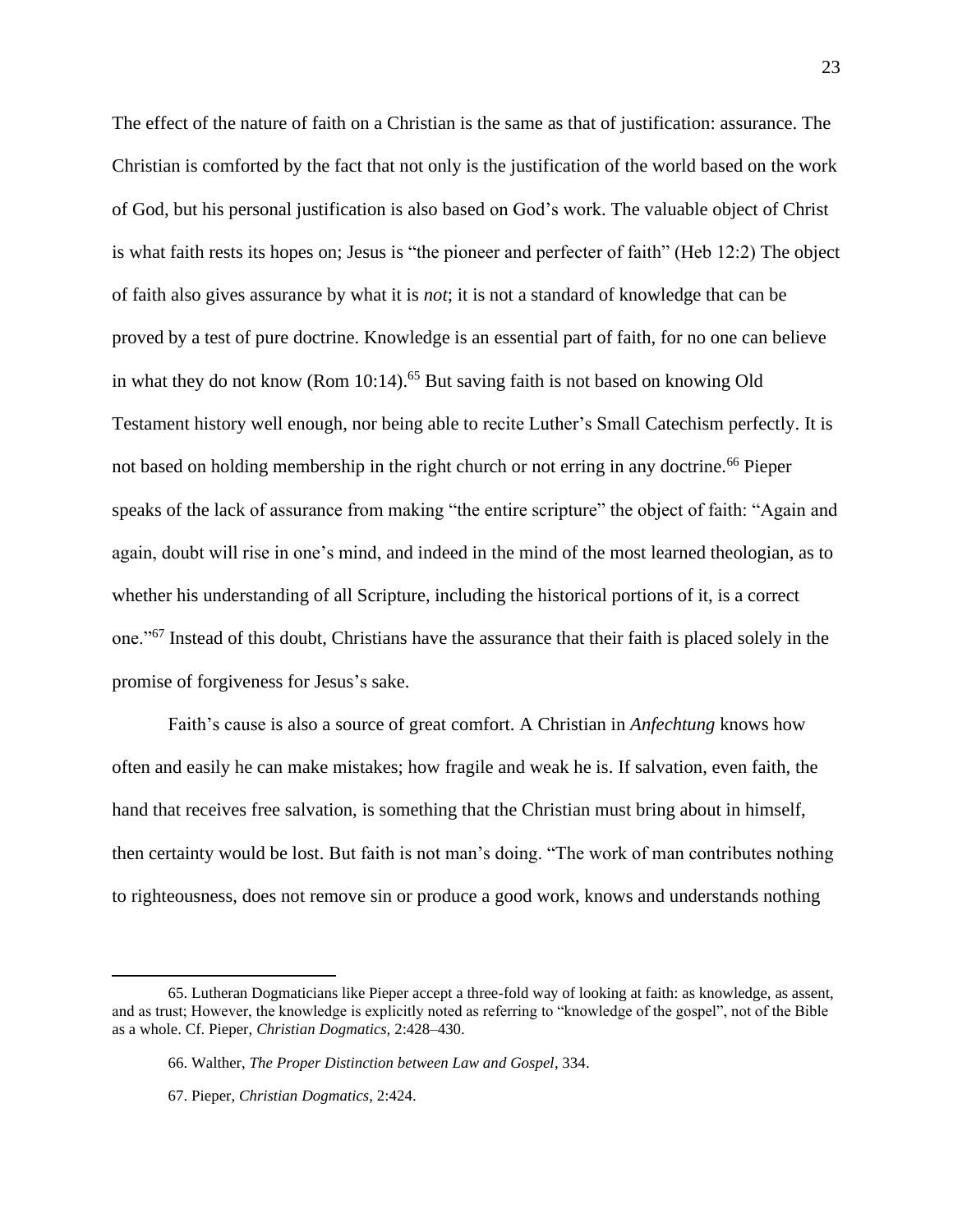of the truth and the real nature of salvation."<sup>68</sup> The Christian does not contribute a single thing to his salvation. "For it is by grace you have been saved, through faith—and this is not from yourselves, it is the gift of God—not by works, so that no one can boast" (Eph 2:8–9). The entirety of salvation, both the objective justification and the faith which receives it, is a gift.

Because this faith is not meritorious, it does not receive the benefits of the gospel because of its strength or weakness. It is not saving faith because it never wrestles with doubts or because it produces the correct works. Certainly, "good works follow from true faith."<sup>69</sup> But there is not some standard of outward deeds that, once met, forms the basis of Christians faith.<sup>70</sup> Because saving faith is nothing but trust in the work of another, that is, Christ, it is not meritorious. Walther, in his *Proper Distinction between Law and Gospel*, used the illustration of a beggar who was incredulous at the idea of being asked to do the hard work of "accepting" free donations.<sup>71</sup> To view faith as a virtue that *causes* salvation would be to adopt the logic of that beggar. Faith does not merit salvation—it simply receives it. This view of faith makes it nothing but pure comfort for the Christian who, in the midst of *Anfechtung*, is racked with uncertainty because he is tempted to believe that his perceived shortcomings nullify God's work.

<sup>68.</sup> AE 14:82.

<sup>69.</sup> FC Ep IV:6.

<sup>70.</sup> FC SD IV:35.

<sup>71.</sup> Walther, *The Proper Distinction between Law and Gospel*, 272.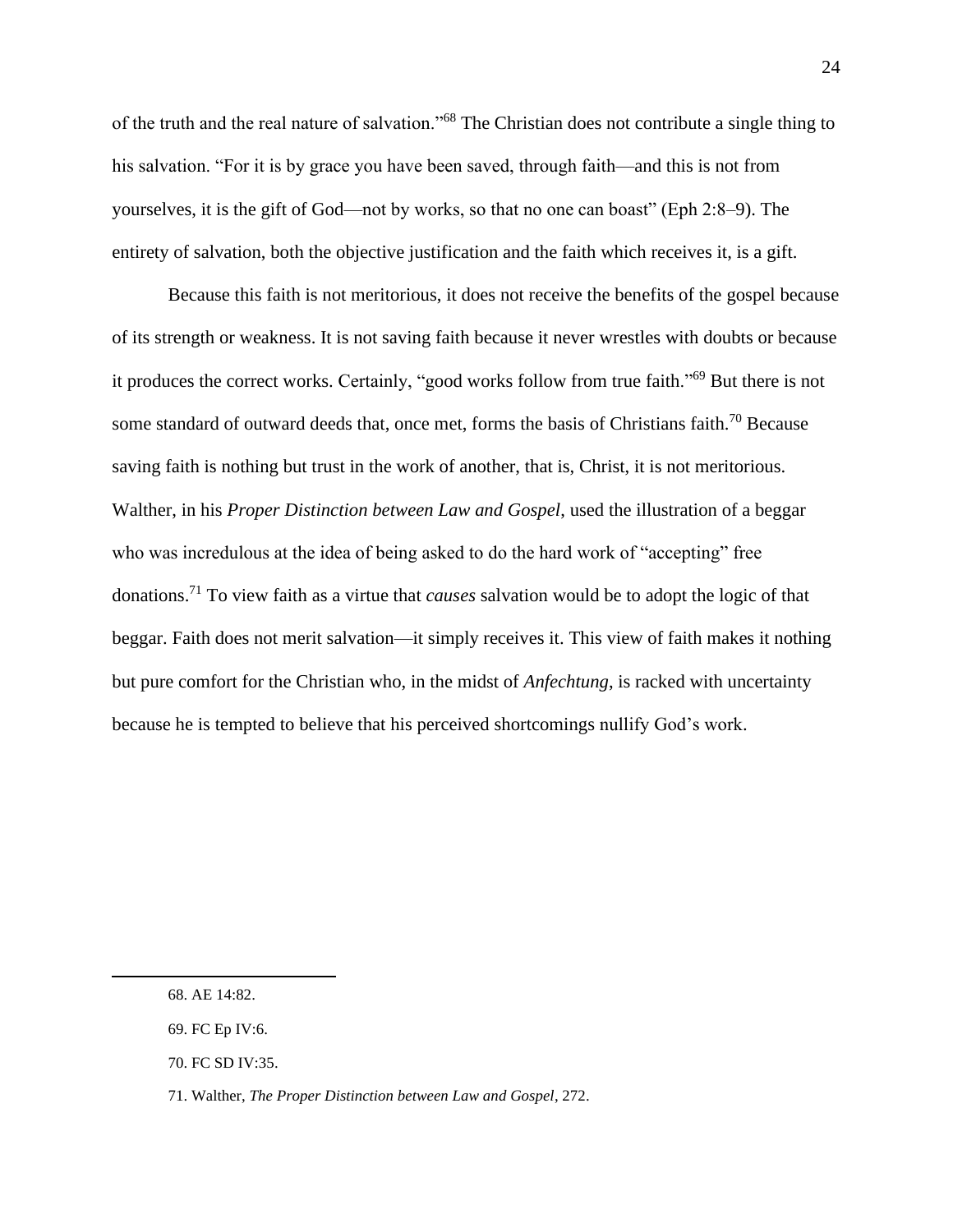#### **The Nature of The Christian**

#### The Christian is Both New Man and Old Adam

There is a third important doctrine that can help the Christian in *Anfechtung:* the nature of the Christian. God's Word speaks of the Christian as both New Man and Old Adam. Dr. Richard Marrs says it's the theological equivalent of "multiple personality disorder."<sup>72</sup> The Apostle Paul describes himself in that very experience in his letter to the Romans:

For I know that good itself does not dwell in me, that is, in my sinful nature. For I have the desire to do what is good, but I cannot carry it out. For I do not do the good I want to do, but the evil I do not want to do—this I keep on doing. Now if I do what I do not want to do, it is no longer I who do it, but it is sin living in me that does it. So I find this law at work: Although I want to do good, evil is right there with me (Rom 7:18–21).

Paul had a desire to do what is good—this came from his New Man. But at the same time, he struggled and often fell into what was evil—this came from his Old Adam. This is the reality for every Christian, and it results in two important corollaries: because of their New Man, Christians *will* produce good works, and because of their Old Adam, Christians *will* sin. In other words, "True faith always sanctifies...[but] sanctification is never perfect."<sup>73</sup>

Jesus illustrated the relationship between a person and their works using the picture of a tree: "every good tree bears good fruit, but a bad tree bears bad fruit. A good tree cannot bear bad fruit, and a bad tree cannot bear good fruit" (Matt 7:17–18). This picture is a perfect one also for the New Man. A Christian, like a good tree, will bear the good fruit of good works. Like a tree, these good works will be a natural consequence, a "fruit" of the fact that they are a Christian. Adolf Hoenecke refers to it in a similar way: "It is the necessity of natural connection

<sup>72.</sup> Marrs, *Making Christian Counseling More Christ Centered*, 82.

<sup>73.</sup> Koehler, *A Summary of Christian Doctrine*, 157–58.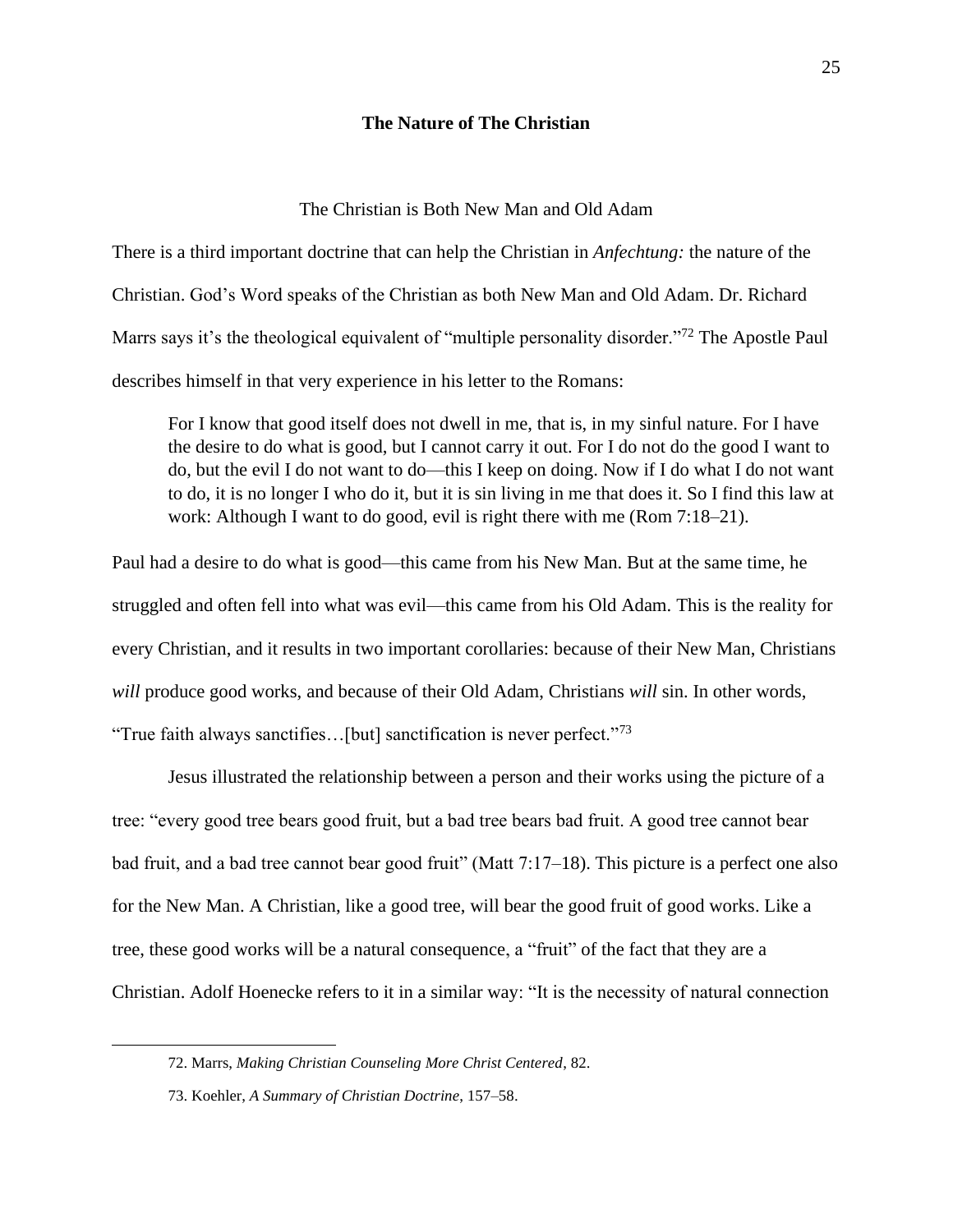that from justification and rebirth sanctification and good works follow, that the person who attains salvation also does good works."<sup>74</sup> Lutherans have historically made it clear that good works can rightly be called "necessary" as a natural consequence, but not "necessary for salvation."<sup>75</sup> In other words, good works are necessary, but not in order "to obtain nor to preserve" faith or salvation.<sup>76</sup>

At the same time, Jesus's illustration also serves as a picture of the Old Adam and what it produces. Professor Lyle Lange draws that conclusion when using the verse to illustrate the works of the sinful nature.<sup>77</sup> Those works—sin—are still present in a Christian's life because he still retains the Old Adam. However, this sin is not the same as the good works, nor is it the same as sin produced by an unbeliever who has no New Man.

Francis Pieper illustrates one reason that this sin is different for a Christian using the words of 1 John. There the apostle declares that no one can claim to be "without sin" (1 John 1:8) *and* that no believer will "continue to sin" (1 John 3:9). The difference is that Christians "do not permit sin to rule over them…but in the power of the New Man, the offspring of God, they control sin."<sup>78</sup> In that way, the sins and shortcomings of a Christian are not the same as the sin of an unbeliever, nor are they the same as the good works which the New Man produces. The New Man rules over the Old Adam, even though the Old Adam is still present.

A second reason for that sin is different for a Christian is that the New Man is the identity of the Christian, not the Old Adam. Michael Middendorf notes how Paul speaks this way in Rom

- 77. Lange, *God so Loved the World*, 214.
- 78. Pieper, *Christian Dogmatics*, 2:32.

<sup>74.</sup> Hoenecke, *Evangelical Lutheran Dogmatics*, 3:417.

<sup>75.</sup> FC Ep IV:9, 16.

<sup>76.</sup> Pieper, *Christian Dogmatics*, 2:28.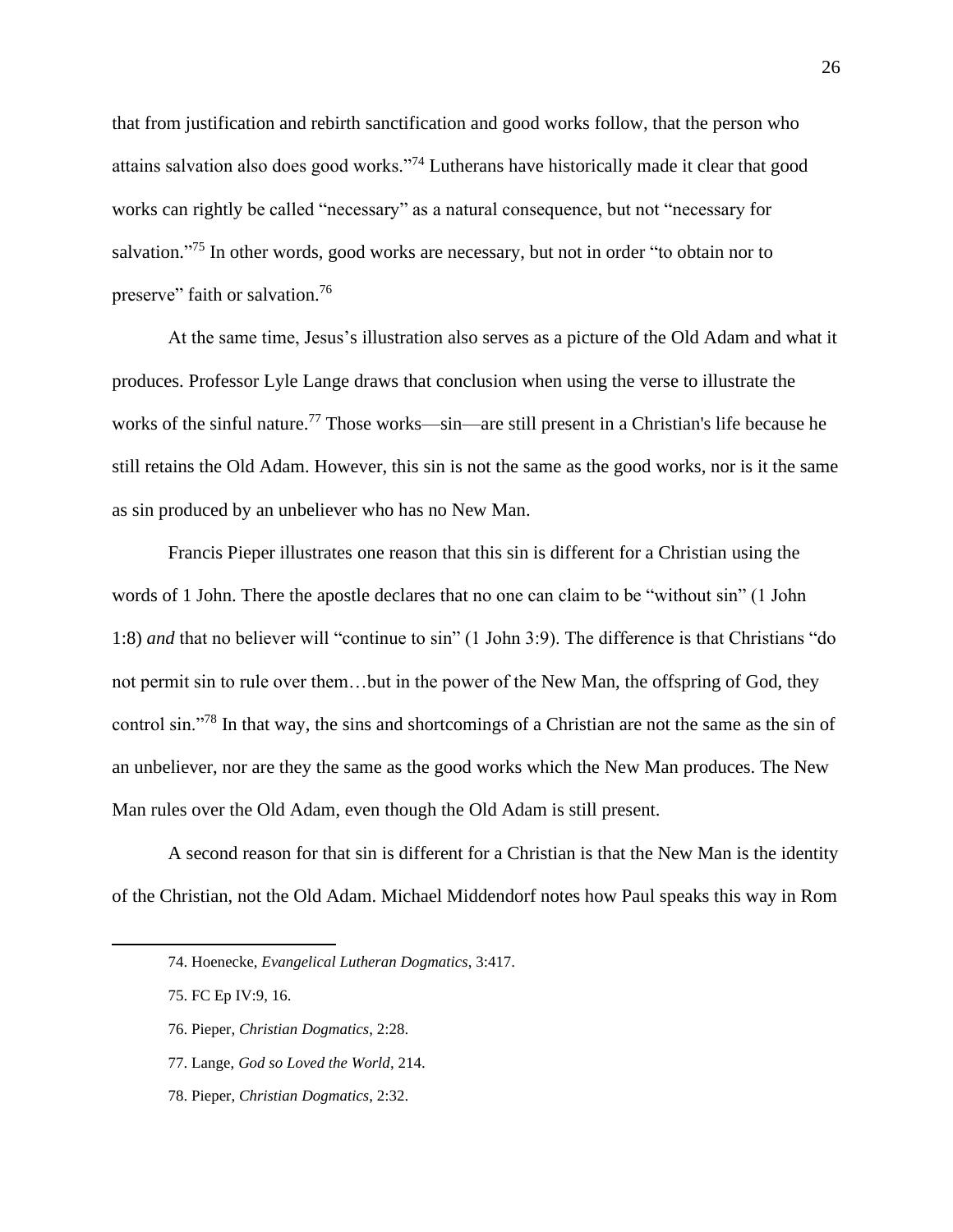7, pointing out that while Paul doesn't deny the presence of his Old Adam, he speaks in a way that refers to "the 'essential self' of the 'I' [in Rom 7] which consistently agrees with and strives to accomplish the Law of God."<sup>79</sup> This self can only be referring to the New Man, since the Old Adam is, as Luther says, "what is born in us from Adam…it is beset with all vices and by nature has nothing good in it."<sup>80</sup> It's also worth noting that Christians will remain essentially themselves in heaven while no longer retaining the Old Adam. <sup>81</sup> Therefore, the true self for a Christian is his New Man, even as his Old Adam remains with him and in him in this life.

#### The Effect of the Nature of The Christian

Walther spoke of the importance of properly portraying a Christian in his work, *The Proper Distinction between Law and Gospel*: "The Word of God is not rightly divided when a description is given of faith, both as regards its strength and the consciousness and productiveness of it, that does not fit all believers at all times."<sup>82</sup> For a preacher, it is of the utmost importance to speak to Christians as *who they are,* not only as what they ought to be. That means recognizing them as heirs of eternal life even when they struggle against sin. When this truth is presented in connection with the nature of justification and faith, in theory, it reminds the Christian that the struggle with sin in general and *Anfechtung* in particular is not because they are not a Christian. Instead, the struggle with sin and *Anfechtung* is evidence of the fact that they *are*  a Christian—New Man *and* Old Adam.

<sup>79.</sup> Michael P. Middendorf, *Romans 1-8*, ed. Dean O. Wenthe and Curtis P. Giese, Concordia Commentary (Saint Louis: Concordia, 2013), 570.

<sup>80.</sup> LC IV:66.

<sup>81</sup> Cf. FC SD VI:24–25.

<sup>82.</sup> Walther, *The Proper Distinction between Law and Gospel*, 308.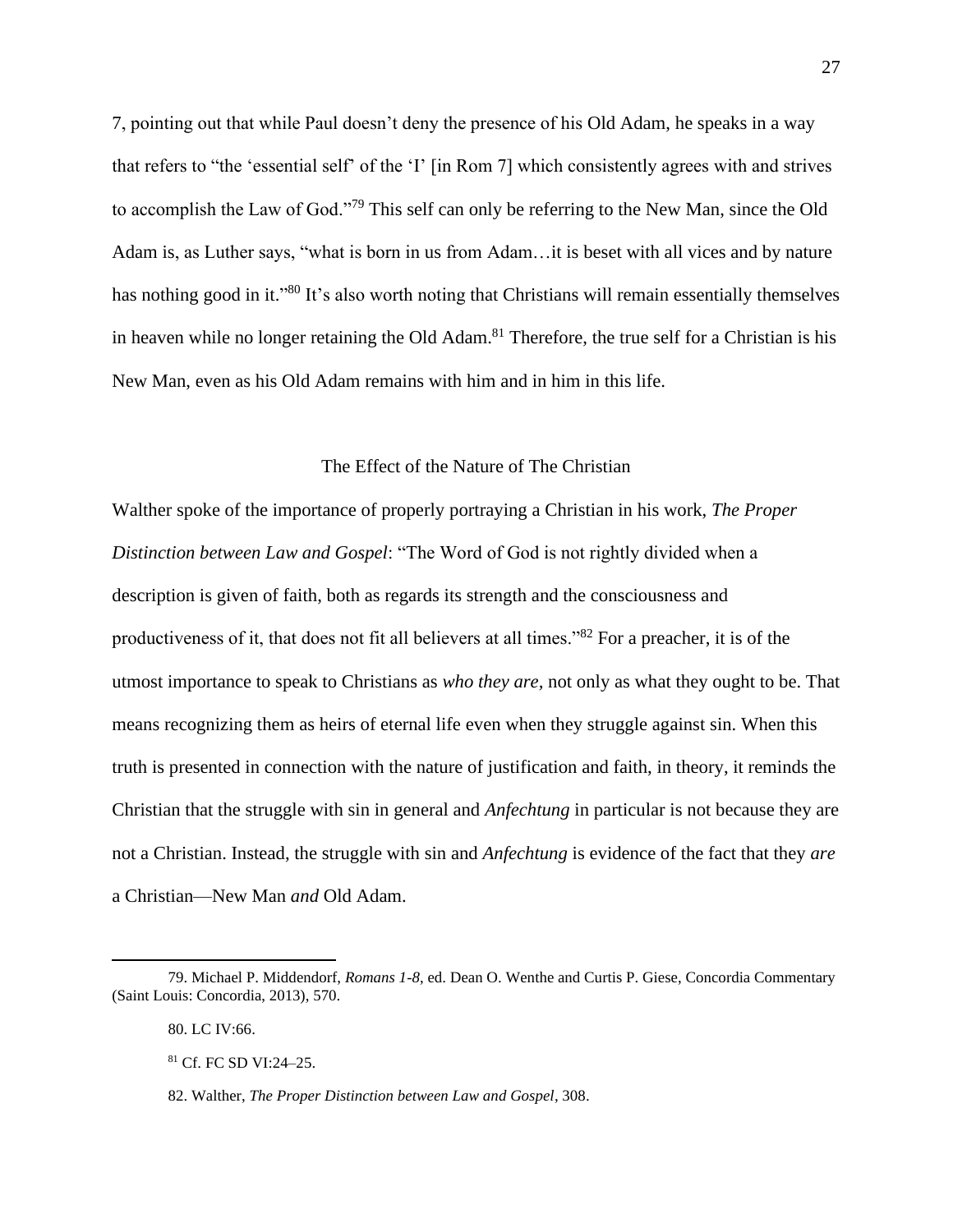When a Christian is reminded of the presence of their Old Adam, one of the most oftquoted lines from Luther comes into play— "sin boldly."<sup>83</sup> This phrase, first addressed to Philip Melanchthon, could easily be misconstrued as a license to not care about the sins that Christians commit. However, when it is read in context—both in the context of the Old Adam *and* its written context—its meaning is clear:

If grace is true, you must bear a true and not a fictitious sin. God does not save people who are fictitious sinners. Be a sinner and sin boldly, but believe and rejoice in Christ even more boldly, for he is victorious over sin, death, and the world. As long as we are here [in this world] we have to sin. This life is not the dwelling place of righteousness, but, as Peter says, we look for new heavens and a new earth in which righteousness dwells. It is enough that by the riches of God's glory, we have come to know the Lamb that takes away the sin of the world. No sin will separate us from the Lamb, even though we commit fornication and murder a thousand times a day. Do you think that the purchase price that was paid for the redemption of our sins by so great a Lamb is too small? Pray boldly – you too are a mighty sinner.  $84$ 

Luther's intent is certainly not to encourage active sin. Instead, it is an encouragement not to be troubled by the fact that every last Christian, as long as they live in this world, remains a "mighty sinner"—Old Adam and all.<sup>85</sup> In light of the enormous comfort found in the external nature of both justification and faith, a Christian does not have to fear acknowledging their imperfections. "The *nature* of the sinner has not been changed…the *status* of the sinner was changed."<sup>86</sup> Because justification is *forensic*, it is logical that a Christian may still in many respects struggle against sin. This is because the Christian's essence is not the cause of his justification. Christians are not to expect that they "can keep and fulfill the law of God perfectly in this life."<sup>87</sup> The

<sup>83.</sup> AE 48:281.

<sup>84.</sup> AE 48:281–282.

<sup>85.</sup> AE 48:282.

<sup>86.</sup> John P. Meyer, *Ministers of Christ: 2 Corinthians* (Milwaukee: Northwestern, 2011), 98.

<sup>87.</sup> FC Ep XII:25.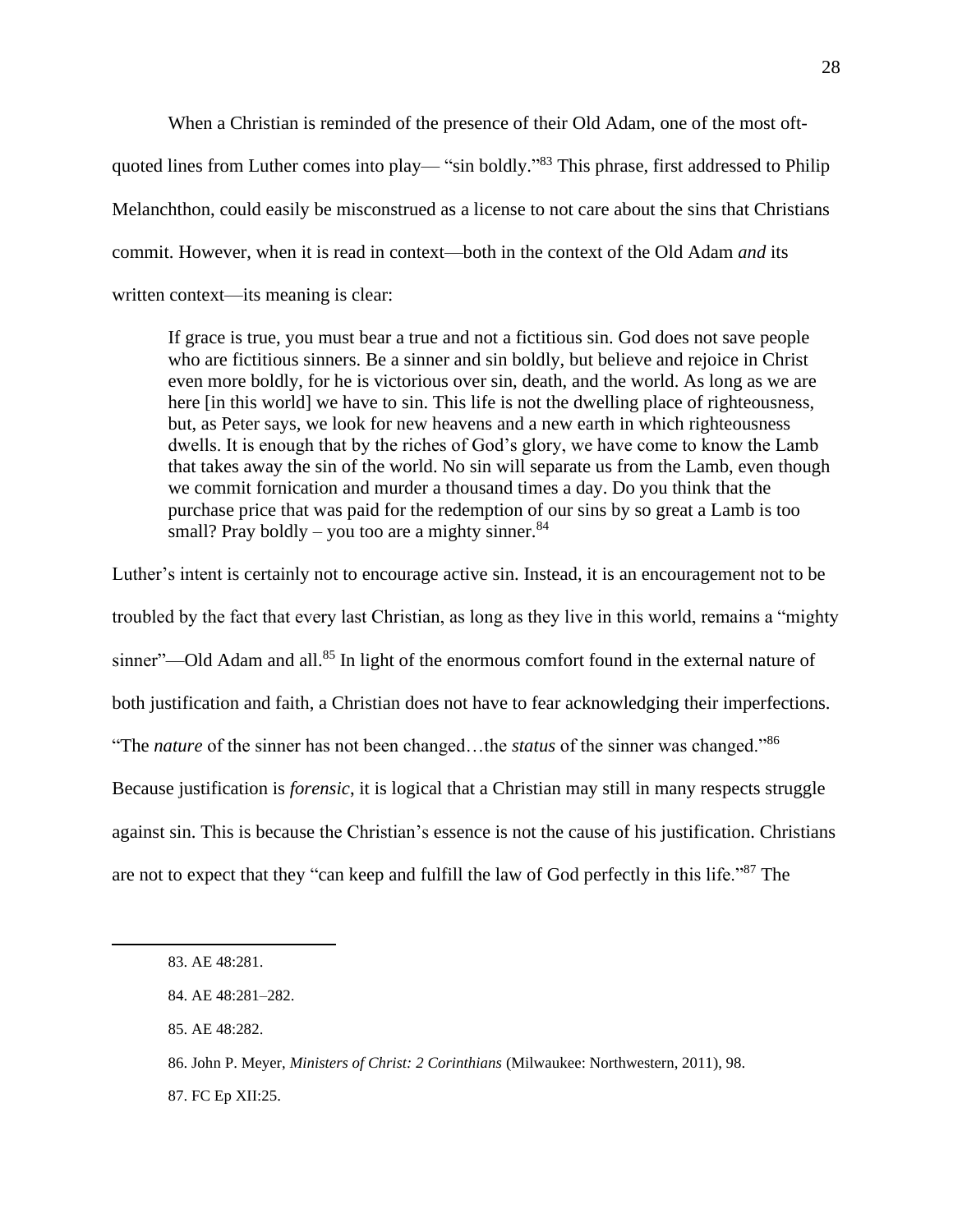Christian, being both Old Adam and New Man, *won't* keep God's law perfectly and *will* struggle against sinful thoughts and desires that can spill into outward words and actions. For the Christian, sanctification is a "process of becoming rather than a state of being." <sup>88</sup> When the Christian remembers that the Old Adam is still present with them, Satan's temptation to despair whenever sin occurs is weakened.

When a Christian is reminded of the doctrine of the New Man and the fruit that New Man produces, there is another (albeit lesser) comfort for the Christian. Scripture often makes a connection between good works and justification. Jesus makes the connection himself in Matt 25:31–46, with his parable of the sheep and the goats. The connection in those cases, however, is not a meritorious one but consequential. "The effects of justification are good works."<sup>89</sup> *The Apology of the Augsburg Confession* explains the purpose of the connection between works and justification: "But just as Christ connects the promise of the forgiveness of sins to other sacraments, so he also connects it to good works. … However, Christ normally connects law and Gospel in this way…so that we might also have many external signs of the Gospel and the forgiveness of sins, which remind and console us…"<sup>90</sup> The presence of good works can be a testimony to the presence of faith in the heart of a Christian. However, in practice, this is only of secondary value. Just as easily as any other doubt, Satan can present the individual with questions about the sincerity of one's struggle against sin or about the presence of any good works. To direct a doubting Christian to their works is a dangerous game. For that reason, this comfort for a Christian needs to be applied with care. God's Word proclaims both the supremacy

<sup>88.</sup> Lange, *God so Loved the World*, 370.

<sup>89.</sup> Gerhard, *Theological Commonplaces: On Justification Through Faith*, 459.

<sup>90.</sup> Ap IV: 272A.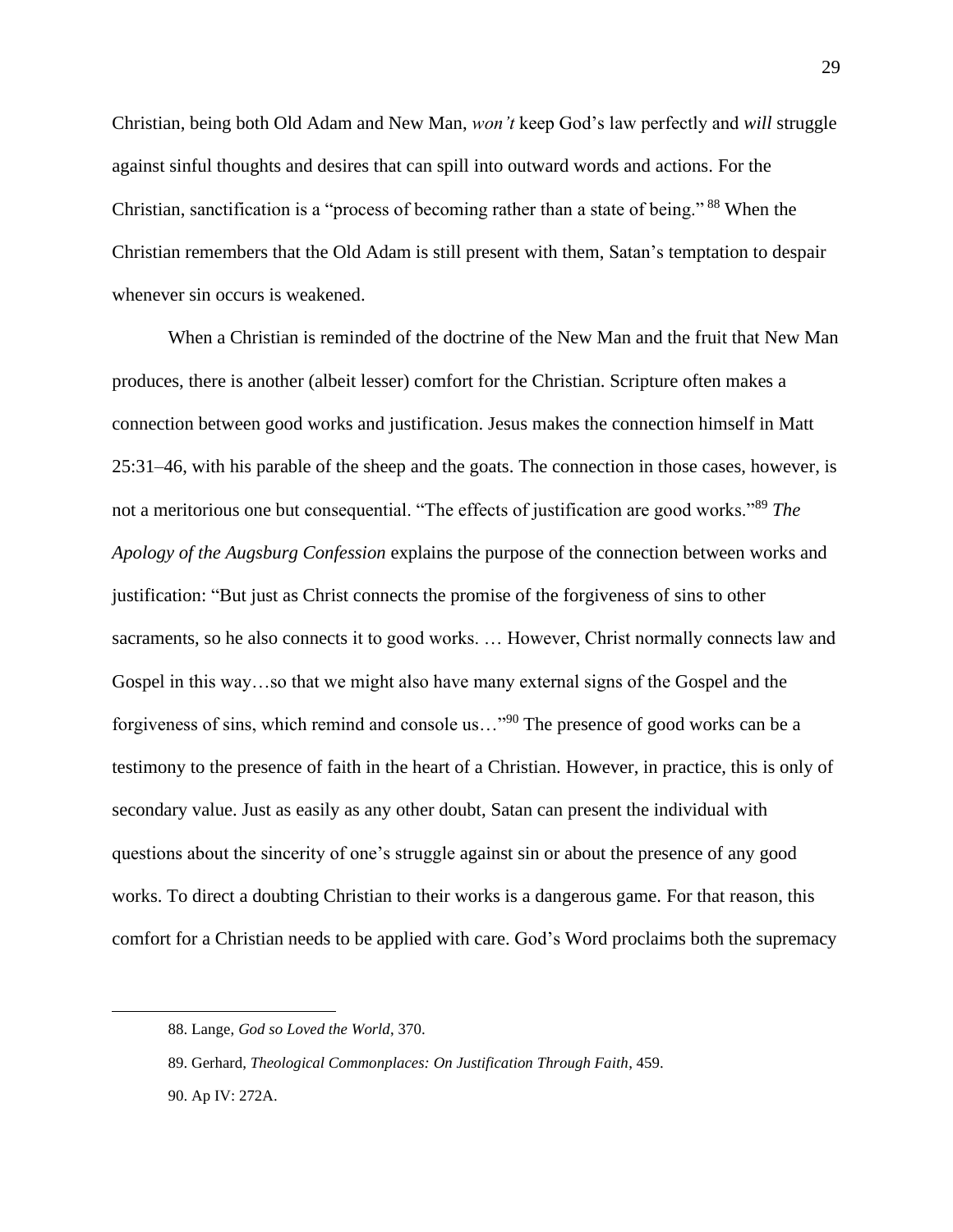of the Scriptures regarding a Christian's status before God and the reality that good works give evidence of that faith: "Dear children, let us not love with words or speech but with actions and in truth. This is how we know that we belong to the truth and how we set our hearts at rest in his presence: If our hearts condemn us, we know that God is greater than our hearts, and he knows everything" (1 John 3:18–20). Because the Christian is both Old Adam and New Man, the testimony from their heart can be clouded by sin. The truths from God found outside of self—the truth in his Word regarding justification and faith—are to be held closer than the truth that comes from a Christian's heart. As Pieper stated: "Every Christian…must look for grace not in faraway places, by way of works, but near by, in the gospel."<sup>91</sup>

<sup>91.</sup> Francis Pieper, *Vorträge über die Lutherische Lehre Von Der Rechtfertigung* (Concordia, 1889), 97, http://archive.org/details/DieLutherischeLehreVonDerRechtfertigung. Pieper references this in a footnote in *Christian Dogmatics*, 2:510.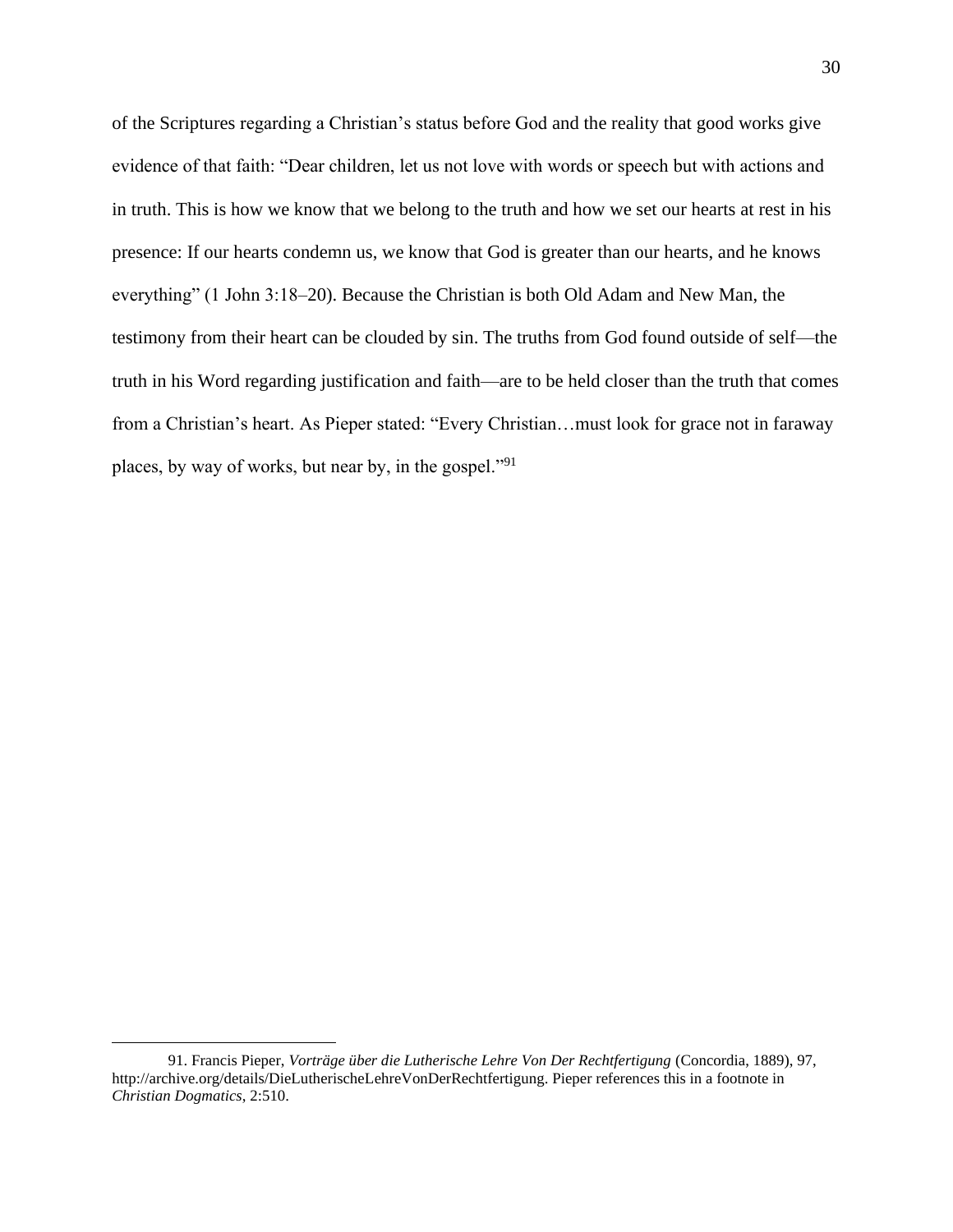#### PART III: "HOW DO I HELP?"

What would have happened if that man in Mark 9 had come to Jesus with his demon-possessed son and left without that healing? It's hard to imagine because Jesus *did* heal the man's son. It's hard to imagine because of the assumed effect that this would have had on the man's faith. It is reasonable to think that this man had faith that Jesus could heal his son, but only someone who was both genuinely struggling *and* completely honest could say: "I do believe! Help me overcome my unbelief!" (Mark 9:24) It's hard to imagine that Jesus would send him away without help because the words of Isaiah's prophecy seem to apply to situations just like this: "A bruised reed he will not break, and a smoldering wick he will not snuff out" (Isa 42:3).

Yet, Jesus did not handle every questioning person the same way. When it came to the rich young ruler, Jesus did not send him away rejoicing, but in sadness (Matt 19:16–22). At various times, when the crowds desired to make Jesus their earthly king, he withdrew to avoid giving them something that was not in their best interest (John 6:15). One does not need to look long and hard to see how differently Jesus spoke and taught when dealing with Pharisees (Matt 23:29ff), as compared to how he spoke and taught when dealing with certain tax collectors, prostitutes, and other down-trodden people (Matt 9; Luke 18:15–17; John 4). Even amongst those down-trodden people, Jesus met their needs in a variety of ways.

Christians are called to seek the lost just like Jesus did. Yet it is difficult to know how to help one another in *Anfechtung*. In the case of Jesus, he was able to see into the hearts of men (Luke 9:47). He knows all things (John 21:17) —including exactly what they needed to have or to hear. Christians do not possess the perfect wisdom of Jesus. However, God has revealed in his

31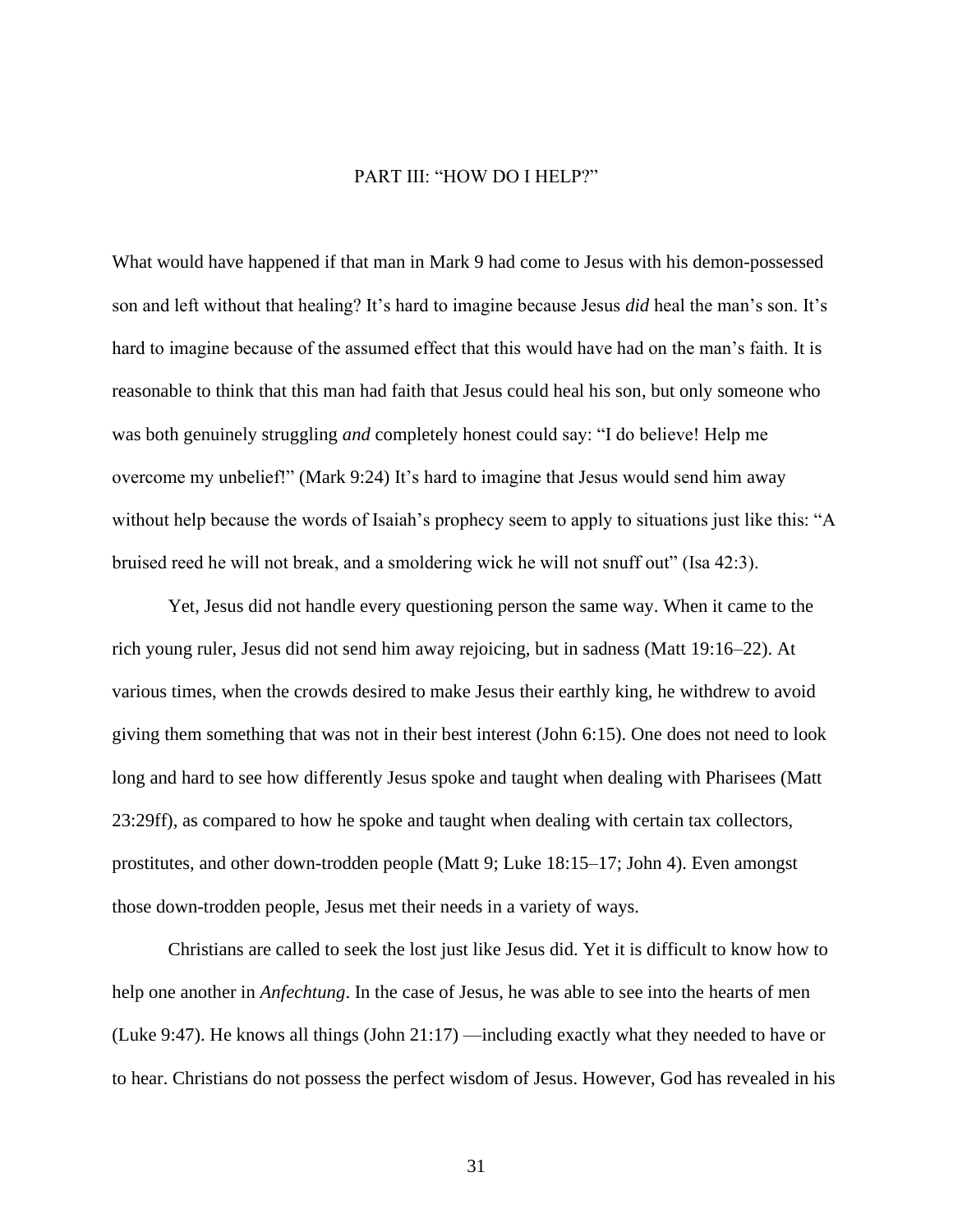Word a variety of tools for Christians to use for the benefit of their fellow Christians. This section will explore God's divinely-ordained tool for strengthening faith: the means of grace. This includes looking in detail at the sacraments of Baptism and the Lord's Supper, along with private absolution. However, before those teachings are explored, it is wise to review the two primary teachings of God's Word that guide Christians to encourage one another in *Anfechtung*.

#### **Rewiring to God's Framework**

Dr. Richard Marrs, in his book, *Making Christian Counseling More Christ Centered,* spends an entire chapter outlining "Gospel Law Cognitive Behavioral Therapy."<sup>92</sup> Cognitive Behavioral Therapy is a type of talk-therapy that involves identifying and challenging "negative or inaccurate thinking."<sup>93</sup> It's effectively a method of rewiring the thought process in your brain when struggling with a variety of issues. Marrs makes the point that this sort of psychological strategy can also be used to identify and challenge faulty *spiritual* thoughts and replace them with accurate ones.<sup>94</sup> When it comes to rewiring one's spiritual views, it's not only important to determine *what* truths can help. It's also important to have a framework for understanding these truths. To depart from a proper framework "robs troubled consciences of the comfort that [Christians] have in the holy gospel," and leaves the Christian with no way to "sustain themselves in their greatest spiritual struggles."<sup>95</sup>

95. FC SD V:1.

<sup>92.</sup> Marrs, *Making Christian Counseling More Christ Centered*, 165–73.

<sup>93.</sup> Mayo Clinic, "Cognitive Behavioral Therapy," *Mayo Clinic Patient Care & Health Information*, 16 March 2019, https://www.mayoclinic.org/tests-procedures/cognitive-behavioral-therapy/about/pac-20384610.

<sup>94.</sup> Marrs, *Making Christian Counseling More Christ Centered*, 168.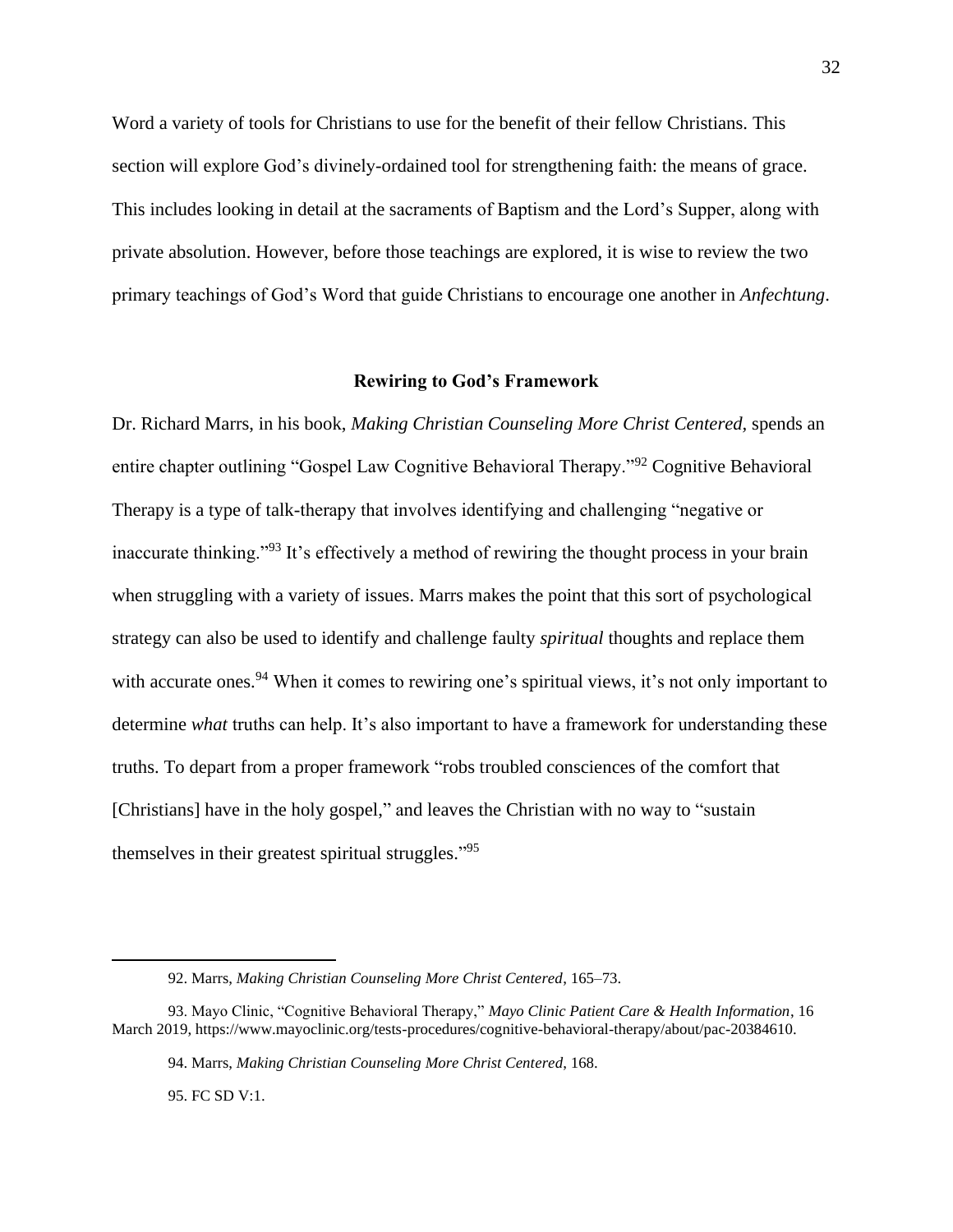# Dos and Don'ts: The Proper Use of Law and Gospel

The framework that Scripture describes for understanding and applying God's Word is that of its two primary teachings: law and gospel (John 1:17; 2 Tim 2:15). C.F.W. Walther said that without understanding the distinction between these two, the Bible "remains a sealed book."<sup>96</sup> The terms law and gospel are used in a variety of ways in Scripture, but within this paper, the terms refer to their narrow senses as defined by *The Formula of Concord*. The law refers to "everything that condemns sin" while the gospel is that which "comforts consciences against the terror of the law, directs them solely to Christ's merits, and lifts [consciences] up again through the delightful proclamation of the grace and favor of God, won through Christ's merit."<sup>97</sup> In a way, *Anfechtung* is a personalized experience of law. It is an anguish that finds fault and weakness. For that reason, the law and gospel dynamics are certainly at play within *Anfechtung.*  Understanding law and gospel, then, is important for working through *Anfechtung*.

As was noted in part one of this thesis, God's good purpose is the salvation of humankind (1 Tim 2:3–4). This purpose extends to the individual as well. Hoenecke describes the gospel's essence in connection with the very teachings of justification and faith described in part two: "the essence of the gospel is the *free* promise and pledge of grace…by means of which God also brings into being...the organ for receiving grace, namely, faith..."<sup>98</sup> The preaching of the gospel is therefore rightly called Christ's "proper function."<sup>99</sup> The gospel is the good news of justification that accomplishes God's purpose of creating the faith which appropriates that good

<sup>96.</sup> Walther, *The Proper Distinction between Law and Gospel*, 60.

<sup>97.</sup> FC Ep V:4, 7.

<sup>98.</sup> Hoenecke, *Evangelical Lutheran Dogmatics*, 4:39.

<sup>99.</sup> FC Ep V:10.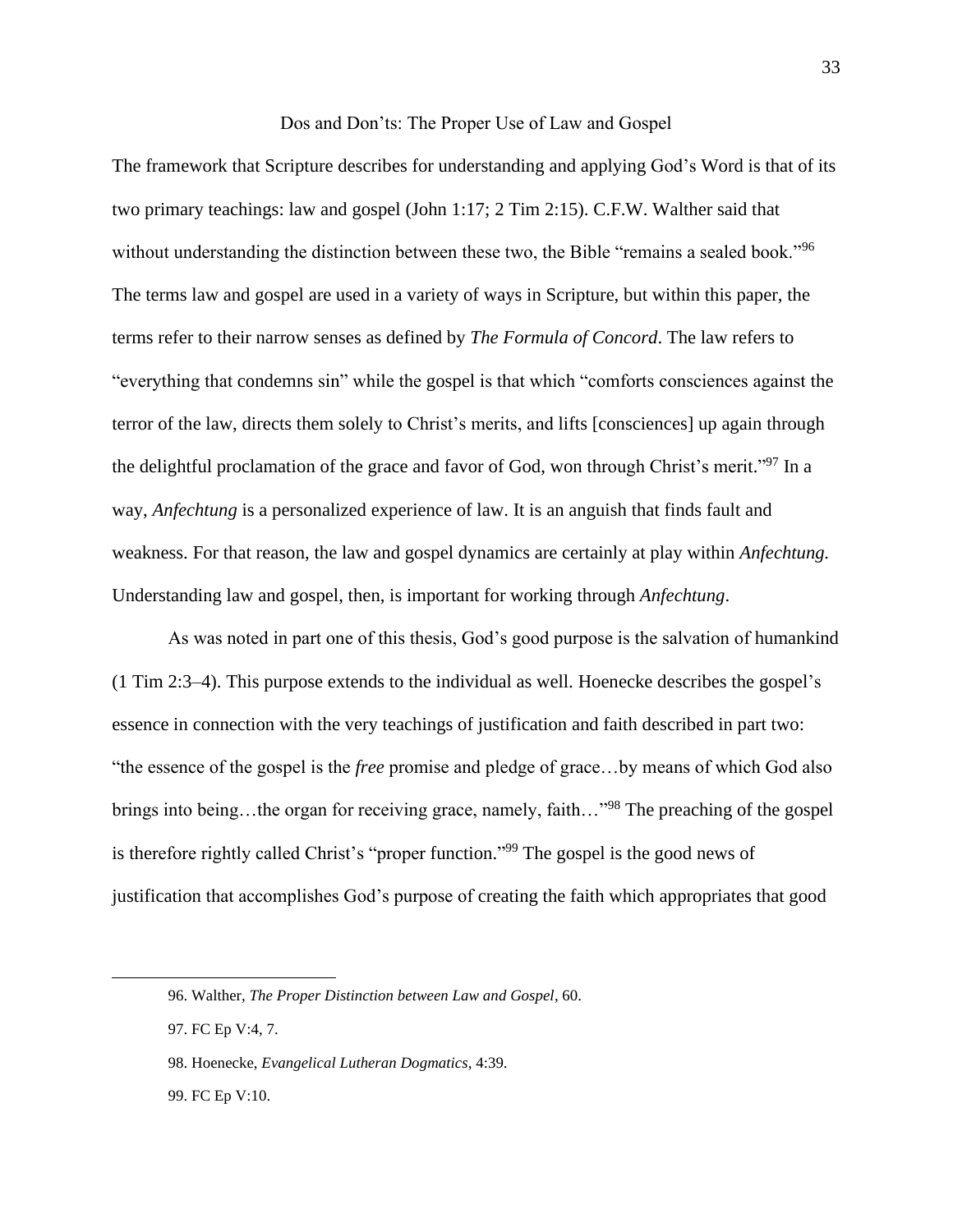news. For that reason, the gospel must stand superior to the law, just as "the ministry Jesus has received" is superior (Heb 8:6).

This superiority of the gospel does not make the law obsolete. The law is still used in a variety of ways in the life of the Christian. Most often, there is a three-use distinction. Those three uses are that of mirror (to identify "both our sinfulness and our sins"), curb (to "[threaten] consequences to those who ignore it"), and guide (to show "which works are pleasing to God").<sup>100</sup> Arguably, the primary of these uses is the mirror, which is appropriate, since "the law always accuses and terrifies consciences"—always serving as that mirror.<sup>101</sup> Often included within the term "mirror" is "the pedagogic use" which would take the results of that sobering look in the mirror and lead one to desperately look for a savior.<sup>102</sup> That, then, is where the gospel would begin its work. The sinner, stricken by his abundance of sin and feeling of guilt, finds himself in need of forgiveness and a declaration of "not guilty." This gospel alone is the solution. "A conscience ceases to rationalize sin or be terrorized by the law only when it comes to rest in the forgiveness of sins."<sup>103</sup> The law serves the gospel, bringing people to "a knowledge of their sins and to repentance" not to "despair." <sup>104</sup> Because *Anfechtung* often results in an acute knowledge of sin, God uses it as law in the same way. "[God] uses [*Anfechtung*] to crucify our fleshly complacency and self-confidence. And then he uses it to send us running back the other

104. FC SD V:24.

<sup>100.</sup> Deutschlander, *Grace Abounds*, 233, 236, 238–239.

<sup>101.</sup> Ap IV:38.

<sup>102.</sup> Hoenecke, *Evangelical Lutheran Dogmatics*, 4:35.

<sup>103.</sup> John T Pless, "Luther's Oratio, Meditatio, and Tentatio as the Shape of Pastoral Care for Pastors," *Concordia Theological Quarterly* 80.1–2 (2016): 44.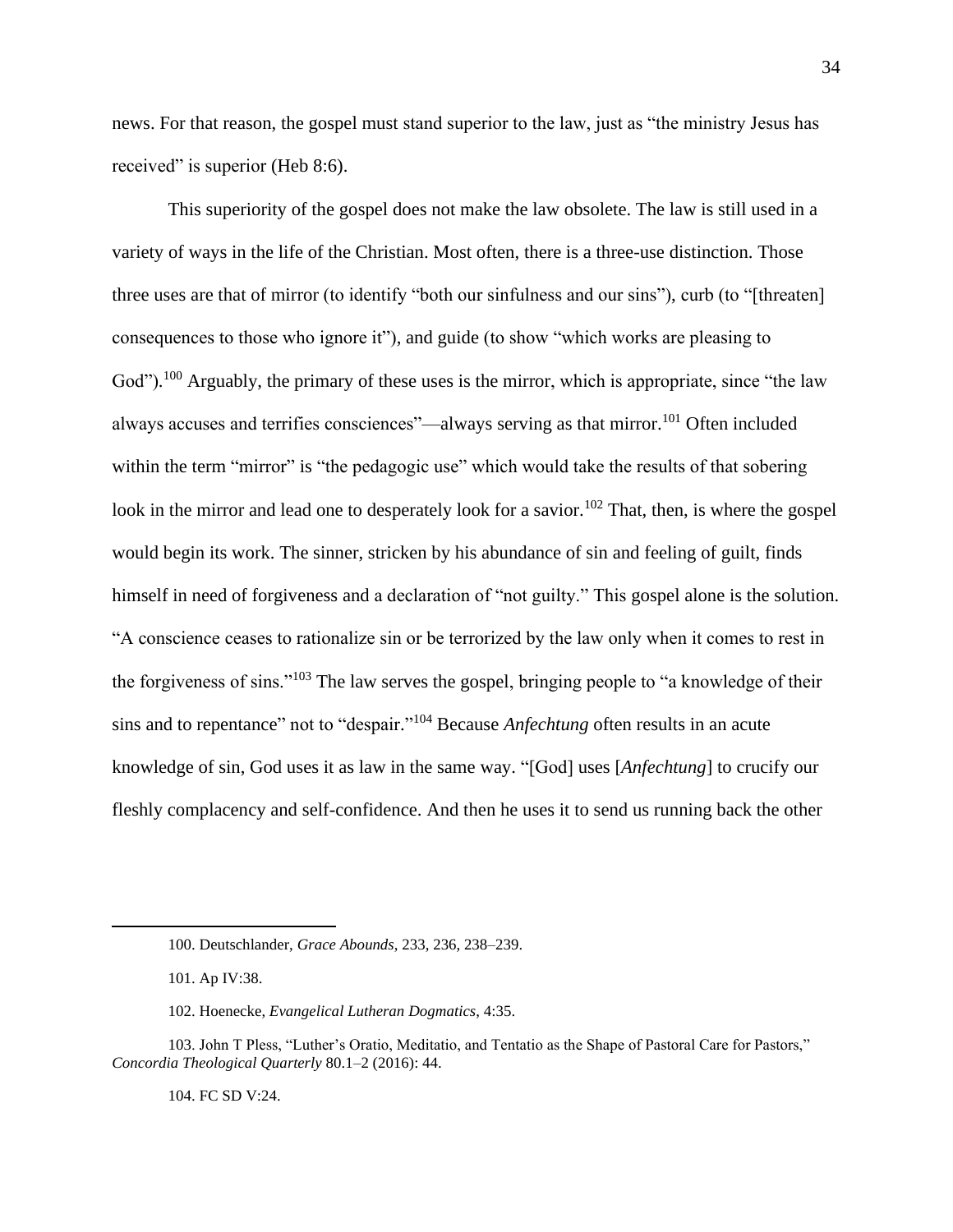way to the security and confidence of the word of promise that is given to faith."<sup>105</sup> In other words, he uses *Anfechtung* as a mirror, to bring about the knowledge of personal weakness and even sinfulness, and to lead one to desperately seek the comfort found only in Christ.

# Satan's Improper Use of the Law

*The Formula of Concord* speaks of the two results of viewing the law improperly: "they either become presumptuous hypocrites, like the Pharisees, or they despair, like Judas."<sup>106</sup> Satan himself seeks to use the law to achieve one or both of these improper results: confident worksrighteousness or hopeless despair. In *Anfechtung,* Luther believed it was despair that was Satan's primary goal: "In affliction and in the conflict of conscience it is the devil's habit to frighten us with the law and to set against us the consciousness of sin, our wicked past, the wrath and judgment of God, hell and eternal death, so that thus he may drive us into despair, subject us to himself, and pluck us from Christ."<sup>107</sup> Notice, too, that Luther says that Satan makes use of the law in *Anfechtung.* Luther even credited Satan with being more skilled in his handling of Scripture than Luther himself.<sup>108</sup>

Yet, the way Satan uses Scripture is not the same as God's framework outlined above. David Scaer describes Satan's method as one that "takes a legitimate Word of God and preaches the Law there to lead to despair."<sup>109</sup> Satan does not ever intend that the Christian be broken by the law to be healed by the gospel. He instead preaches law to those "already in terror on account

108. Hein, "Tentatio," 39.

<sup>105.</sup> Hein, "Tentatio," 35.

<sup>106.</sup> FC Ep V:8.

<sup>107.</sup> AE 26:10.

<sup>109.</sup> Scaer, "The Concept of Anfechtung in Luther's Thought," 17.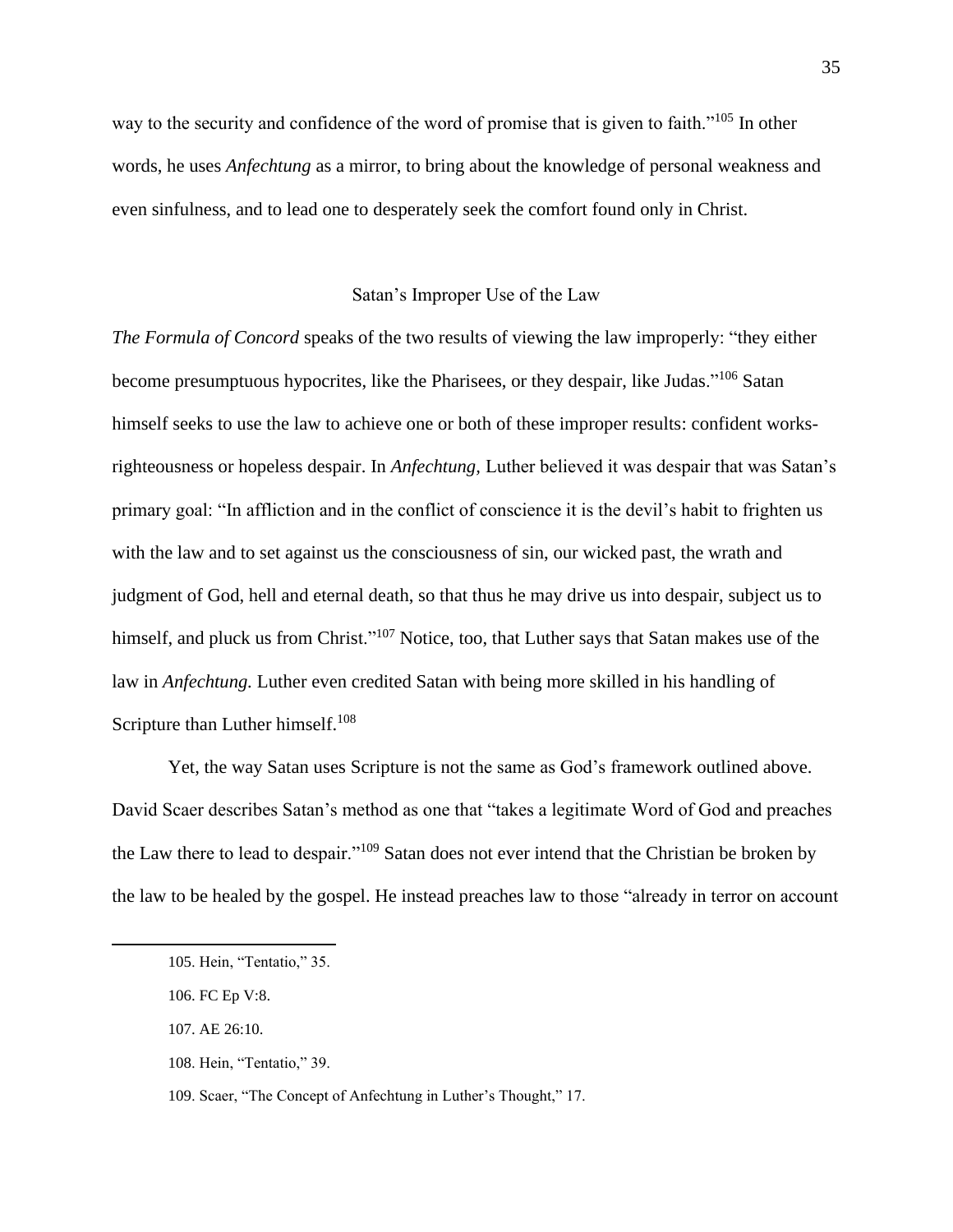of their sins."<sup>110</sup> Satan does not let the gospel predominate.<sup>111</sup> Instead, he uses it with the end goal that Christians would no longer look to Christ and instead be "left alone before the searing wrath of God and [the Christian's] own personal guilt."<sup>112</sup>

It is of great importance that the Christian recognizes Satan's improper use of the law in the *Anfechtung*. These are the very thoughts that a Christian needs to identify and then challenge with God's proper use of both law and gospel. This can only be accomplished by returning to the truths regarding justification, faith, and self. These truths are both the basis for deconstructing Satan's use of the law *and* the foundation for applying the gospel.

# **Means of Grace: God's Distribution Method**

Ephesians 2:8–9 clearly demonstrates that justification and faith are both gifts from God. As is the case with all gifts, they need to be distributed, or their benefit cannot be felt. The benefit of God's universal declaration of "not guilty" is useless unless the individual *knows* that declaration has occurred. The individual who knows *about* faith and justification does not see the benefits unless that faith has been created. The fact that Jesus has won salvation for the world means little for the individual unless he believes that Jesus has won salvation *for him*. In Luther's words, Jesus must "not only be Christ, but be Christ for you and me…"<sup>113</sup> The means of grace are the very tools that take the objective fact ("he is Christ") and makes it subjective ("for you and me"). These means of grace consist of the Word and sacraments.

<sup>110.</sup> Walther, *The Proper Distinction between Law and Gospel*, 101.

<sup>111.</sup> Walther, *The Proper Distinction between Law and Gospel*, 403.

<sup>112.</sup> Scaer, "The Concept of Anfechtung in Luther's Thought," 23.

<sup>113.</sup> AE 31:357.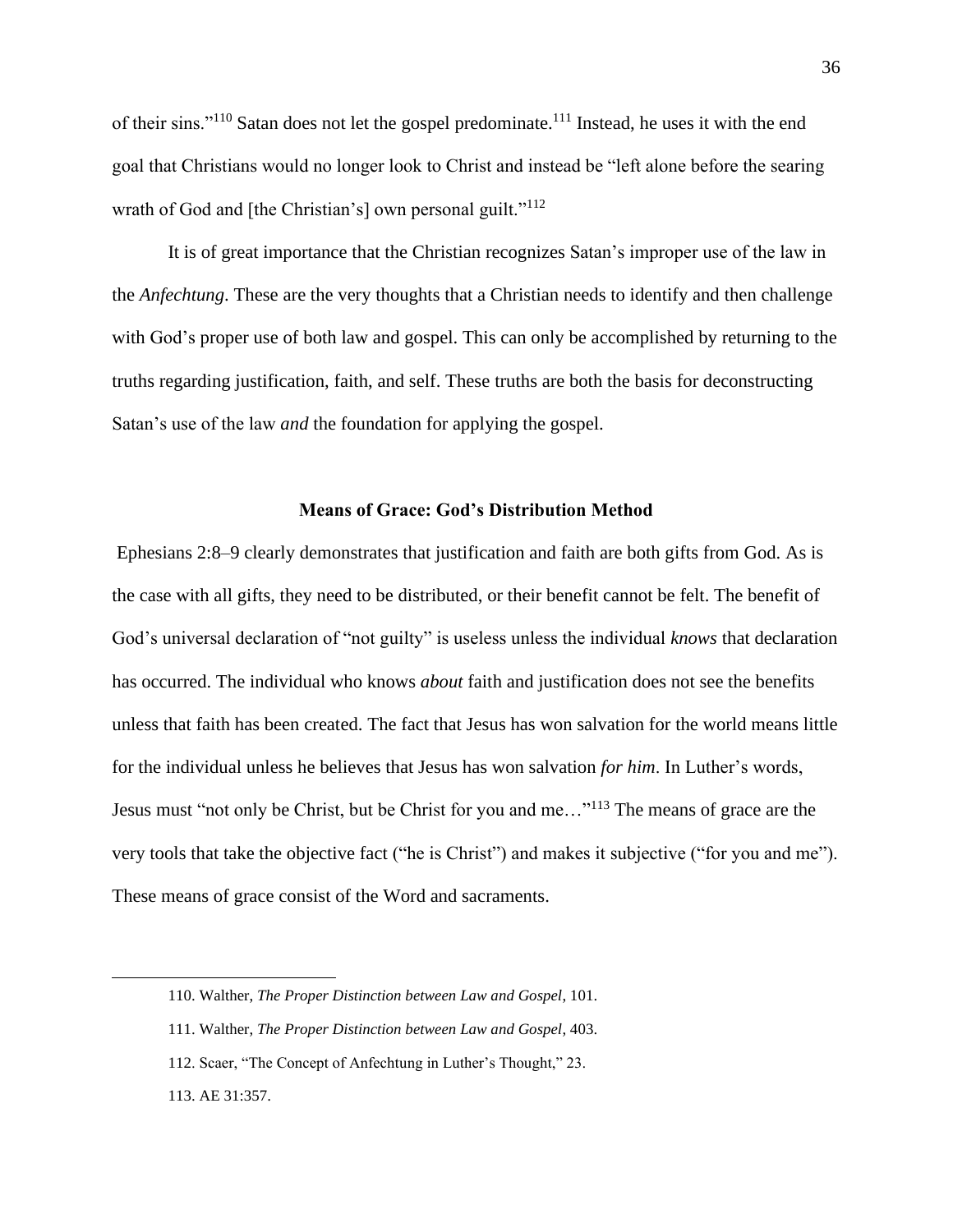In the Lutheran Confessions, sacraments are defined with both a broad and narrow definition. In the broad sense, they are "rites, which have the command of God and to which the promise of grace has been added…Therefore, the sacraments are actually Baptism, the Lord's Supper, and absolution... $"$ <sup>114</sup> In the narrow (and more common) sense, they must also include a visible element, limiting the scope to include only Baptism and the Lord's Supper.<sup>115</sup> While absolution is undoubtedly different from Baptism and the Lord's Supper, all three are groupedtogether by their purpose: they create and strengthen faith by taking the Word and applying it to the individual. Luther calls all three of them "sure seals and letters" that allow the individual to confidently say "[God] has blotted out my sin with his holy blood; I do not doubt that."<sup>116</sup>

A vital part of the extra comfort found in the means of grace is their tangible nature. They are the Word made "visible."<sup>117</sup> While Satan makes every effort to "work from the inside," afflicting the conscience with *Anfechtung*, God instead works "from the outside through the sacred things," that is, Word and sacraments.<sup>118</sup> This author's assertion is the same as that of Professor Daniel Deutschlander: "it is help and rescue in the midst of [*Anfechtung*] that [God] promises in the Word and sacraments."<sup>119</sup>

- 117. Ap XIII:5.
- 118. Hein, "Tentatio," 39.

<sup>114.</sup> Ap XIII:3, 4.

<sup>115.</sup> Cf. LC IV, V.

<sup>116.</sup> AE 38: 158

<sup>119.</sup> Deutschlander, *The Theology of the Cross*, 7.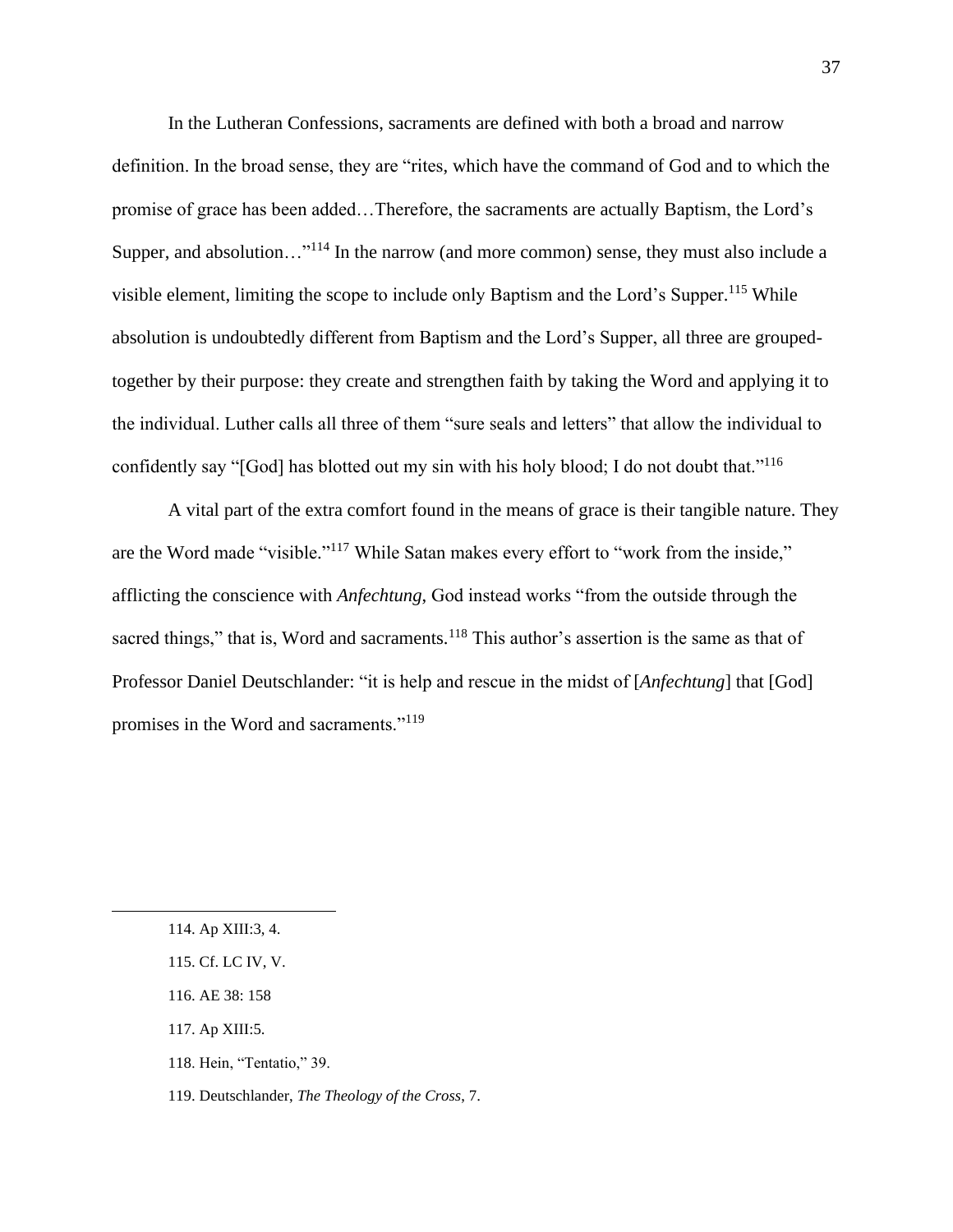# The Comfort of Absolution

"It is difficult to receive the gospel too often."<sup>120</sup> How true those words are! In fact, by providing not only the written word of the Bible but the various methods of delivery, God essentially places his stamp of approval on these words. He wants his people to be filled to the top with the gospel—especially when they find themselves drained by Satan in *Anfechtung.* For that reason, it is a shame that private absolution is not utilized more often.<sup>121</sup> The Lutheran Church's primary confession of faith, *The Augsburg Confession,* even explicitly states that "private absolution should be retained in the churches."<sup>122</sup> More importantly, God's Word talks about how it relieves guilt (Ps 32:3, 5) and how it brings healing (Jas 5:16). While absolution is a tool for any Christian to use for the benefit of another, it is also where a pastor can clearly do what God has called him to do, namely, "forgive your sins [and] bring you the healing balm of the Gospel."<sup>123</sup> Absolution, despite not having physical elements like Baptism or the Lord's Supper, is rightly called a "visible word."<sup>124</sup> It takes the truths of the Word in the gospel and proclaims them, with the added benefit that comes from hearing them personally spoken by another human being.

When a Christian struggles against *Anfechtung,* and Satan "removes Christ from the gaze of the believer"—it is at that time more than any that the Christian needs the comfort of private

122. AC XI:1.

123. Peperkorn and LCMS World Relief and Human Care, *I Trust When Dark My Road*, 74–75.

124. Ap XIII:5.

<sup>120.</sup> Samuel H. Nafzger et al., eds., *Confessing the Gospel: A Lutheran Approach to Systematic Theology* (Saint Louis: Concordia, 2017), 2:886.

<sup>121.</sup> Both "confession" and "absolution" often serve as shorthand for the whole process of confession *and*  absolution. In this paper, absolution is the preferred shorthand, as "The most important part in confession is absolution…it is only the word of absolution that brings healing…" Found in Armin W. Schuetze and Irwin J Habeck, *The Shepherd under Christ: A Textbook for Pastoral Theology* (Milwaukee: Northwestern, 1981), 194.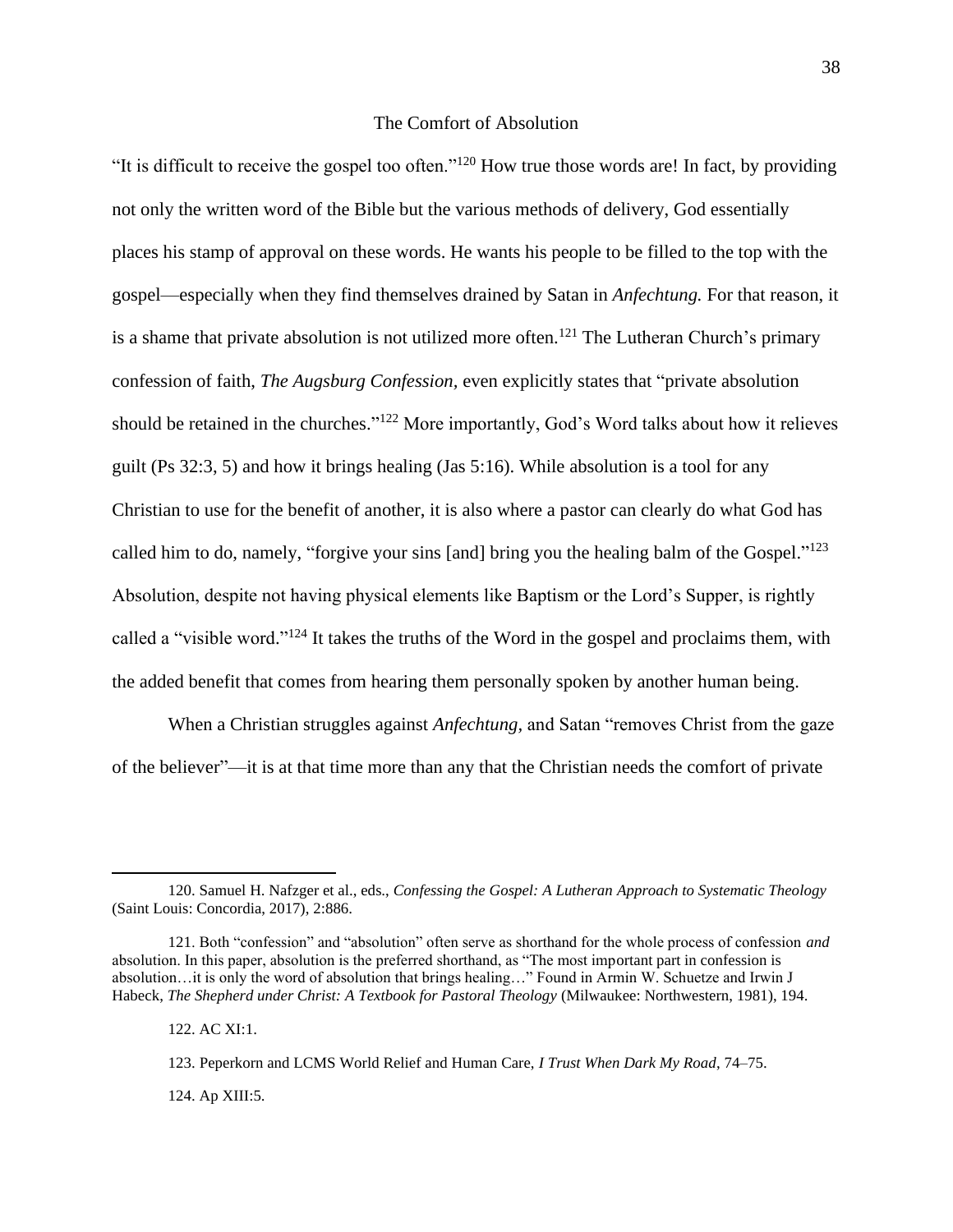absolution.<sup>125</sup> This is not to devalue the general absolution that is pronounced in many Sunday services. Indeed, the general absolution is "the same grace, and it is real grace…yet it is done in a general way."<sup>126</sup> It is in the *private* absolution that this message is personalized. Luther said that in the face of the devil's lies that "God is angry with you and wants to kill you or damn you," and you must turn him back by simply "[listening] to what the gospel says to me."<sup>127</sup> Private absolution is nothing else but doing that: taking your sins and the accusations of Satan in *Anfechtung*, confessing them to a pastor or fellow believer and then hearing what the gospel says to you. Absolution is rightly marked as "the effective means provided by God for dealing with a guilty conscience."<sup>128</sup>

In practice, Christians are not to be stingy with the gospel when helping a fellow believer in their *Anfechtung*. This is an important principle for sharing the gospel in absolution. Professor John Schuetze speaks about this non-stingy absolution as "baby steps to the cross."<sup>129</sup> This refers to the sort of care and patience in absolving someone of their sins—to slowly and thoroughly speak the full beauty of what Christ accomplished at the cross for that individual. It is not best practice to merely pronounce a general word *about* God's forgiveness. The goal is to assure the Christian that they are not only forgiven for all sins, but for the specific sin that troubles them.<sup>130</sup> This also means that there is no limit on the number of times that one might need words of absolution and comfort for the same *Anfechtung.* These *Anfechtungen* or "tribulations are not a

- 129. Schuetze, *Doctor of Souls*, 289.
- 130. Schuetze, *Doctor of Souls*, 290.

<sup>125.</sup> Scaer, "The Concept of Anfechtung in Luther's Thought," 23.

<sup>126.</sup> Meyer, *Studies in the Augsburg Confession*, 148–49.

<sup>127.</sup> AE 24:140.

<sup>128.</sup> Schuetze and Matzke, *The Counseling Shepherd,* 195.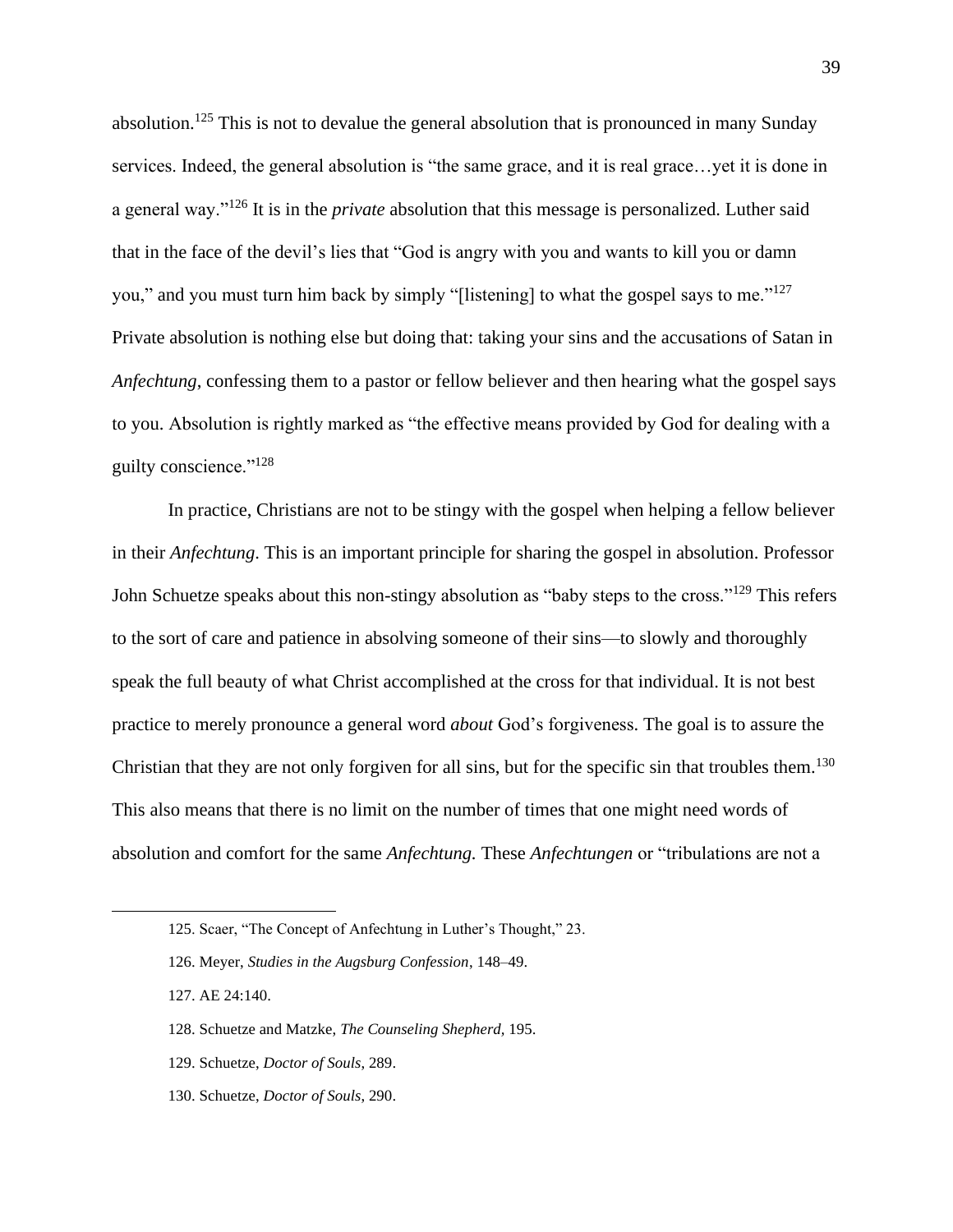disease, so there is no cure for them…only firm faith in God's unalterable promise enables spiritual crises to be withstood..."<sup>131</sup> With that truth in mind, it means that a Christian may indeed need to be comforted "over and over again" with the fact that this, too, "was also covered by the cross."<sup>132</sup> The reapplication of these truths is what builds that firm faith. It is not necessarily a sign of weakness when one needs to come back for relief from the same *Anfechtung*, the same guilty feeling, time and time again. Instead, seeking the help where it may be found—in God's Word and his sacraments—is quite possibly a sign of self-awareness and faith in God's promise to forgive. It is to recognize, as Luther did, that the Christian can "rejoice" and be "revived" when "the conscience hears the joy of absolution."<sup>133</sup>

### The Comfort of Baptism

It can be said that Baptism is both something that happens only once in the life of a believer *and*  is an ongoing reality for the believer. There is no need to be baptized more than once because Baptism is the work done "not by human beings but by God himself."<sup>134</sup> Because God is faithful to his promises, even amid human weakness, a one-time Baptism can be trusted. Pastor Todd Peperkorn talks about how this explicitly means that God remains faithful when Satan tempts to despair in *Anfechtung*: "The promises given in your Baptism do not fade away and disappear because you are in despair and darkness."<sup>135</sup> God remains faithful to the promises which he has made (2 Tim 2:13).

<sup>131.</sup> Hein, "Tentatio," 33.

<sup>132.</sup> Schuetze, *Doctor of Souls*, 290.

<sup>133.</sup> AE 14:140.

<sup>134.</sup> LC IV:10.

<sup>135.</sup> Peperkorn and LCMS World Relief and Human Care, *I Trust When Dark My Road*, 89.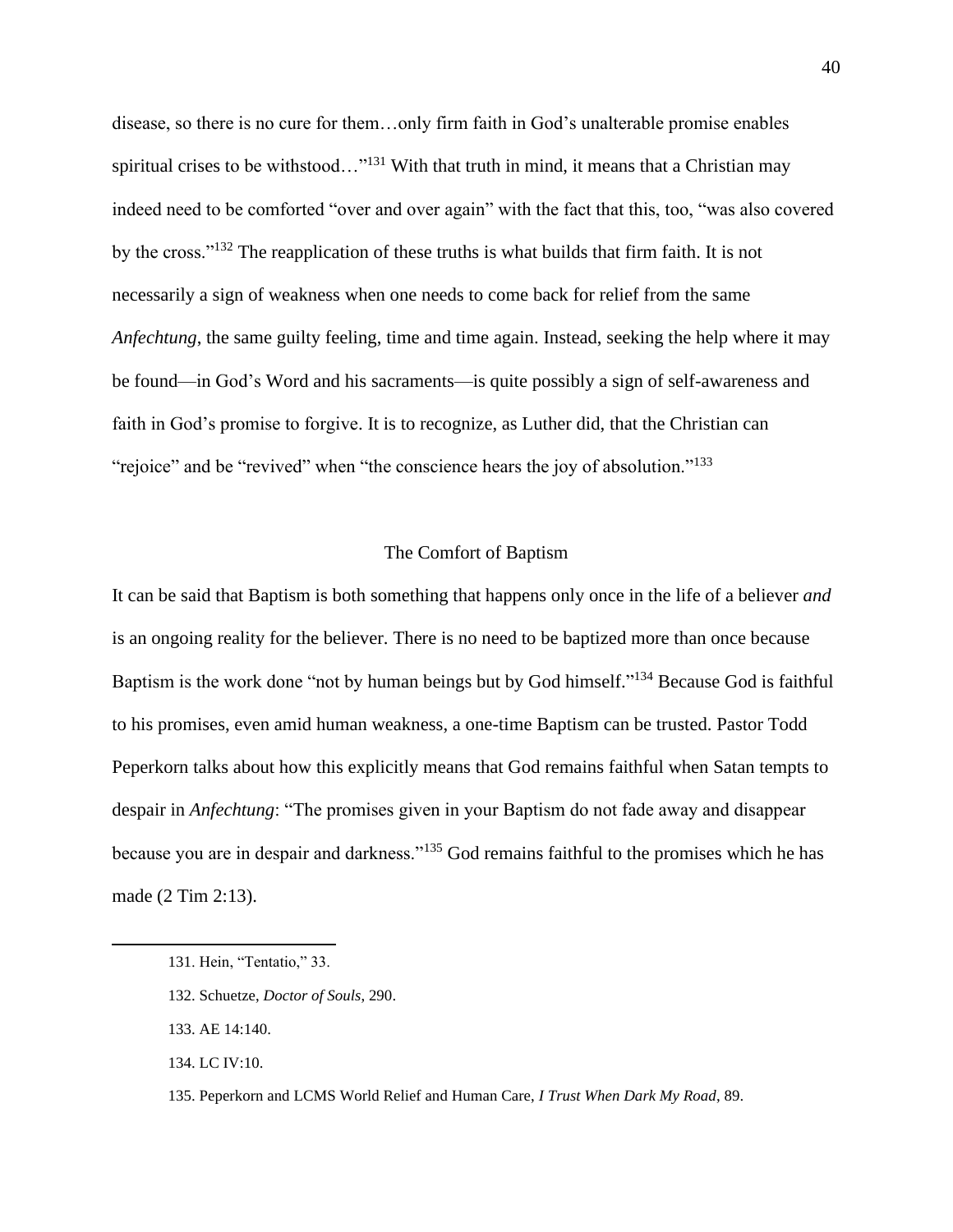Yet Professor John Schuetze explains that this Baptism is *not* something to be done once and then forgotten: "Baptism is not a one-time event. Every day our baptism comforts us with the truth that we are children of God (Gal 3:26, 27). Baptism also gives us the power to live as children of God (Rom 6:1–4). Whenever we are struggling with doubt, we can look to our baptism and know that God has made a covenant with us. He betrothed us to him forever."<sup>136</sup> Baptism is not *just* the moment where God marks you with his promises. It is a moment to which the Christian can return, again and again, for reassurance that the promises of God belong to him. God has attached specific promises to Baptism which tackle *Anfechtung* head-on. He promises that "He saved us through the washing of rebirth and renewal by the Holy Spirit" (Titus 3:5), that is, he makes the benefits of his objective justification the personal possession of the one who has been baptized. He promises that Baptism saves, as it gives the Christian "the pledge of a clear conscience towards God" (1 Pet 3:21). Professor Stephen Geiger explained the verse as follows: "Baptism itself is presented as that thing which is making a request to God—it lays claim to the promise of a good conscience. This action is inextricably tied to a consequence, a result—a bad conscience is no longer present. No longer is the conscience tormented by guilt. In other words, Baptism brings the forgiveness of sins."<sup>137</sup> In Baptism, God gives people a clear conscience and "makes of sinful people sons and daughters of God."<sup>138</sup>

Because this is the case, Baptism is a powerful ongoing tool in the battle against Satan's desire to lead the Christian to *Anfechtung*-induced despair. Luther spoke of using Baptism in that same way: "Nearly all people are tempted by despair, and the godlier they are, the more

<sup>136.</sup> Schuetze, *Doctor of Souls*, 81.

<sup>137.</sup> Stephen Geiger, "A Word about Baptism Έπερώτημα in 1 Peter 3:21," *Wisconsin Lutheran Quarterly 113, no.3* (Summer 2016): 209.

<sup>138.</sup> Nafzger et al., *Confessing the Gospel*, 2:806.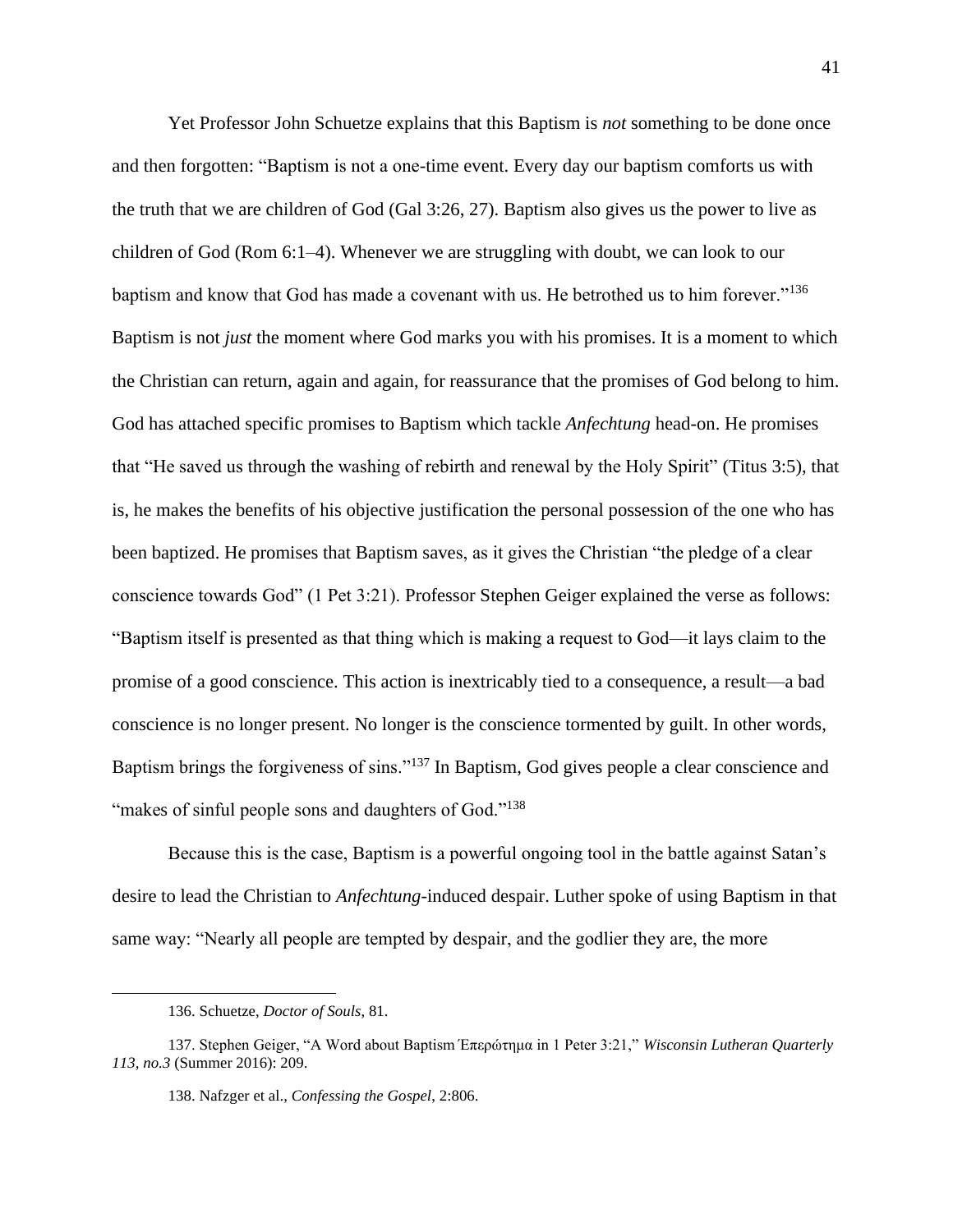frequently they are attacked with this weapon of Satan. What else should you do in this situation than say: 'I know that I am baptized and that God, for the sake of His Son, has promised me grace. This promise will not lie, even if I should be cast into utter darkness.'"<sup>139</sup> Baptism exposes Satan's lies for what they are. Dr. Richard Marrs makes the point that "pointing to the objective markers that the LORD has given us", i.e., Baptism, is more effective in counseling the struggling Christian than alternatives.<sup>140</sup> While there are other external testimonies, like the good works that a Christian produces, these can easily be hijacked by Satan, who wants to either shrink these works so that the Christian is utterly unaware of them or puff the works up so that the Christian takes pride in them. Pointing the Christian to their Baptism allows for neither of those strategies of Satan to get a foothold. Instead, the Christian can see that God's promises are his, regardless of the current lie that Satan is seeking to sell.

# The Comfort of The Lord's Supper

"The more times and the more different ways God tells us, 'I love you. You are my forgiven child,' the stronger our trust in that truth will become."<sup>141</sup> Imagine a husband and wife. The husband indeed loves his wife, but there is a problem. As time goes on, his expressions of love for her begin to dwindle. Eventually, he only expresses it one way—by saying the *exact* same words at the *exact* same time in the *exact* same way. "I love you," he says, every night, right before the couple heads off to sleep. How long would it take the wife to grow uncertain of her husband's love for her? Not very long. How blessed Christians are that God does not in any way

<sup>139.</sup> AE 4:94–95.

<sup>140.</sup> Marrs, *Making Christian Counseling More Christ Centered*, 224.

<sup>141.</sup> Schuetze, *Doctor of Souls*, 100.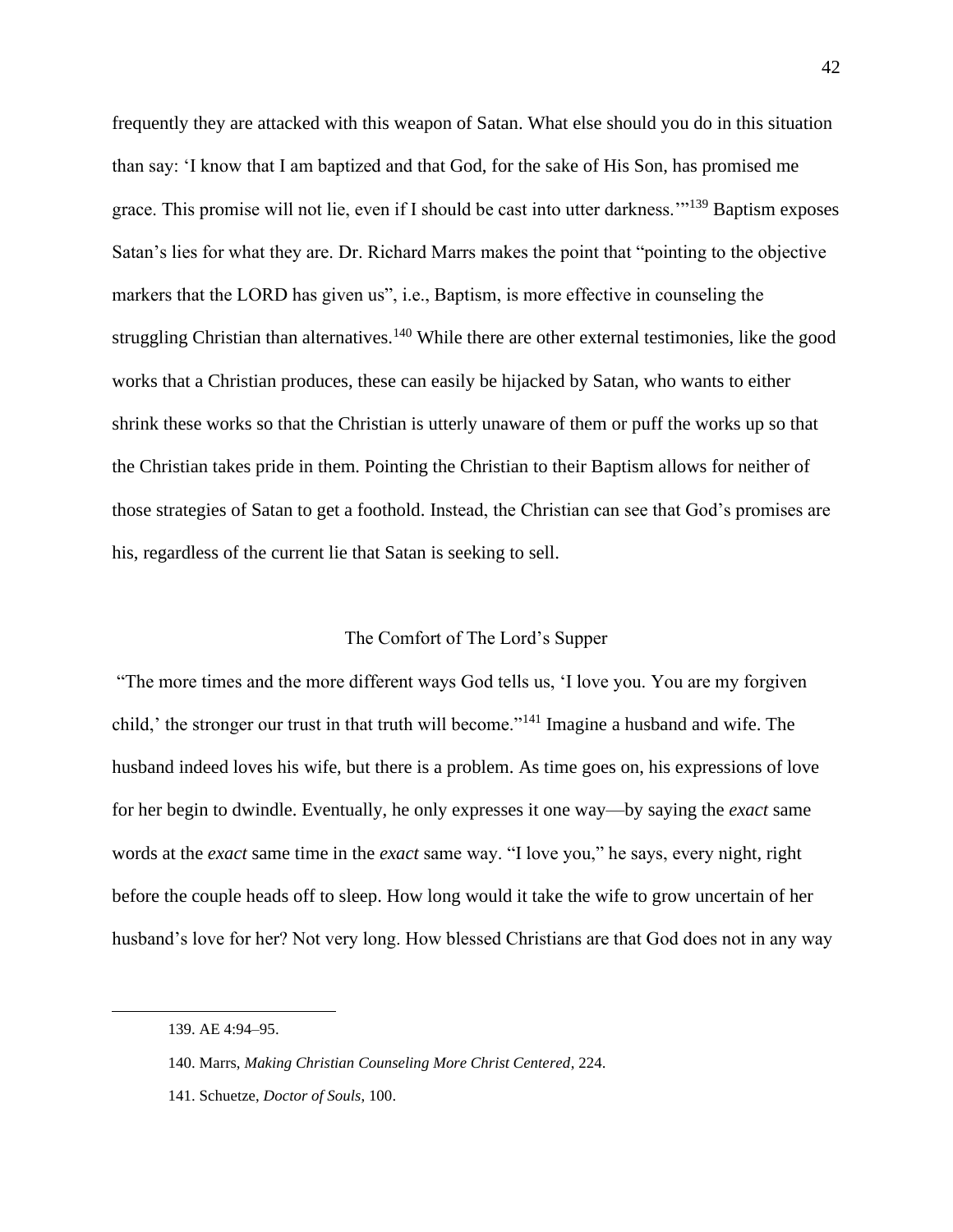resemble that hypothetical husband! God expresses his love for his people in so many ways. The greatest of these is that he sent his son as the savior of the world (John 3:16). His Word proclaims this truth and grants faith which clings to it (Rom 10:17). Yet to proclaim this truth in one way was not enough. He also expressed his love in Baptism, which gives the Christian the "pledge of a clear conscience towards God" (1 Pet 3:21). Yet that, too, was not enough. Jesus also instituted a divine meal where the Christian could "taste the Gospel", where they could, in yet another way, receive the forgiveness and love that God provides for the individual.<sup>142</sup> In *Anfechtung,* Satan seeks to make every outward physical event into evidence for God's *lack* of love for the individual. In the Lord's Supper, Jesus takes physical elements and not only makes them evidence of God's love, but in, with, and under them, he gives his body and blood to *grant*  God's love and forgiveness.

The Lord's Supper, however, is not just Baptism with different elements. There is the concept of eating and drinking "in an unworthy manner" (1 Cor 11:27), which means that some are not admitted to the Lord's table. In *Anfechtung,* Satan loves to latch onto the term "unworthy" and make the Christian question whether or not the supper is really for him. Luther's words in the *Large Catechism* refute Satan's lie: "All those who let these words be addressed to them [i.e. given and shed for you] and believe that they are true have what the words declare [i.e. forgiveness of sins]…if you are burdened and feel your weakness, go joyfully to the sacrament and let yourself be refreshed, comforted, and strengthened."<sup>143</sup> The Christian who is heavy-laden by *Anfechtung* and whose weakness is evident in their terrified conscience is *exactly* the individual for whom the Lord's Supper is meant.

<sup>142.</sup> Nafzger et al., *Confessing the Gospel*, 2:886.

<sup>143.</sup> LC V:35, 72–73.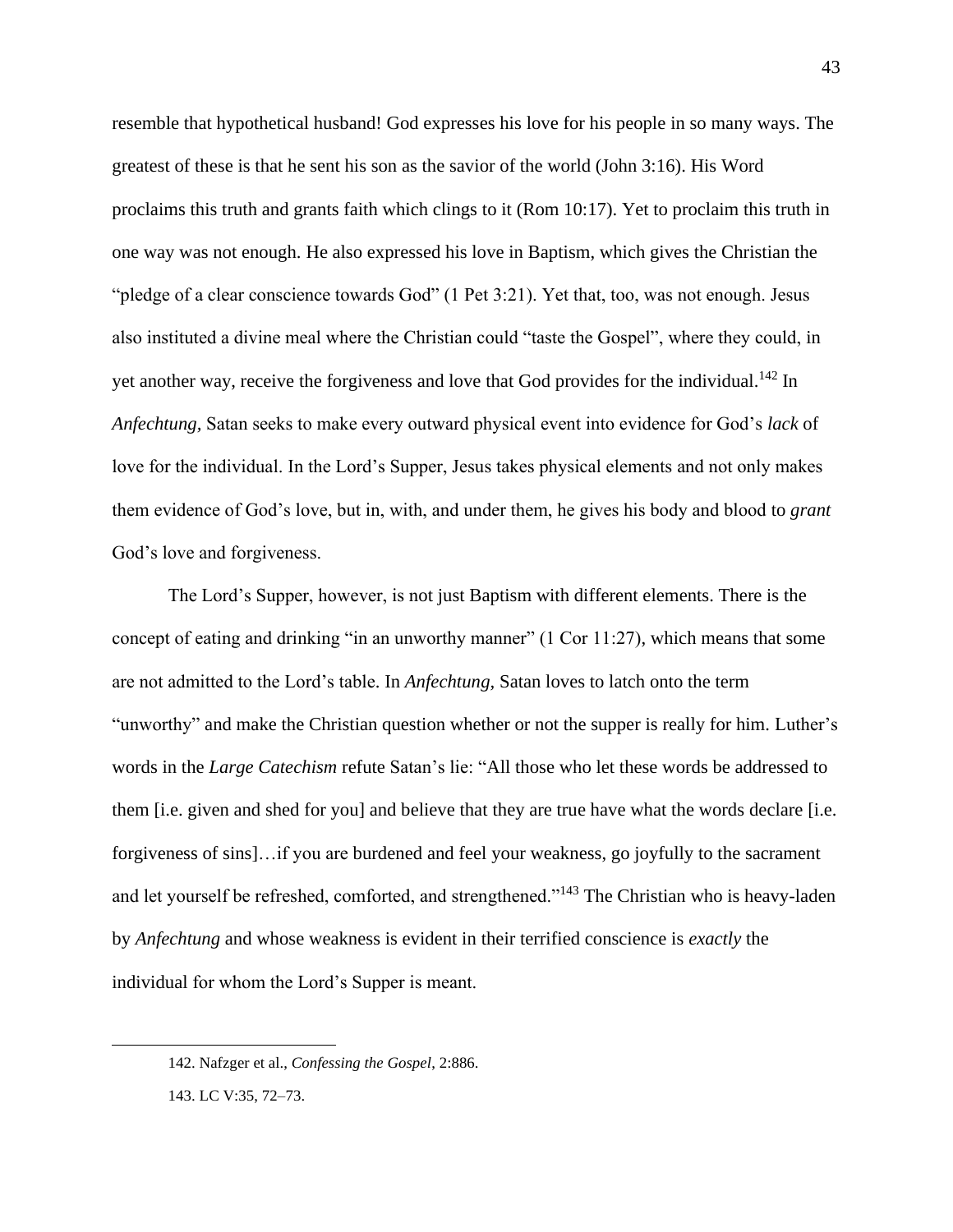The Lord's Supper, like Baptism, is an enduring weapon against Satan's attacks. However, unlike Baptism, it can be received not just once but frequently. Professor Armin Schuetze speaks of "fanning the flames of desire" for the Lord's Supper. <sup>144</sup> He suggests doing this by using the law to establish the need for what this supper offers, followed by using the gospel to bring to mind exactly what this supper offers.<sup>145</sup> The Christian who struggles with *Anfechtung* is often acutely aware of his sin. Therefore, rather than preach further law, it may be enough to make use of the existing conviction that comes from *Anfechtung.* In the Lord's Supper, God not only grants forgiveness, but he also "strengthens faith and enables growth in Christian living."<sup>146</sup> "Therefore, it is appropriately called a food of the soul, for it nourishes and strengthens the new creature."<sup>147</sup> The Lord's Supper, then, is exactly what a Christian needs in *Anfechtung.* It strengthens faith to stand against the assaults of Satan in *Anfechtungen*, not by ignoring the weakness that Satan uses against the Christian, but by instead recognizing that weakness, taking it to the cross, and receiving Christ's own body and blood to assure the Christian of forgiveness.

<sup>144.</sup> Schuetze and Habeck, *The Shepherd under Christ*, 85.

<sup>145.</sup> Schuetze and Habeck, *The Shepherd under Christ*, 85.

<sup>146.</sup> Schuetze and Matzke, *The Counseling Shepherd*, 30.

<sup>147.</sup> LC V:23.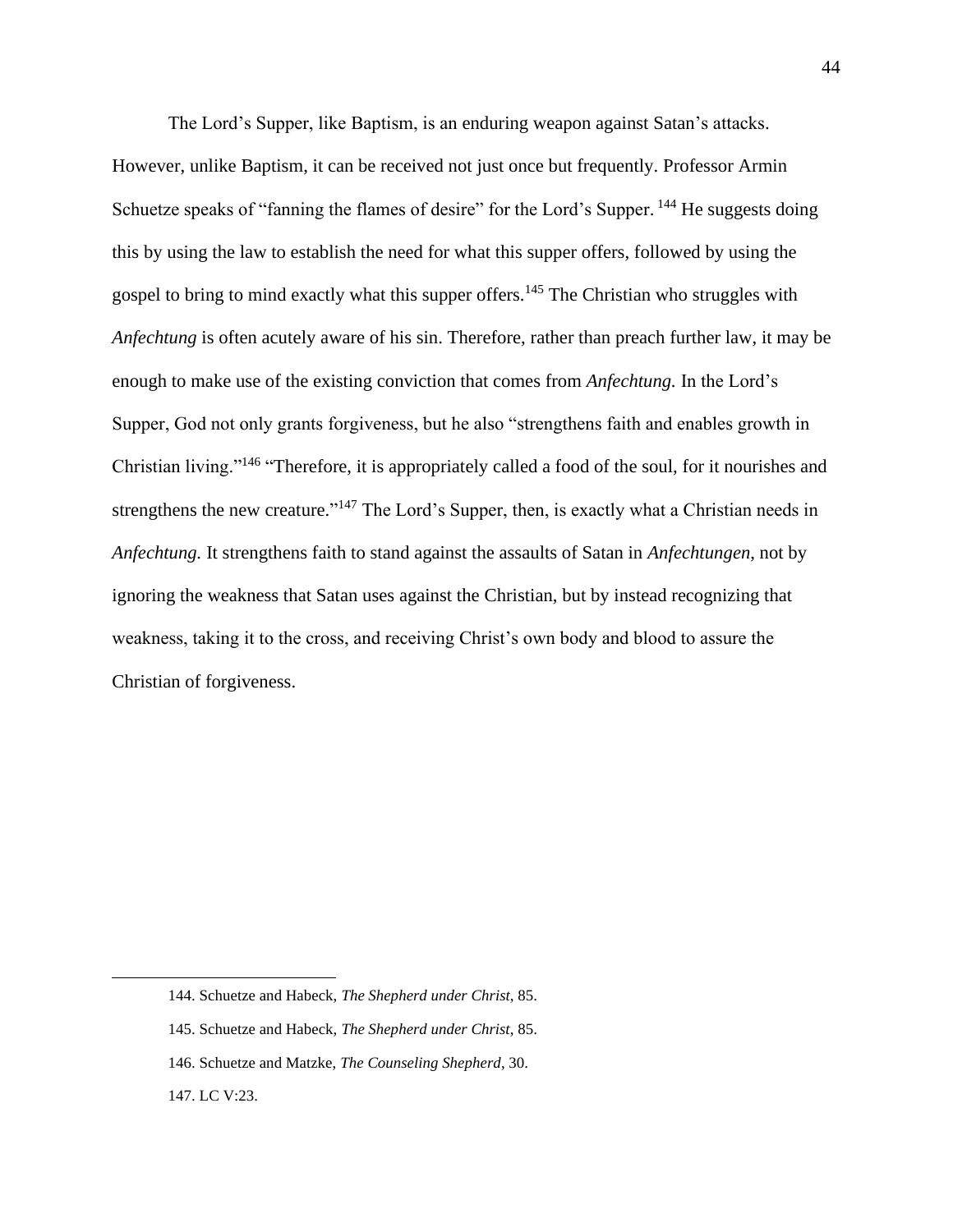# **CONCLUSION**

"I do believe; help me overcome my unbelief!" (Mark 9:24). The words of the man in Mark 9 can serve as a Christian's prayer in the anguish of *Anfechtung.* While God certainly has the power to work directly by a miraculous relief of *Anfechtung*, God has promised to work indirectly, through his means of grace. "God was pleased through the foolishness of what was preached to save those who believe" (1 Cor 1:21). Faith does not survive because we try harder, feel more, or think more about God. Faith and trust come solely by God's gracious work through His Son, Jesus Christ. God uses His means of salvation to create and sustain faith. His Word, Baptism, absolution, and Holy Communion are His tools for keeping us in the one true faith."<sup>148</sup> Baptism, the Lord's Supper, and the Word, along with the personal application of that Word in absolution, are God's means for creating faith and destroying doubts. These things work because God has promised that they will. They also proclaim the foundational truth of justification and create, strengthen, and sustain the faith that receives the blessings of justification. They work not *because* of anything that the Christian brings about within himself, but instead, their power is wholly tied up in the gracious character and faithful promises of God. Using these means of grace in the most useful way involves a proper perspective on feelings and faith, on cross and glory, and on law and gospel.

First, there is a frequent confusion of how feelings and faith interact. In a recent survey, 42% of American Christians who attended church more than once a month said that "religious

<sup>148.</sup> Peperkorn and LCMS World Relief and Human Care, *I Trust When Dark My Road*, 76.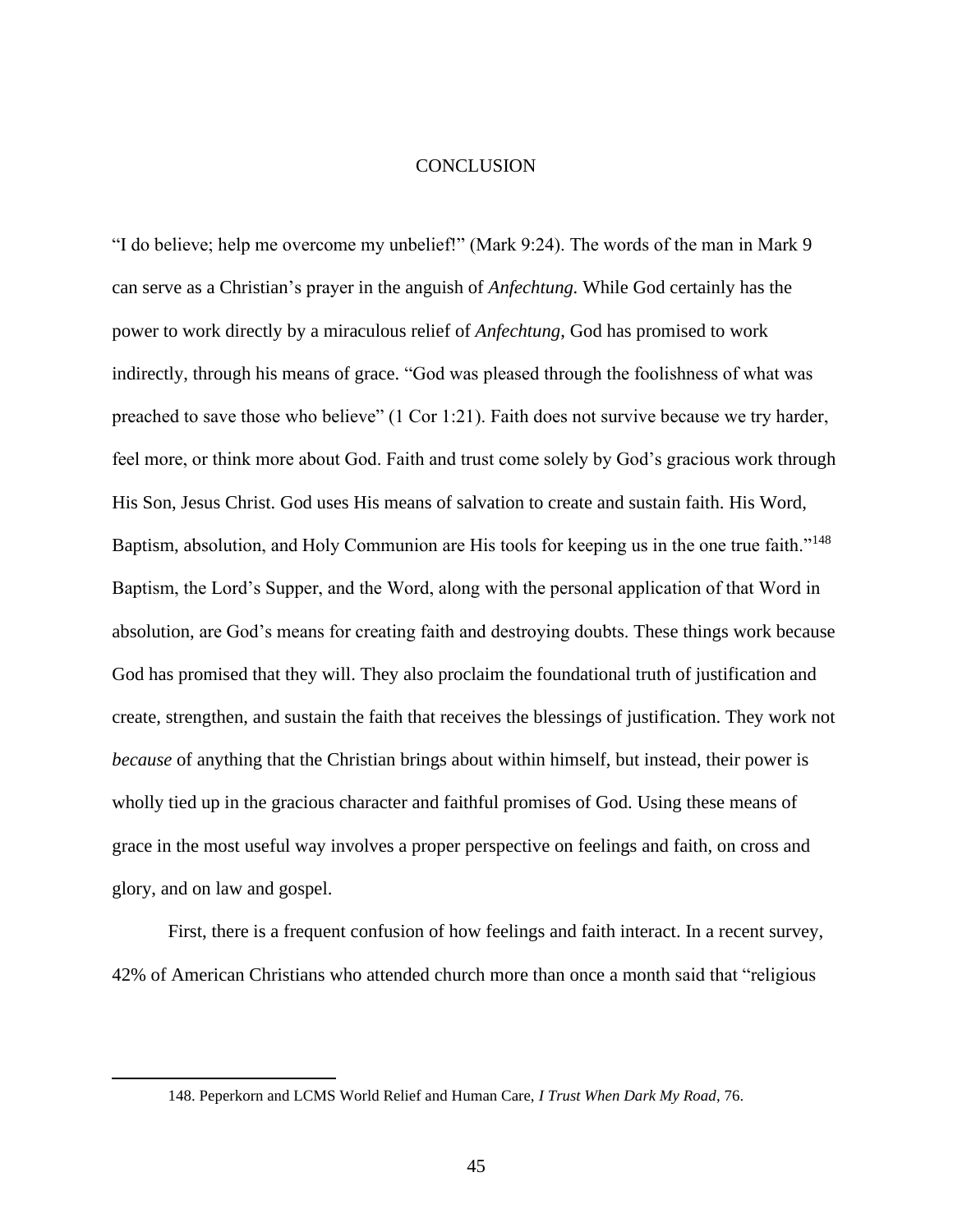belief is a matter of personal opinion."<sup>149</sup> This sort of popular worldview leaves Christians open to allowing subjective things, like personal feelings, to influence how they view their faith and how they view God. In *Anfechtung,* Satan will seek to make subjective feelings the last word on how the Christian relates to God. Professor Lyle Lange notes both the flaw in this view and a better alternative: "Human emotions are another false foundation for faith…emotions are fickle. Today they are high; tomorrow they may be low. Today we may feel close to God; tomorrow we may feel far from God…it is not how I feel about God that gives me assurance of salvation. It is how God feels about me that gives me assurance of salvation."<sup>150</sup> Some Christians experience great emotional highs and lows, while others exhibit a relatively small range of emotional variance. In either case, the feelings of a Christian are much less constant than the God who is "the same yesterday and today and forever" (Heb 13:8). That unchanging God has revealed how he relates to Christians in his Word, and it's not based on subjective feelings. It's based on the objective truths of God's Word. Robert Preus presents the proper relationship between faith and feelings in *Anfechtung*:

The troubled sinner who perceives the objective and forensic nature of justification will not look inwardly to feelings, experiences or quality of faith to gain assurance that he or she is right with God. Rather, such a person looks to Christ crucified and risen "for our justification" (Romans 4:25) and to the Word which proclaims and confers this justification. Of course, justified sinners feel joy and at peace with God, but these emotions are the results, not the criteria, of their justification, God's acceptance of them for Christ's sake.<sup>151</sup>

Preus maintains that the objective is more powerful than the subjective. But more importantly, he counters the dangerous trend in American Christianity. Feelings do not influence faith; instead,

<sup>149.</sup> Ligonier Ministries, "The State of Theology."

<sup>150.</sup> Lange, *God so Loved the World*, 309.

<sup>151.</sup> Robert D Preus, "Clergy Mental Health and the Doctrine of Justification," *Concordia Theological Quarterly* 48.2–3 (1984): 119.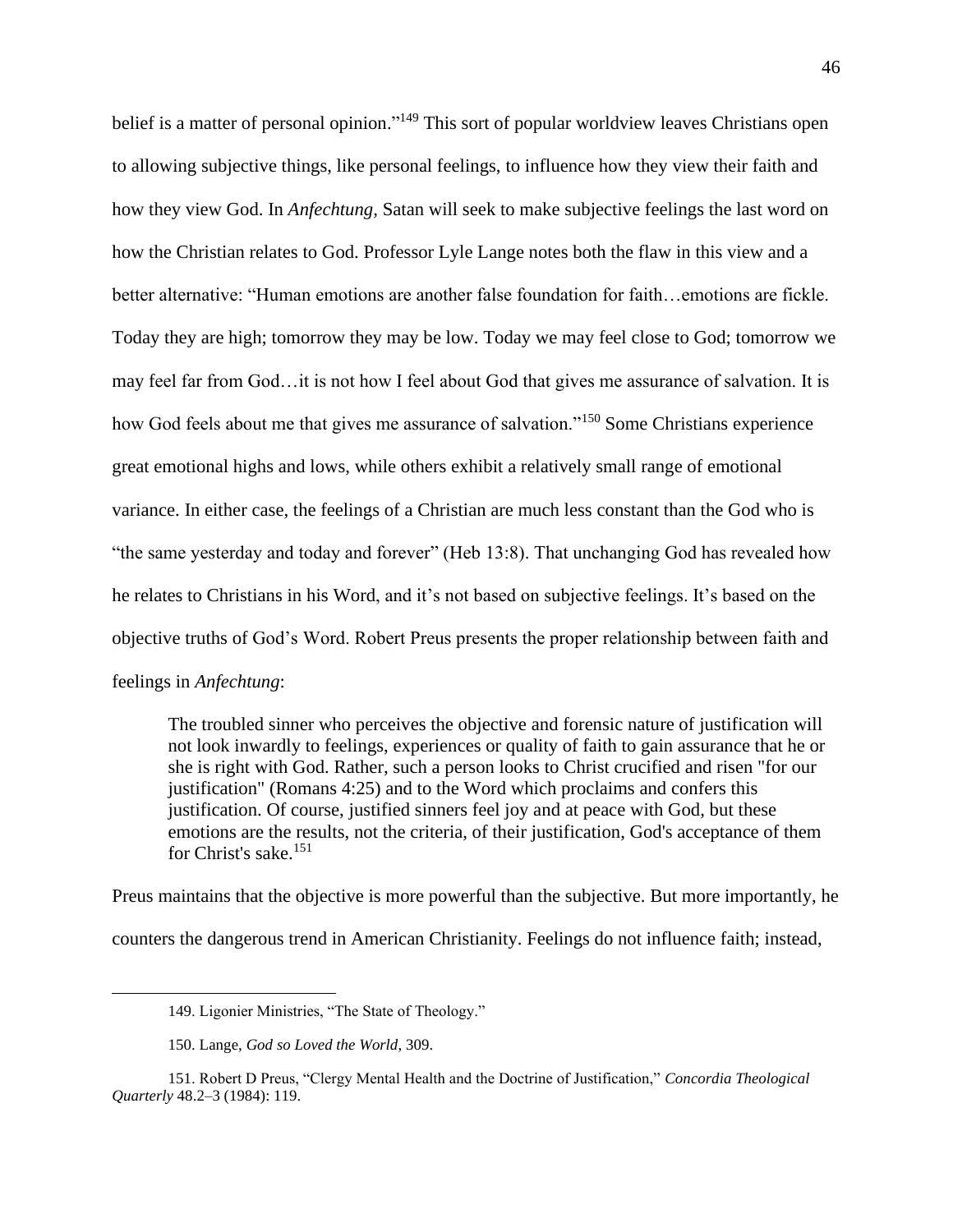faith and its object are the only things that can produce appropriate and proper feelings about self and God. In the Word and sacraments, God nourishes a strong faith that can produce those proper feelings.

Second, there is a frequent misunderstanding of the theology of the cross and the theology of glory. It was previously noted that many Christians see a strong connection between experiences in life—the presence of material goods, career success, or general positive life events—and God's favor. This view is born out of a theology of glory, which both trusts in and seeks after only the things that are good in appearance. This neglects the heart of Christianity: that God produced the greatest good (his glory and man's salvation) through what was the least glorious thing imaginable (his son suffering and dying on the cross). The theology of the cross, then, is to realize that if God works through suffering to accomplish good for all people at Christ's cross, he will also work through the suffering of individual Christians to accomplish good for the individual. Luther, in his commentary on the book of Isaiah, spoke about God's chastisement of believers*:* 

With supreme benefit [God] chastises His own with much greater love than earthly fathers. … it is for the purpose of implementing the remission of sins, because it leads a man to call upon God. … We groan and sigh to God always, and thus spirit, faith, and love grow. Thus the forgiveness of sins follows and is put into effect. Thus you see how noble and necessary God's chastening is. For through the Word the forgiveness of sins is proclaimed, through faith it is received, and through the cross it is put into effect.<sup>152</sup>

In the Christian's *Anfechtung*, God is present, using it to chastise—to draw Christians to himself in prayer and to lead them to his forgiveness found in Scripture. *Anfechtung* in the life of a Christian is not how "[God accomplishes] His purposes of wrath" and "divine anger."<sup>153</sup> Instead,

<sup>152.</sup> AE 16:215.

<sup>153.</sup> Scaer, "The Concept of Anfechtung in Luther's Thought," 24.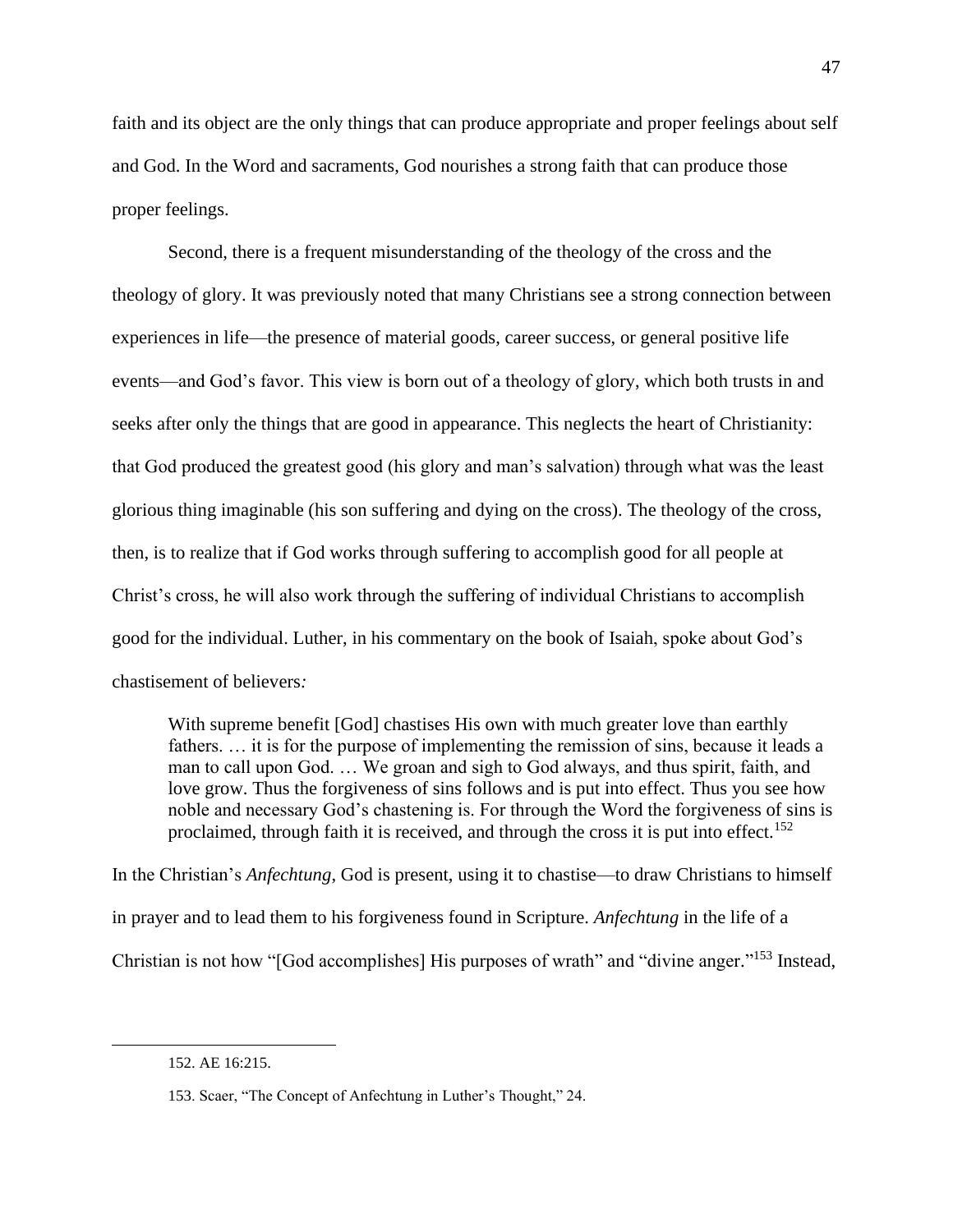"To faith, the Anfechtungen as discipline proceed from His love," that is, in faith, the Christian can see that God is strengthening the Christian's reliance on him by using *Anfechtung* as a form of loving discipline.<sup>154</sup> The more that a Christian comes to know and appropriate these truths in *Anfechtung*, the more he realizes the truth that Gerhard Forde described in his comments on Luther's Heidelberg Disputation: "The cross story becomes our story. It presses itself upon us so that it becomes inescapable. It fights to displace the glory story. The cross thereby becomes the key to the biblical story and opens up new possibilities for appropriating—or better, being appropriated by—the entire story."<sup>155</sup> In God's plan for the world and the Christian, he makes use of the cross for accomplishing true and eternal glory. In the Word—both in Scripture and attached to simple elements like water, bread, and wine—God gives gifts that create and strengthen the faith that trusts God forgives and saves, even in *Anfechtung.*

Third, at the heart of applying the Word and sacraments in *Anfechtung* is a proper understanding of law and gospel. These two teachings speak two different and true realities to the Christian. The law condemns and the gospel comforts. This makes appropriately applying the two teachings a difficult task. Here Luther provides wisdom:

Therefore when the law terrifies you, sin accuses you, and your conscience is crushed, you must say: "There is a time to die and a time to live (Eccl. 3:2). There is a time to hear the law and a time to despise the law. There is a time to hear the Gospel and a time to know nothing about the Gospel. Let the law go away now, and let the Gospel come; for this is the time to hear the Gospel, not the law. But you have nothing good; in fact, you have sinned gravely. Granted. Nevertheless, I have the forgiveness of sins through Christ, on whose account all my sins are forgiven."<sup>156</sup>

156. AE 26:117.

<sup>154.</sup> Scaer, "The Concept of Anfechtung in Luther's Thought," 24.

<sup>155.</sup> Gerhard O. Forde and Martin Luther, *On Being a Theologian of the Cross: Reflections on Luther's Heidelberg Disputation, 1518* (Grand Rapids, MI: W.B. Eerdmans, 1997), 8.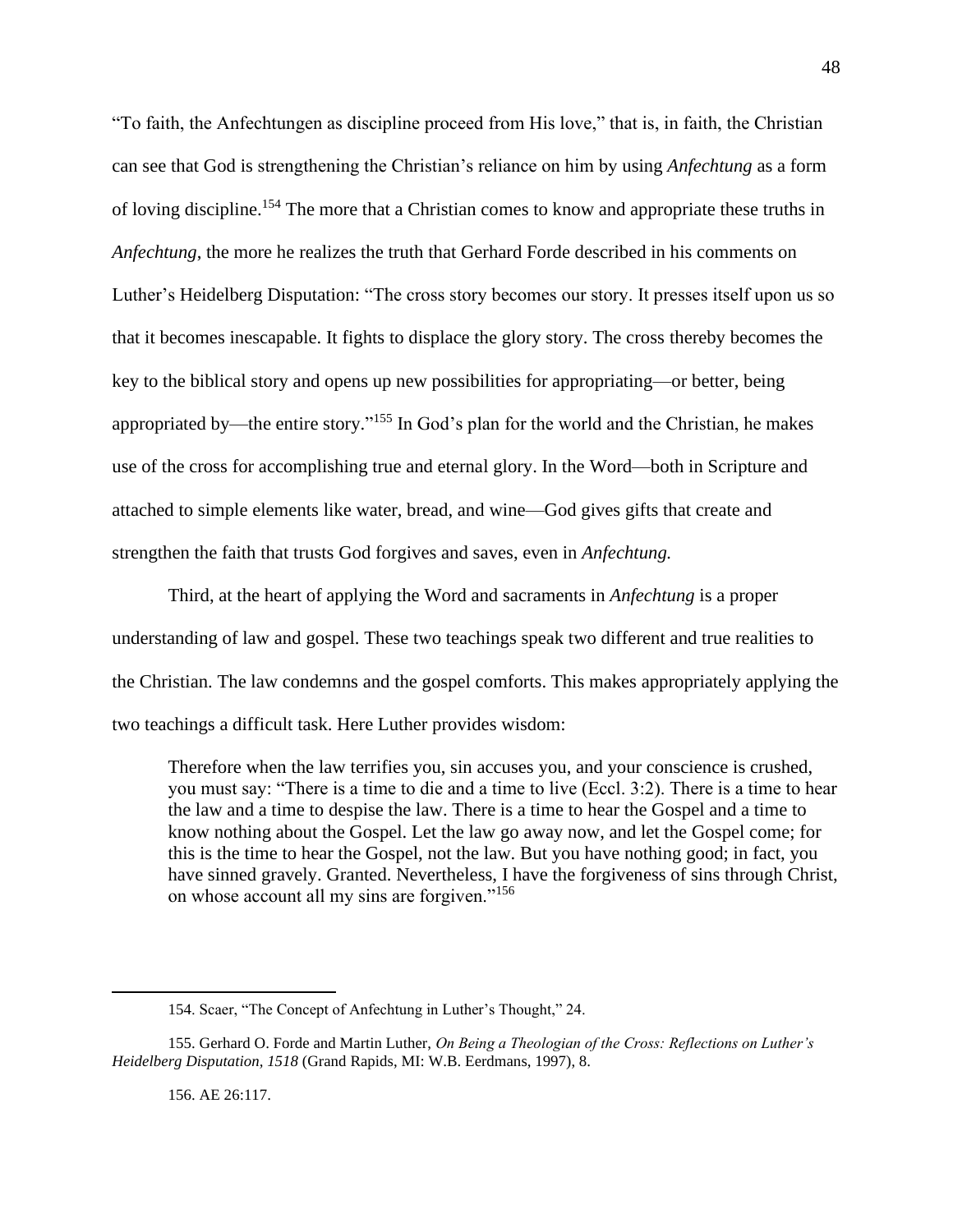In *Anfechtung,* the Christian will see the full force of the law. He will see that despite the presence of the New Man, he has fallen short of God's standard. He will see that despite God's objective victory over the devil, Satan refuses to give up the fight and constantly accuses. He will see that despite his faith in God's promises, he still needs help to overcome the pull of unbelief. When that law has been preached by *Anfechtung,* it is time for the gospel to be preached powerfully and personally by God's divinely appointed means of grace. With this gospel, there is no place for stinginess.<sup>157</sup> Walther's final thesis speaks rightly of a "general predominance" over the law.<sup>158</sup> In his commentary on that same thesis, Rick Marrs reasons that the primary place of the gospel is appropriate because "after Jesus's return, the gospel will predominate for the rest of history"—even as law and wrath come more easily to mind in this world.<sup>159</sup> For that reason, it is certainly necessary that the Word and sacrament which bring such rich gospel would never be far from the Christian in *Anfechtung.* They indeed are God's promised weapons for disarming Satan and placing *Anfechtung* in its proper place.

<sup>157. &</sup>quot;God grant that some day people may say about you that you are preaching well, but too sweetly." (Walther, *The Proper Distinction between Law and Gospel*, 411–12.) For Walther, a faithful preacher is more likely to be accused of preaching *too much* gospel, not *too little.*

<sup>158.</sup> Walther, *The Proper Distinction between Law and Gospel*, 403.

<sup>159.</sup> Marrs, *Making Christian Counseling More Christ Centered*, 220.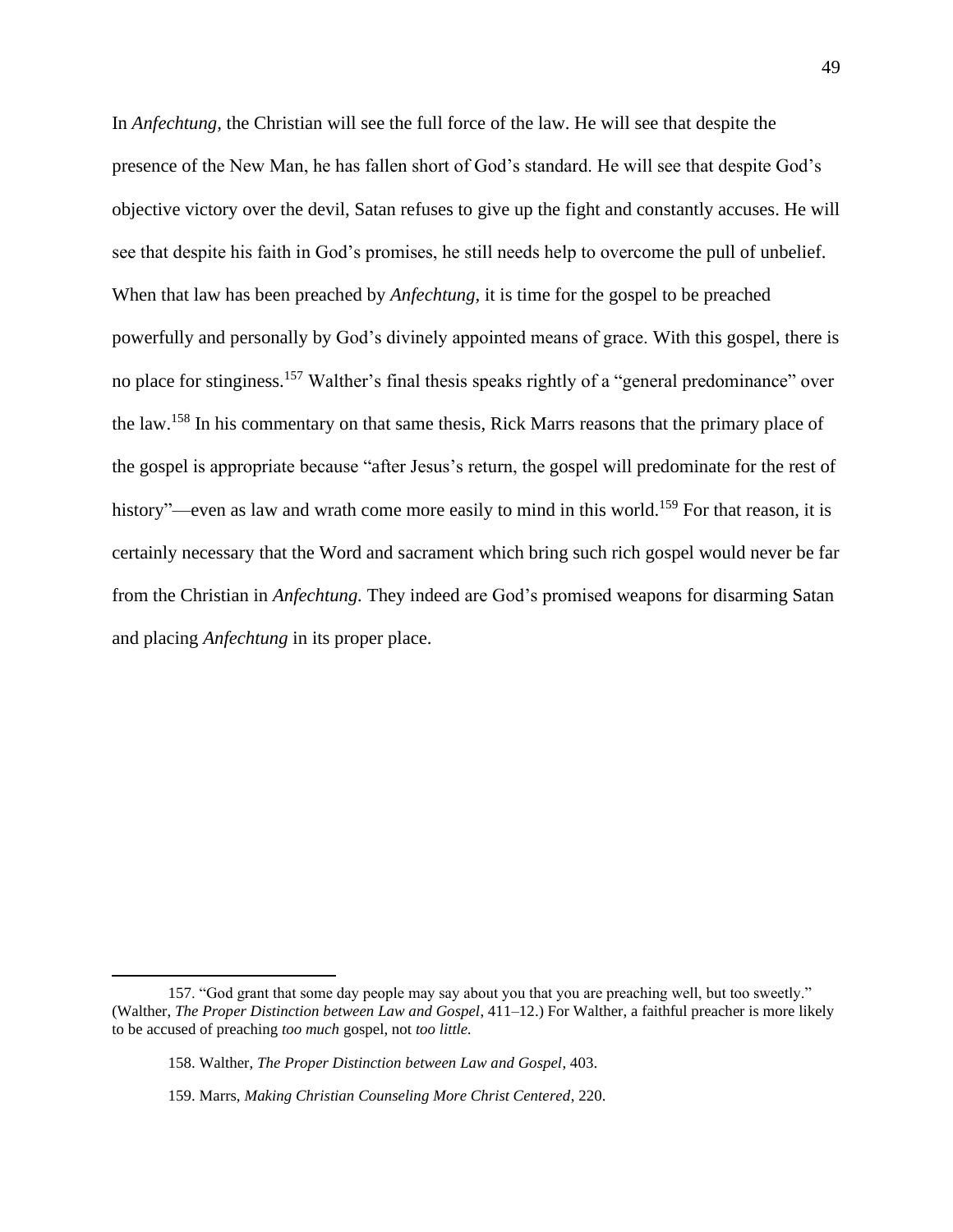# BIBLIOGRAPHY

- Arndt, William, Frederick W. Danker, Walter Bauer, and F. Wilbur Gingrich. *A Greek-English lexicon of the New Testament and other early Christian literature (3rd ed)*. Chicago: University of Chicago Press, 2000.
- Brown, Francis, S. R. Driver, Charles A. Briggs. *A Hebrew and English Lexicon of the Old Testament.* Oxford: Clarendon Press, 1979.

Brug, John F. *A Commentary on Psalms*. Milwaukee: Northwestern, 2005.

———. "Christ is the Savior of All People." WLS Essay File, 2014. http://essays.wls.wels.net:8080/xmlui/handle/123456789/793

Deutschlander, Daniel M. "Ein Kleines Theologisches Wörterbuch." WLS Essay File, 1994. http://essays.wls.wels.net:8080/xmlui/handle/123456789/1166

———. *Grace Abounds: The Splendor of Christian Doctrine*. Milwaukee: Northwestern, 2015.

———. *The Theology of the Cross: Reflections on His Cross and Ours*. Impact Series. Milwaukee: Northwestern, 2008.

- Forde, Gerhard O., and Martin Luther. *On Being a Theologian of the Cross: Reflections on Luther's Heidelberg Disputation, 1518*. Grand Rapids, MI: W.B. Eerdmans, 1997.
- Geiger, Stephen. "A Word about Baptism Έπερώτημα in 1 Peter 3:21," *Wisconsin Lutheran Quarterly* 113, no.3 (Summer 2016): 205–9.
- Gerhard, Johann. *Theological Commonplaces: On Justification Through Faith*. Edited by Benjamin T. G Mayes. Translated by Richard J Dinda. St. Louis: Concordia, 2006.
- Hein, Steven A. "Tentatio." *Logia* 10.2 (2001): 33–41.
- Hoenecke, Adolf. *Evangelical Lutheran Dogmatics*, Translated by James Langebartels, Heinrich Vogel, Richard Krause, Joel Fredrich, Paul Prange, and Bill Tackmier. 4 vols. Milwaukee: Northwestern, 1999–2009.
- Kleinig, John W. "Oratio, Meditatio, Tentatio: What Makes a Theologian?" *Concordia Theological Quarterly* 66.3 (2002): 255–67.
- Koehler, Edward W. A. *A Summary of Christian Doctrine: A Popular Presentation of the Teachings of the Bible*. 2nd rev. ed. St. Louis: Concordia, 1952.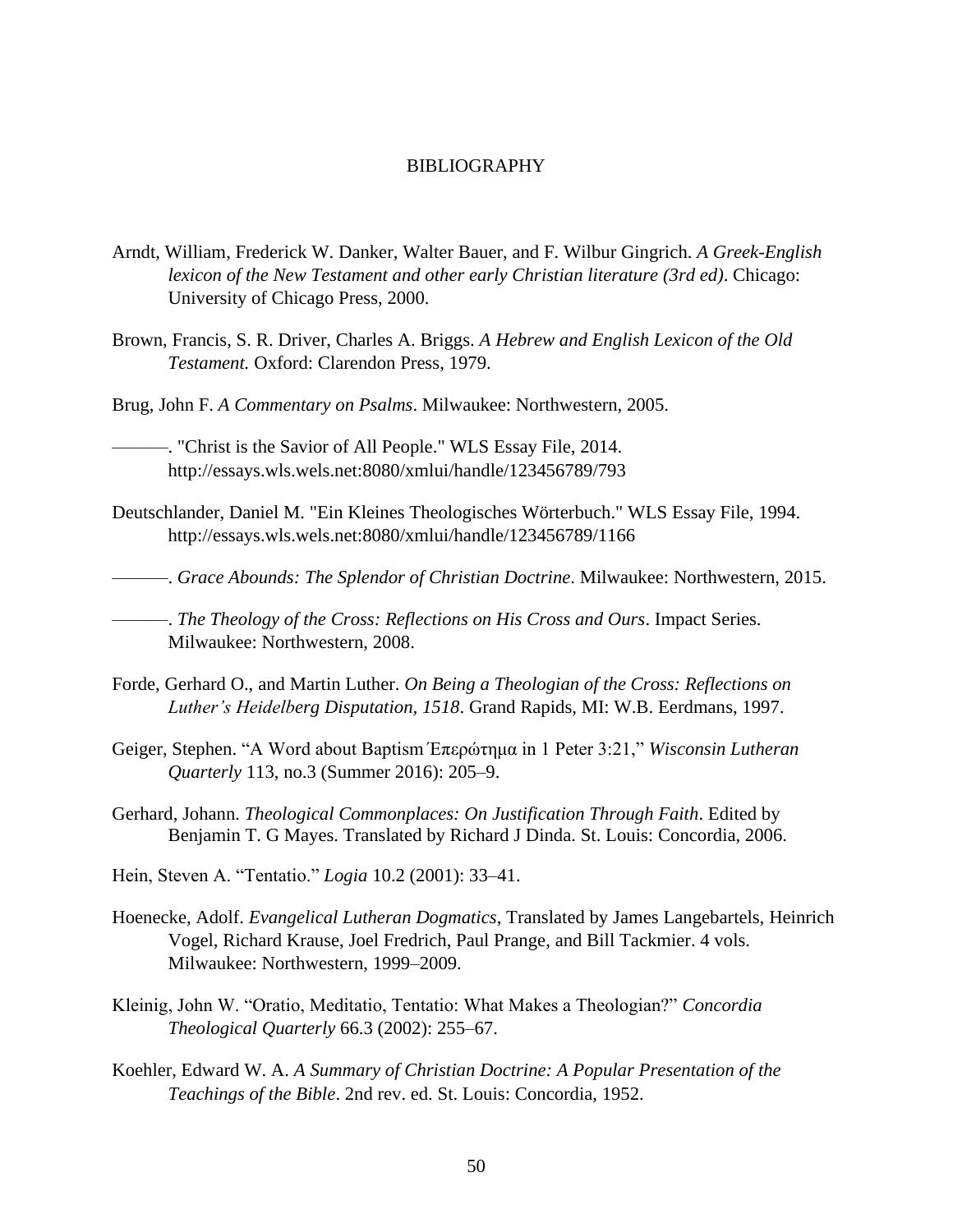- Kolb, Robert and Timothy J. Wengert, eds. *The Book of Concord: The Confessions of the Evangelical Lutheran Church.* Minneapolis: Fortress, 2000.
- Lange, Lyle W. *God so Loved the World: A Study of Christian Doctrine*. Milwaukee: Northwestern, 2005.
- Ligonier Ministries, "The State of Theology," *The State of Theology*, March 2020, https://thestateoftheology.com.
- Luther, Martin. *Luther's Works, American Edition*. Vols. 1–30, edited by Jaroslav Pelikan. St. Louis: Concordia, 1955–76. Vols. 31–55, edited by Helmut Lehmann. Philadelphia/Minneapolis: Muhlenberg/Fortress, 1957–86. Vols. 56–82, edited by Christopher Boyd Brown and Benjamin T. G. Mayes. St. Louis: Concordia, 2009.
- Marrs, Rick W. *Making Christian Counseling More Christ Centered*. Bloomington: WestBow, 2019.
- Mayo Clinic, "Cognitive Behavioral Therapy," *Mayo Clinic Patient Care & Health Information*, 16 March 2019, https://www.mayoclinic.org/tests-procedures/cognitive-behavioraltherapy/about/pac-20384610.
- McGrath, Alister E. *Luther's Theology of the Cross: Martin Luther's Theological Breakthrough*. Oxford; New York, NY: B. Blackwell, 1985.
- Meyer, John P. *Ministers of Christ: 2 Corinthians*. Milwaukee: Northwestern, 2011.
- Meyer, John P. *Studies in the Augsburg Confession*. Milwaukee: Northwestern, 1995.
- Middendorf, Michael P. *Romans 1-8*. Edited by Dean O. Wenthe and Curtis P. Giese. Concordia Commentary. Saint Louis: Concordia, 2013.
- Nafzger, Samuel H., John F. Johnson, David A. Lumpp, and Howard W. Tepker, eds. *Confessing the Gospel: A Lutheran Approach to Systematic Theology*. Vol. 2. Saint Louis: Concordia, 2017.
- Peperkorn, Todd A., and LCMS World Relief and Human Care. *I Trust When Dark My Road: A Lutheran View of Depression*. St. Louis: LCMS World Relief and Human Care, 2009.
- Pieper, Francis. *Christian Dogmatics*. Translated by Walter Albrecht. 4 vols. St. Louis: Concordia, 1950–1953.

———. *Vorträge über die Lutherische Lehre Von Der Rechtfertigung*. Concordia, 1889. http://archive.org/details/DieLutherischeLehreVonDerRechtfertigung.

Pless, John T. "Luther's Oratio, Meditatio, and Tentatio as the Shape of Pastoral Care for Pastors." *Concordia Theological Quarterly* 80.1–2 (2016): 37–48.